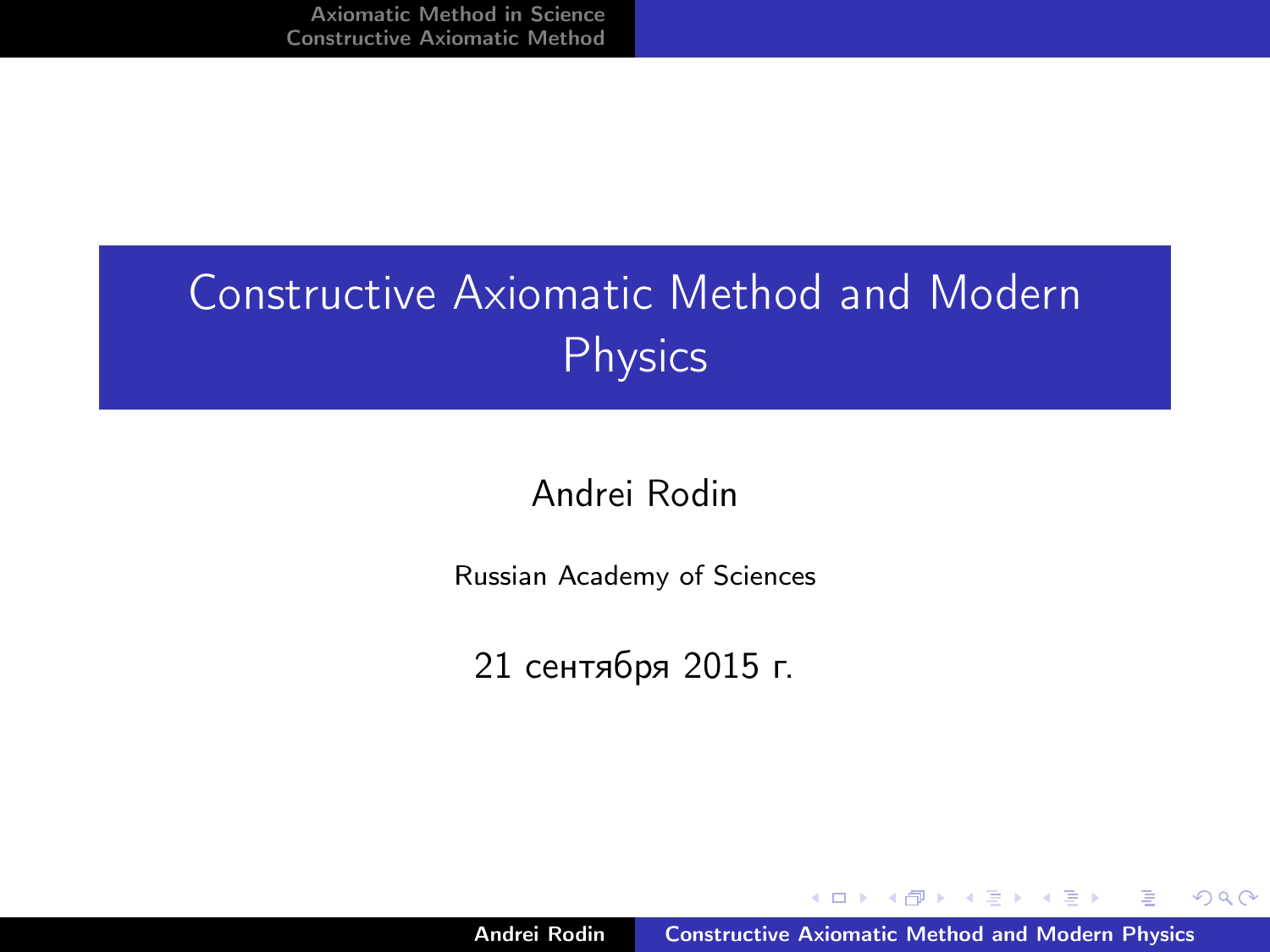### [Axiomatic Method in Science](#page-2-0) **[Mathematics](#page-5-0)** [Physics](#page-12-0)

[Constructive Axiomatic Method](#page-21-0)

キロメ オ御き オミメ オミメ

重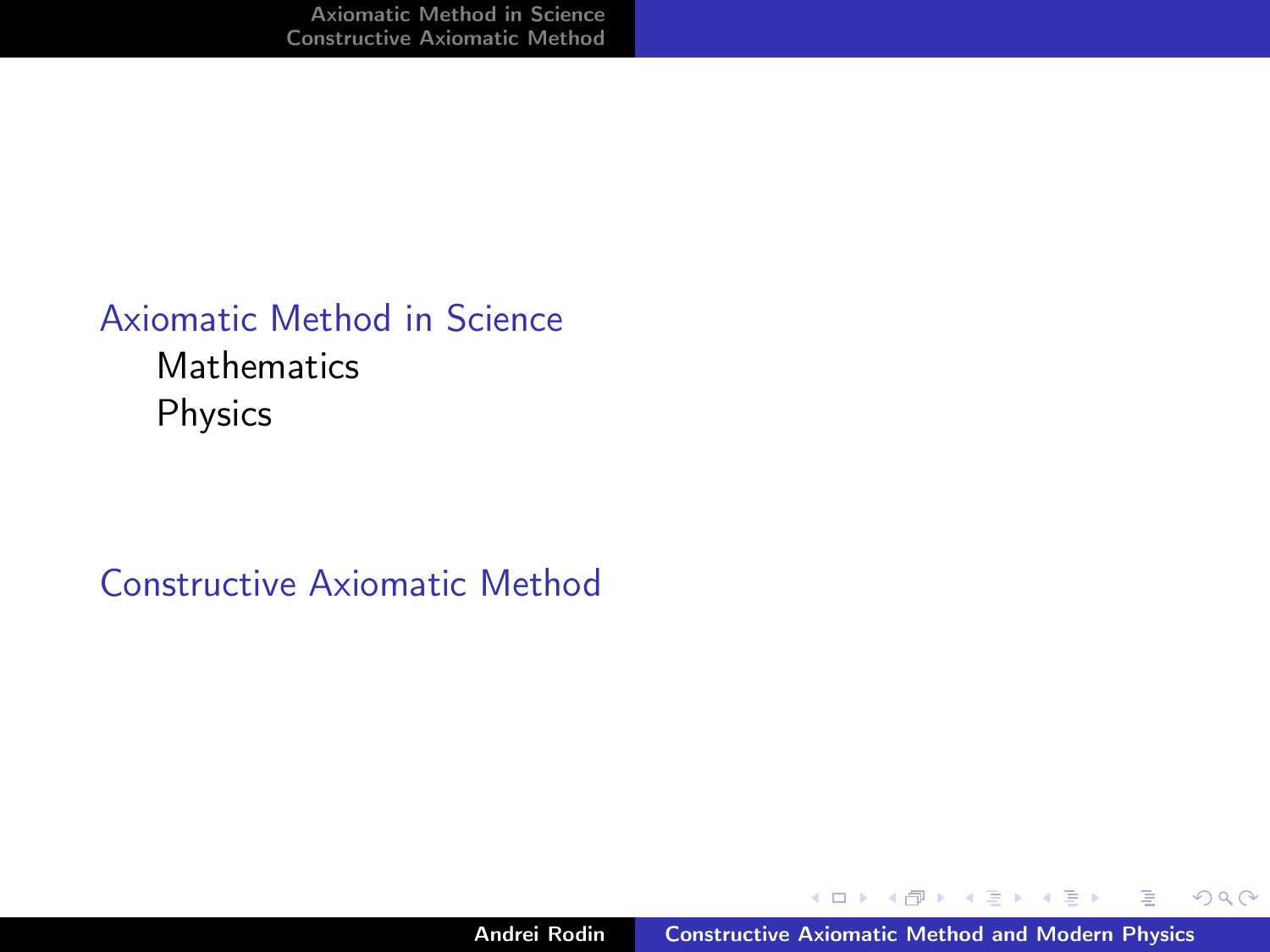## D. Hilbert Foundations of Mathematics (1927):

The Axiomatic Method is to become "the basic instrument of all research" ():

A formal axiomatic presentation of mathematical and scientific theories should become a standard routine in the future mathematical and scientific practice. The primary purpose of axiomatic presentation is the logical justification of scientific theories.

<span id="page-2-0"></span> $A \cap B$   $A \cap B$   $B \cap A$   $B \cap B$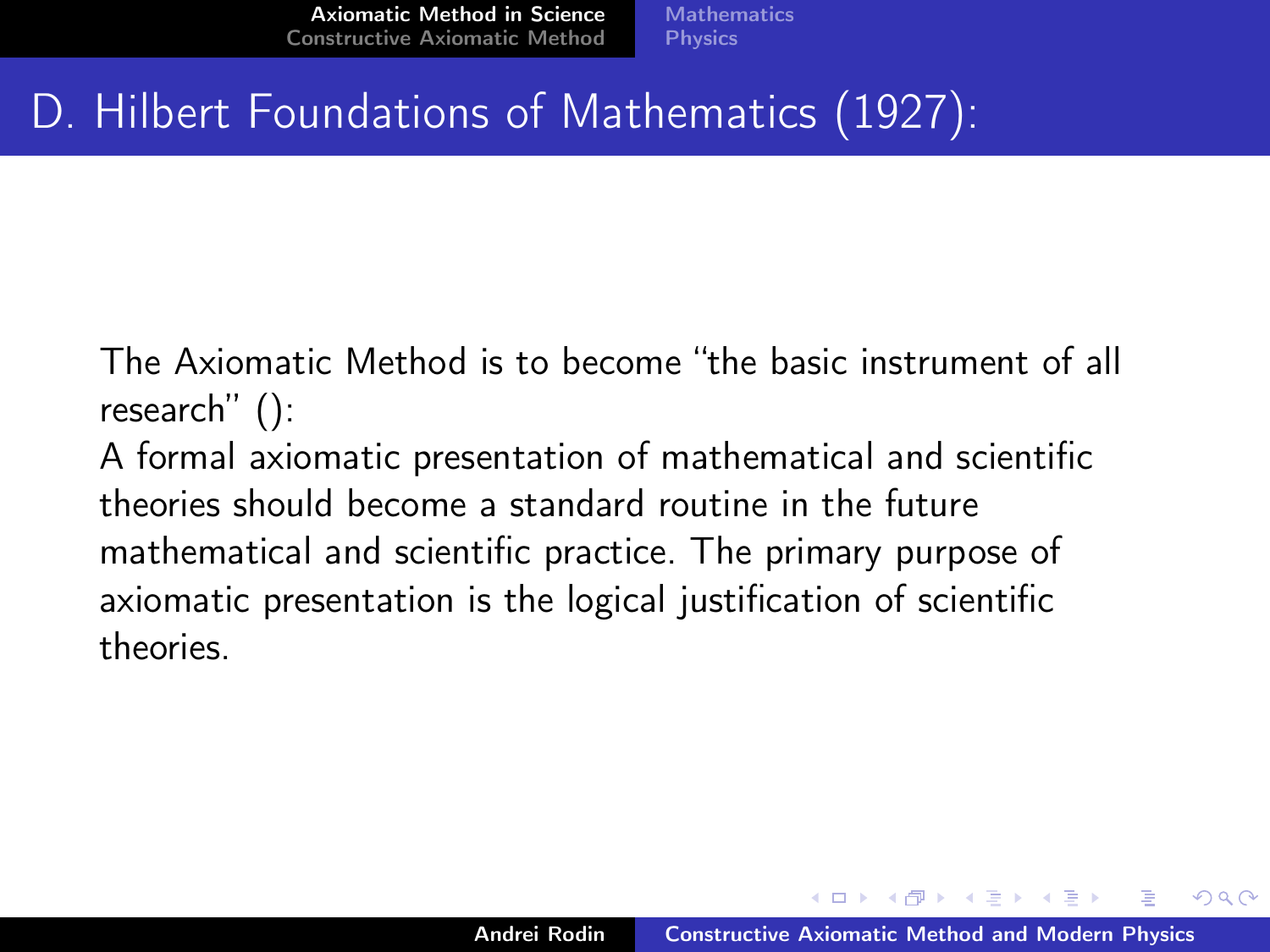Hilbert 1900, number 6 of 23:

"Mathematical Treatment of the Axioms of Physics. The investigations on the foundations of geometry suggest the problem: To treat in the same manner, by means of axioms, those physical sciences in which already today mathematics plays an important part."

Mathematics is to be axiomatized first; other sciences will follow the example of mathematics along with the further mathematization of these sciences.

Cf. Kant: "I assert that in any special doctrine of nature there can be only as much proper science as there is mathematics therein." Metaphysical Foundations of Natural Sciences (1786)

イロメ マ母 トラ ミトラ オラメ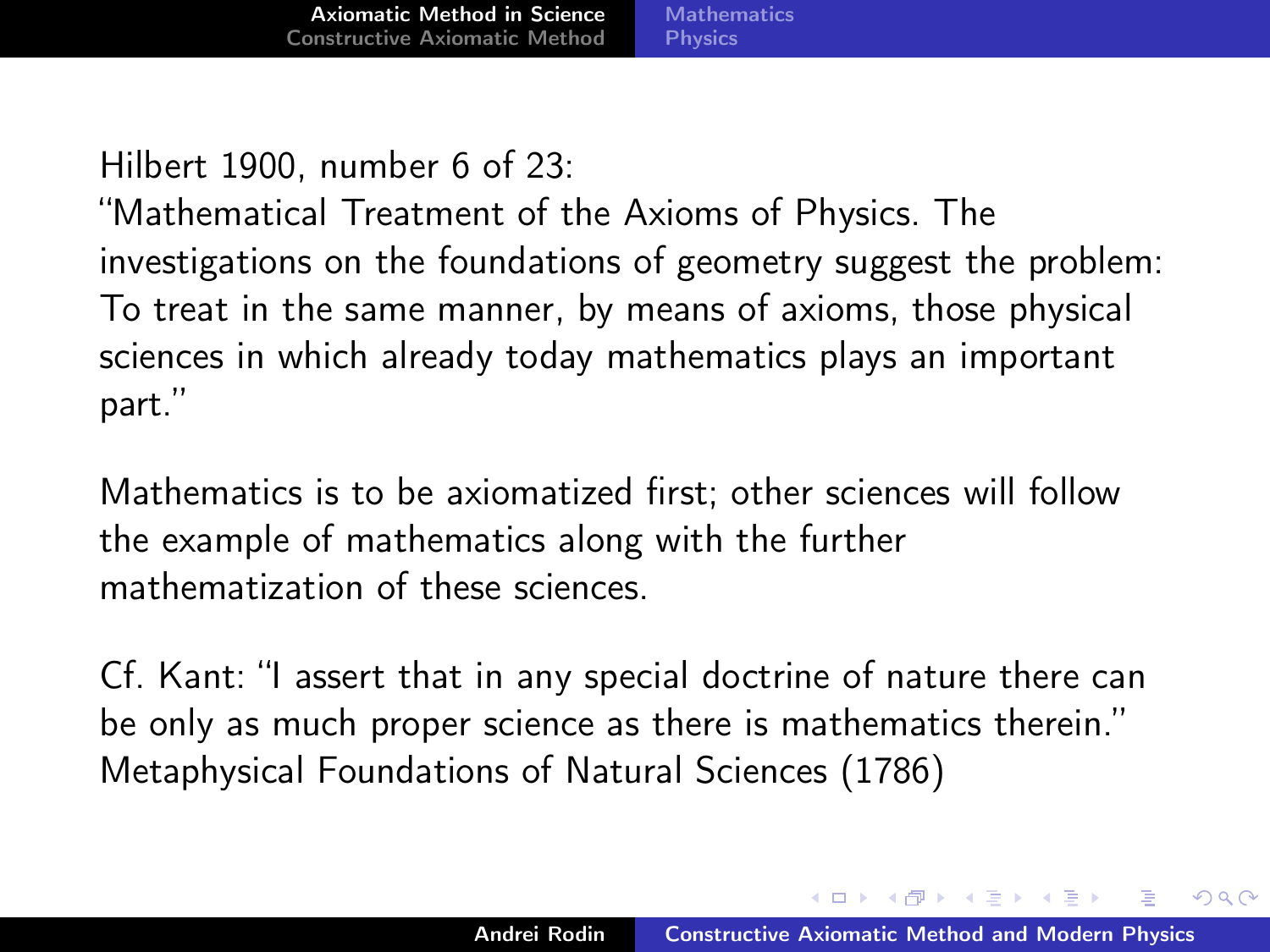#### WHERE WE ARE NOW?

### after the past 100 years of continuing efforts towards the axiomatization

K ロ ▶ K 御 ▶ K 君 ▶ K 君 ▶

 $298$ 

画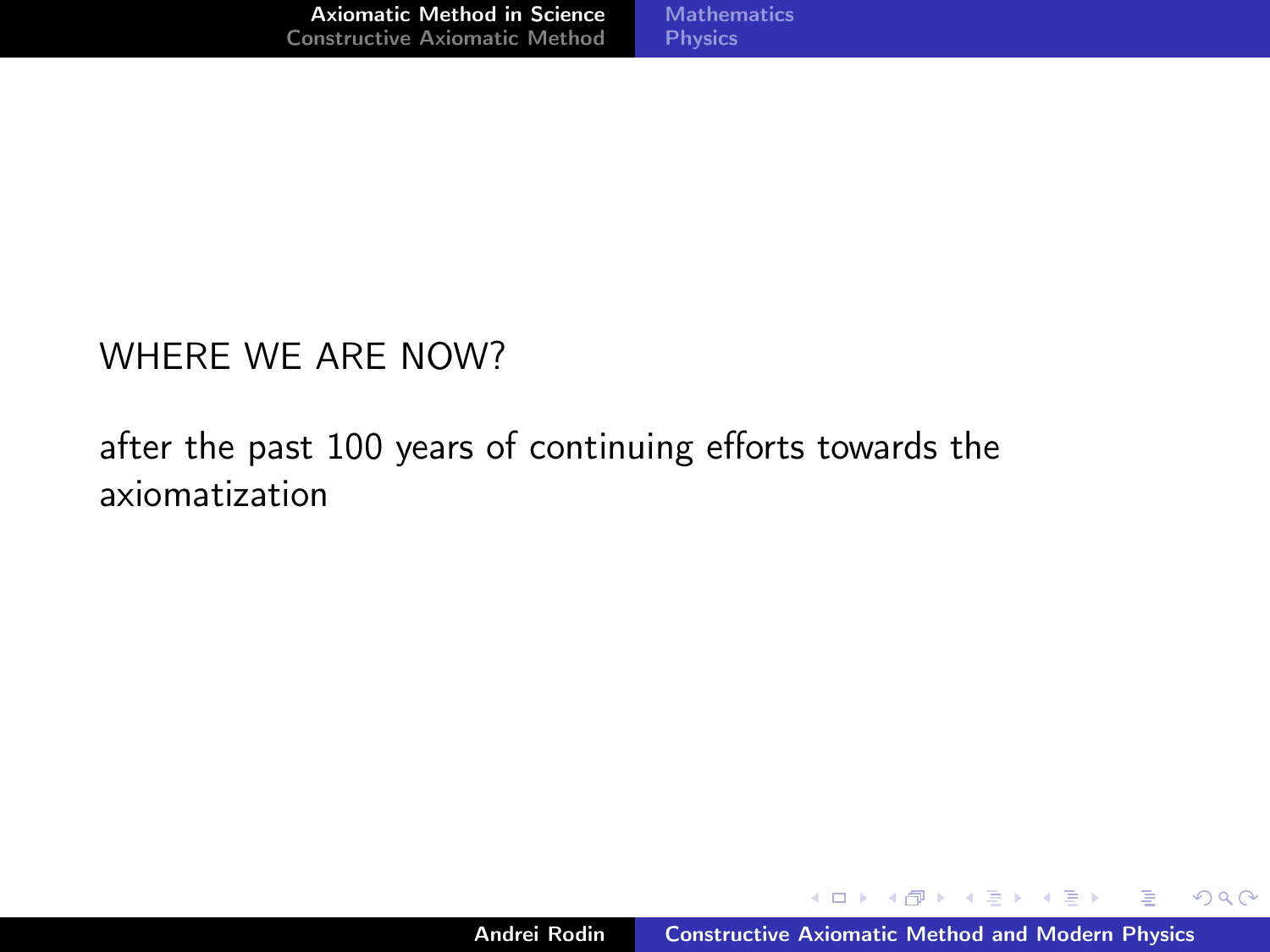<span id="page-5-0"></span>**[Mathematics](#page-6-0) [Physics](#page-12-0)** 

### **Mathematics**

 $\triangleright$  A (meta-)mathematical study of formal axiomatic theories of mathematics (like ZF or Peano arithmetics) is now a well-established field of research called (vaguely) the Foundations of Mathematics (FOM). It comprises parts of Mathematical Logic, Model Theory and the whole of modern Set Theory.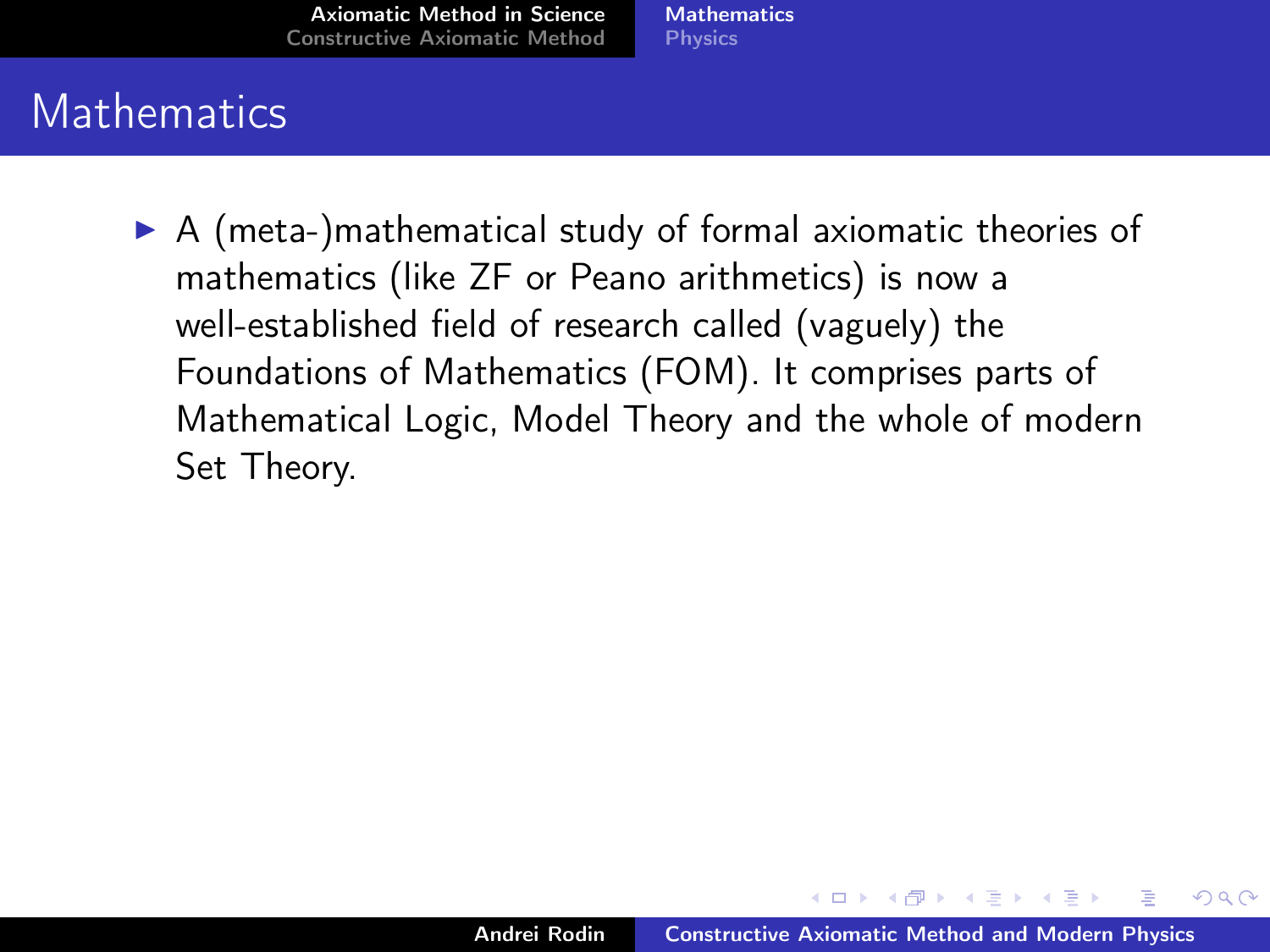## **Mathematics**

- $\triangleright$  A (meta-)mathematical study of formal axiomatic theories of mathematics (like ZF or Peano arithmetics) is now a well-established field of research called (vaguely) the Foundations of Mathematics (FOM). It comprises parts of Mathematical Logic, Model Theory and the whole of modern Set Theory.
- $\triangleright$  The record of FOM includes important mathematical achievements such as the proof of independence of CH from ZF (Gödel-Cohen). In FOM people use informal (and only informal) reasoning (just as elsewhere in mathematics as we shall see). In FOM formal theories are *objects* of study; theoretical components of FOM itself (such as Cohen's argument based on the method of forcing) are not formal; theories of FOM are not axiomatic.

<span id="page-6-0"></span>イロメ マ母 トラ ミトラ オラメ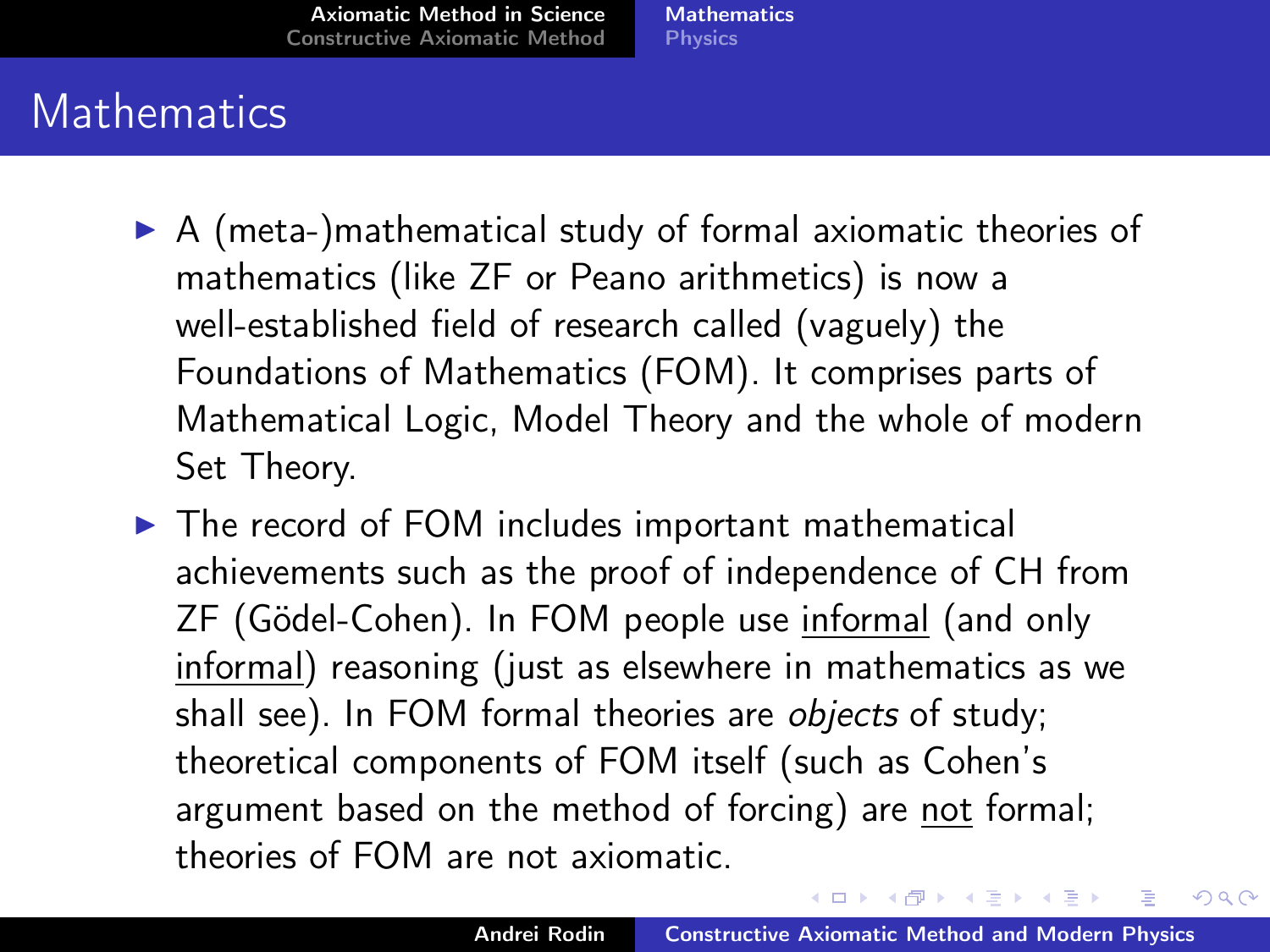[Axiomatic Method in Science](#page-2-0) [Constructive Axiomatic Method](#page-21-0) [Mathematics](#page-5-0) **[Physics](#page-12-0)** 

 $\triangleright$  The achievements of FOM must be contrasted against the fact that in the rest of mathematics (i.e., in all branches of mathematics except FOM) the formal axiomatic method in its standard form is presently NOT used.

 $4$   $\overline{m}$   $\rightarrow$   $\overline{m}$   $\rightarrow$   $\overline{m}$   $\rightarrow$   $\overline{m}$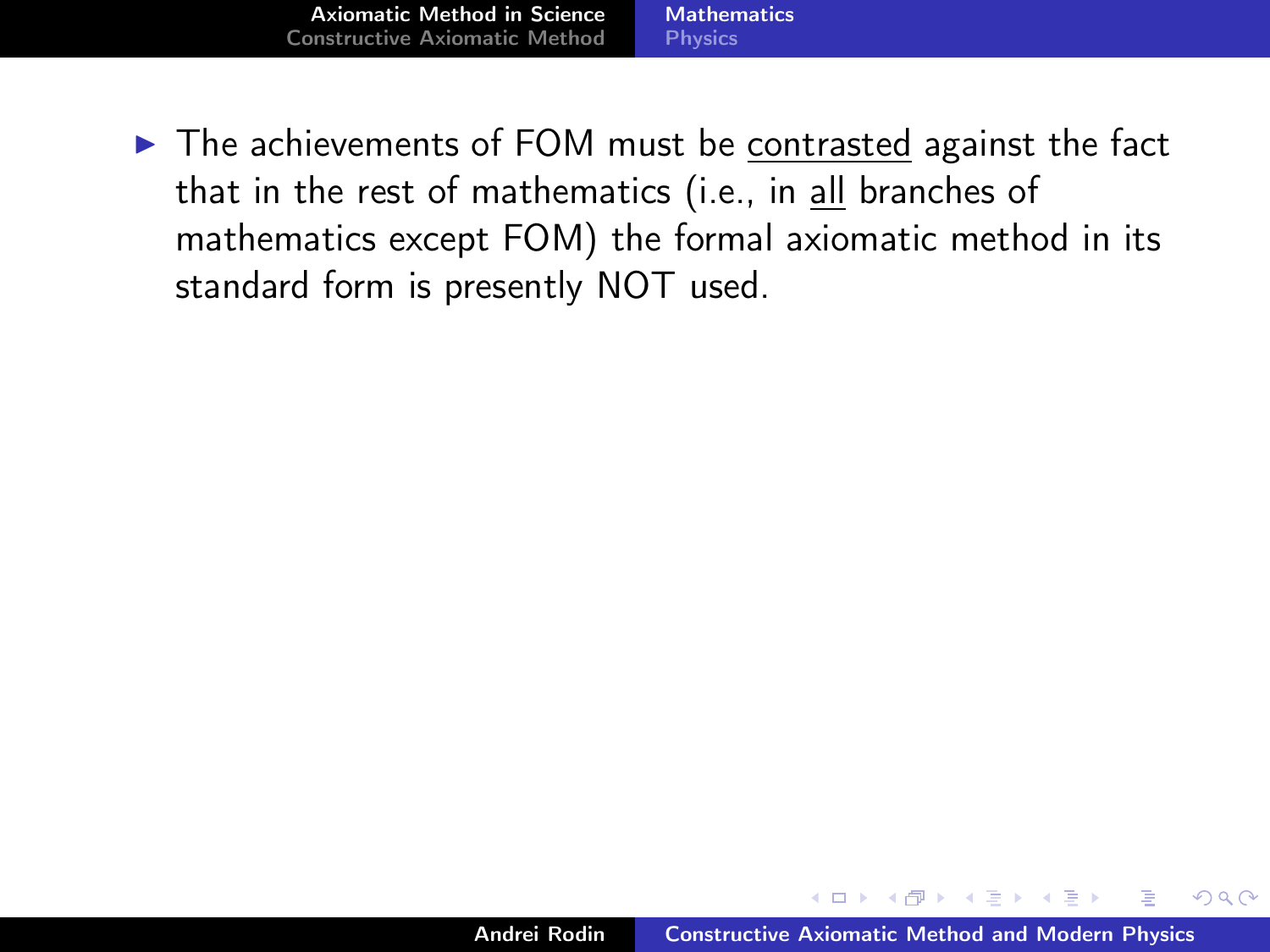[Axiomatic Method in Science](#page-2-0) [Constructive Axiomatic Method](#page-21-0) **[Mathematics](#page-5-0) [Physics](#page-12-0)** 

- $\triangleright$  The achievements of FOM must be contrasted against the fact that in the rest of mathematics (i.e., in all branches of mathematics except FOM) the formal axiomatic method in its standard form is presently NOT used.
- $\triangleright$  Nevertheless it is claimed that all (or almost all) well-standing mathematical theories allow for a standard formal axiomatic presentation (aka formalization) in principle on the basis of ZF. This claim is supported by informal arguments (i.e., proof) similar to those used elsewhere in mathematics. So epistemically it should be treated on equal footing with all other usual mathematical claims (theorems). The "standard formal axiomatic presentation" of given informal theory  $T$  is an abstract mathematical object similar to objects treated in T (be it an algebraic structure, a space or whatnot). The popular use of the term "presentation" in this context is questionable.

イロメ マ母 トラ ミュート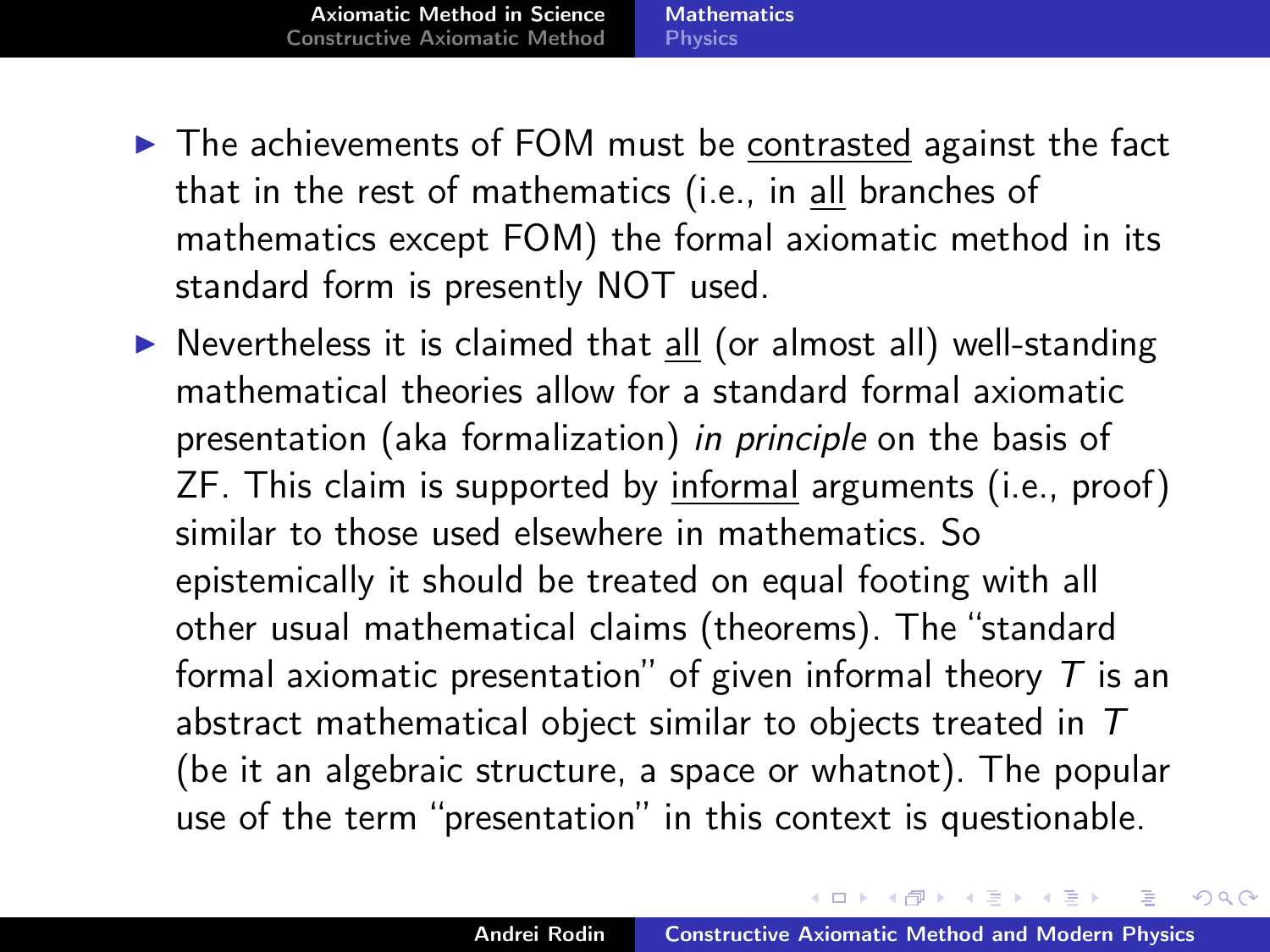An informal version of Axiomatic Method is used in mathematics more widely than its formal counterpart. It can be seen as a result of practical compromise between the logical rigor and the traditional mathematical practice. An important example of such a practical compromise is Bourbaki's Eléments de mathématique. Bourbaki mathematics is a Tarski-style model theory of semi-formal axiomatic theories such as Group Theory. Here Set Theory is used for building models of other theories. Such models are conventionally called mathematical structures.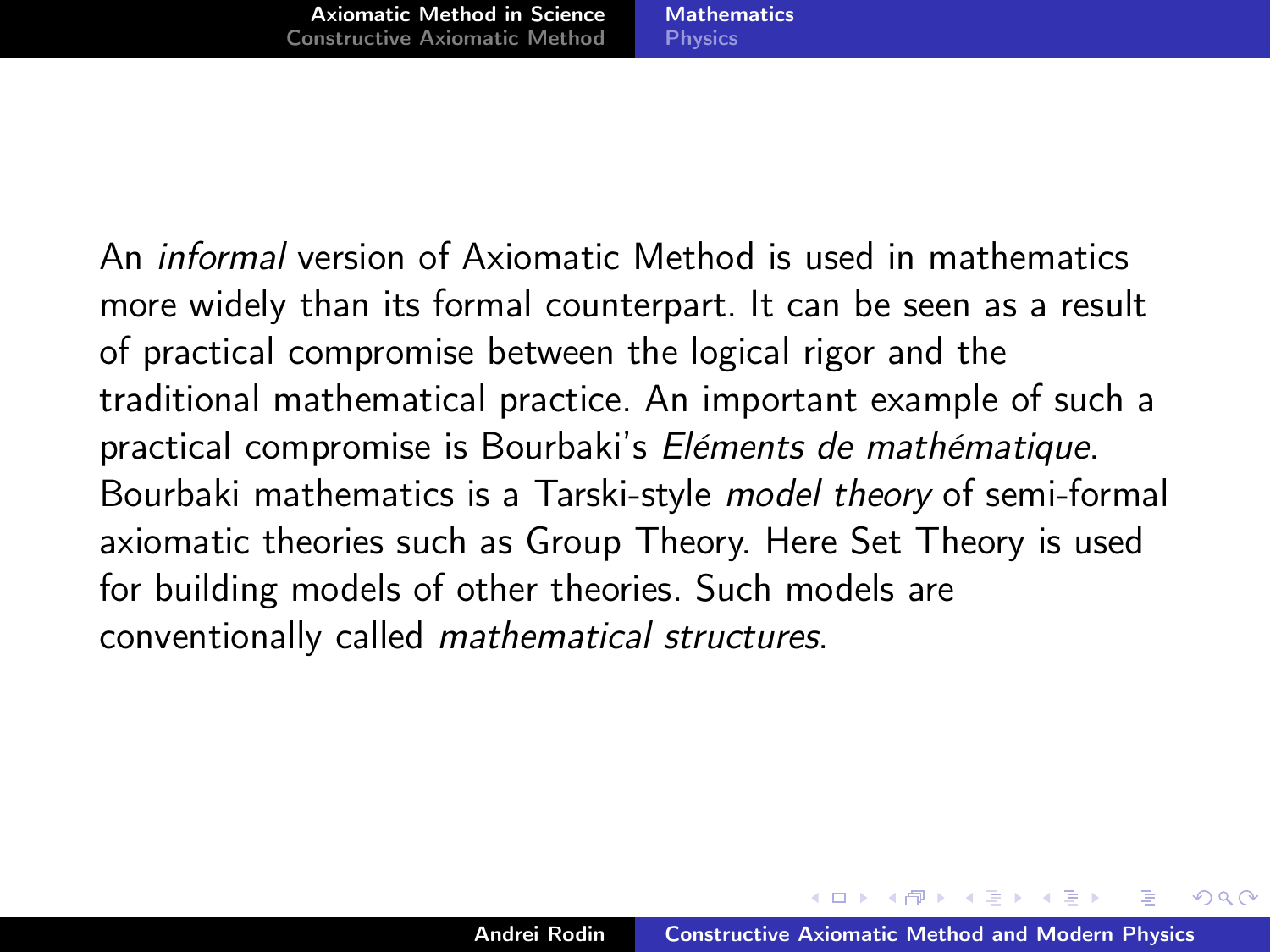I claim that the constructive version of formal axiomatic method described below makes more justice to the informal axiomatic method than the formal axiomatic method in its standard form.

 $4.57 + 4.77 +$ 

4 国 国

э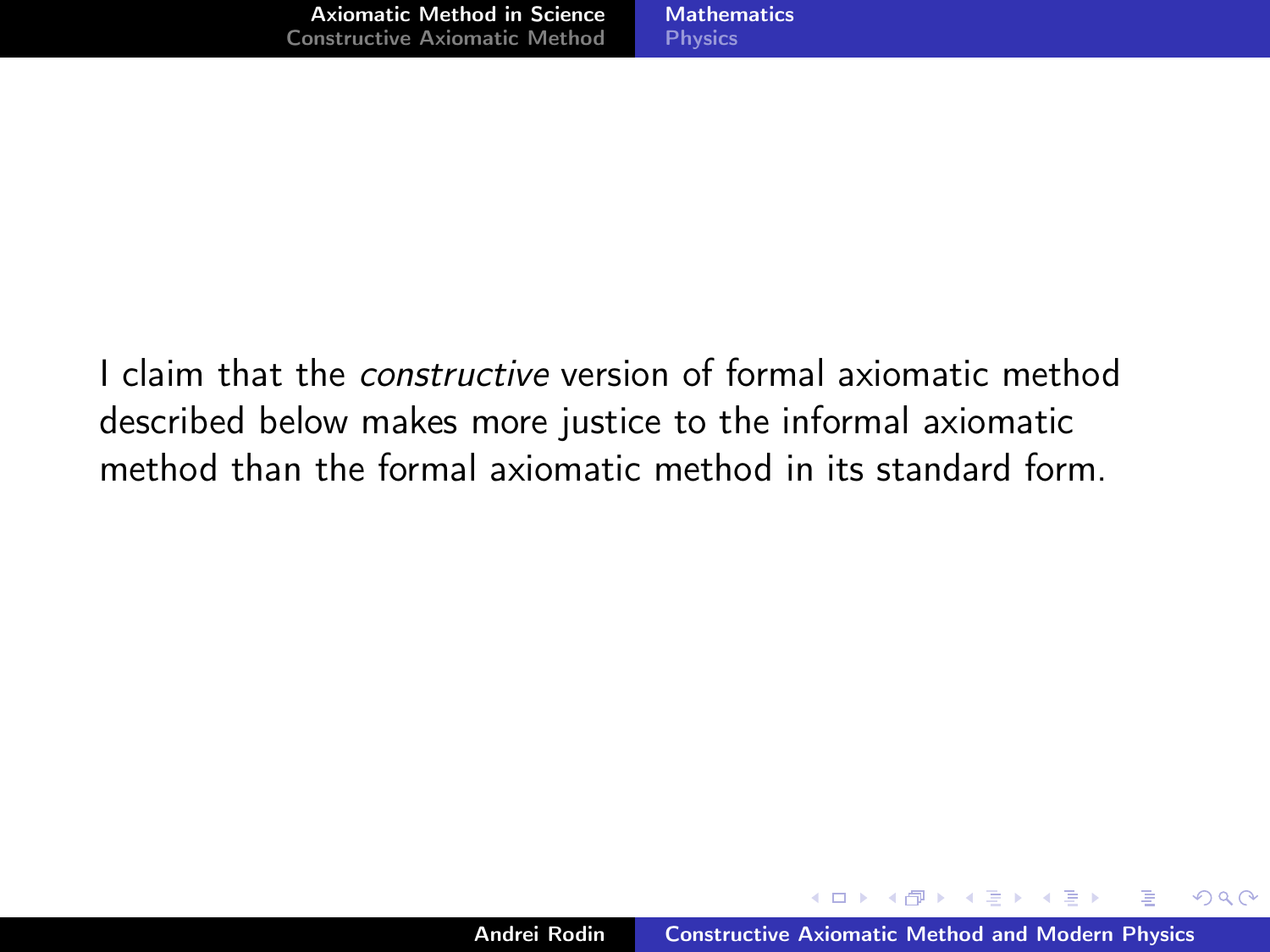#### **[Mathematics](#page-5-0) [Physics](#page-12-0)**

### Conclusion on Mathematics:

The standard Hilbert-style formal axiomatic method serves us as a tool for studying a logical structure of mathematical theories but not as a tool for presentation and logical justification of these theories (as Hilbert and his followers wanted). The requirement according to which a given theory  $T$  must be formalizable in principle constitutes a very weak necessary (but not sufficient) condition for saying that  $T$  well-standing. Notice that a contradictory theory can be well formalizable.

 $4.51 \times 1.71 \times 1.71$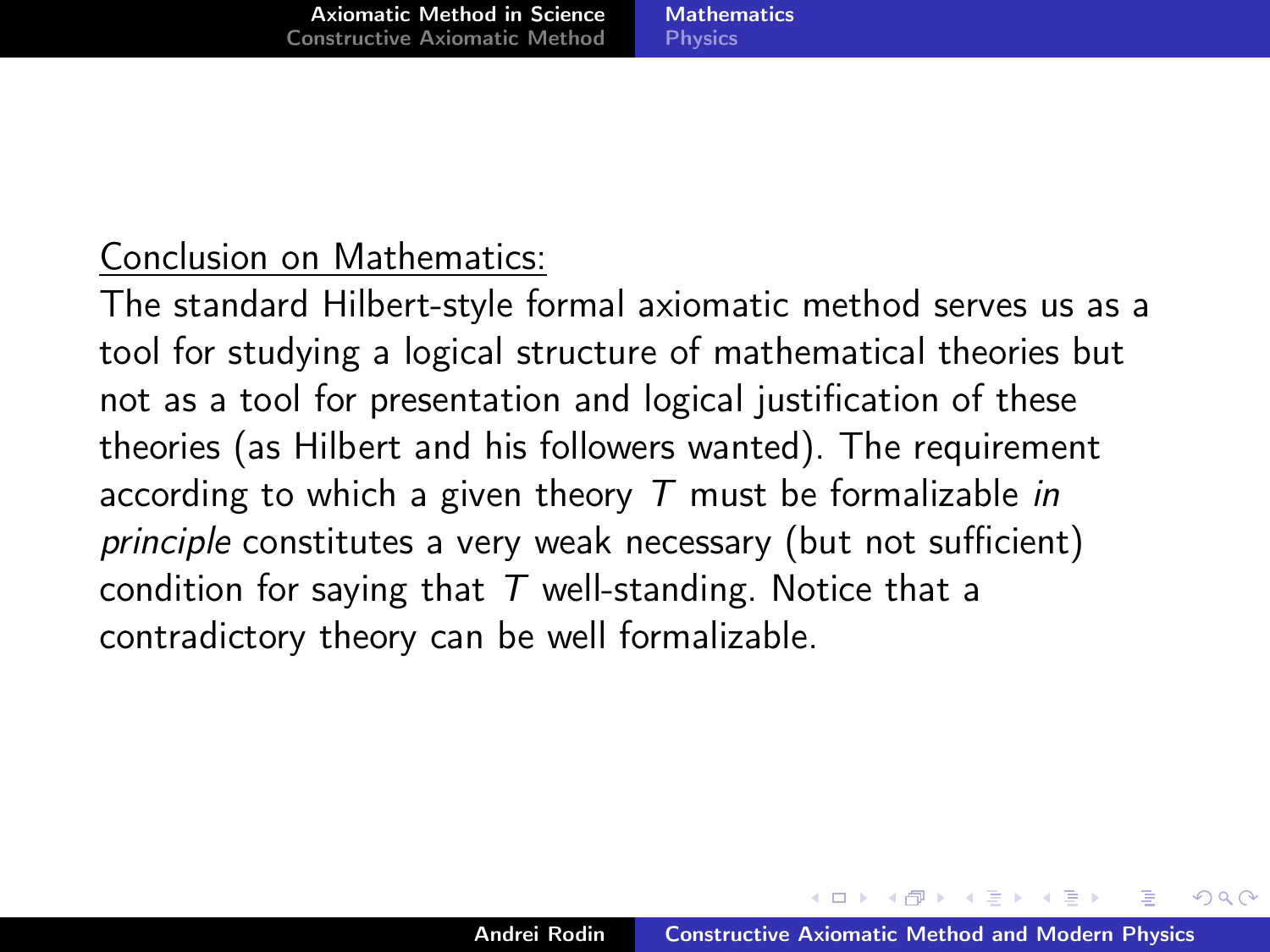**[Mathematics](#page-5-0)** [Physics](#page-15-0)

## **Physics**

Andrei Rodin **[Constructive Axiomatic Method and Modern Physics](#page-0-0)** 

メロメ メタメ メミメ メミメー

<span id="page-12-0"></span>(重)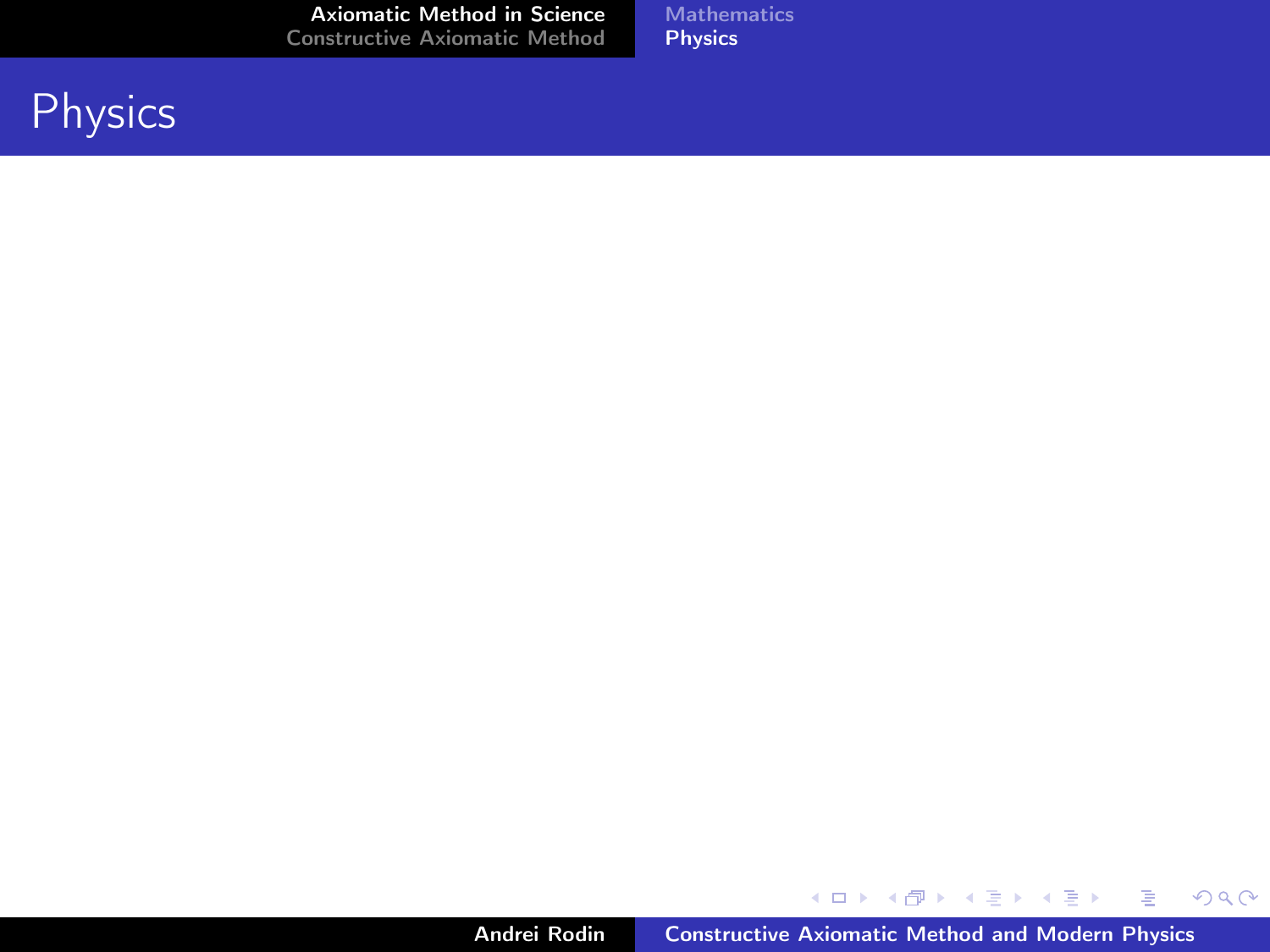[Mathematics](#page-5-0) [Physics](#page-15-0)

## **Physics**

 $\triangleright$  "Classical" approach modeled after Hilbert 1899 and ZF: Bunge 1972): no model is rigidly fixed;

イロメ イ部メ イヨメ イヨメ

 $298$ 

画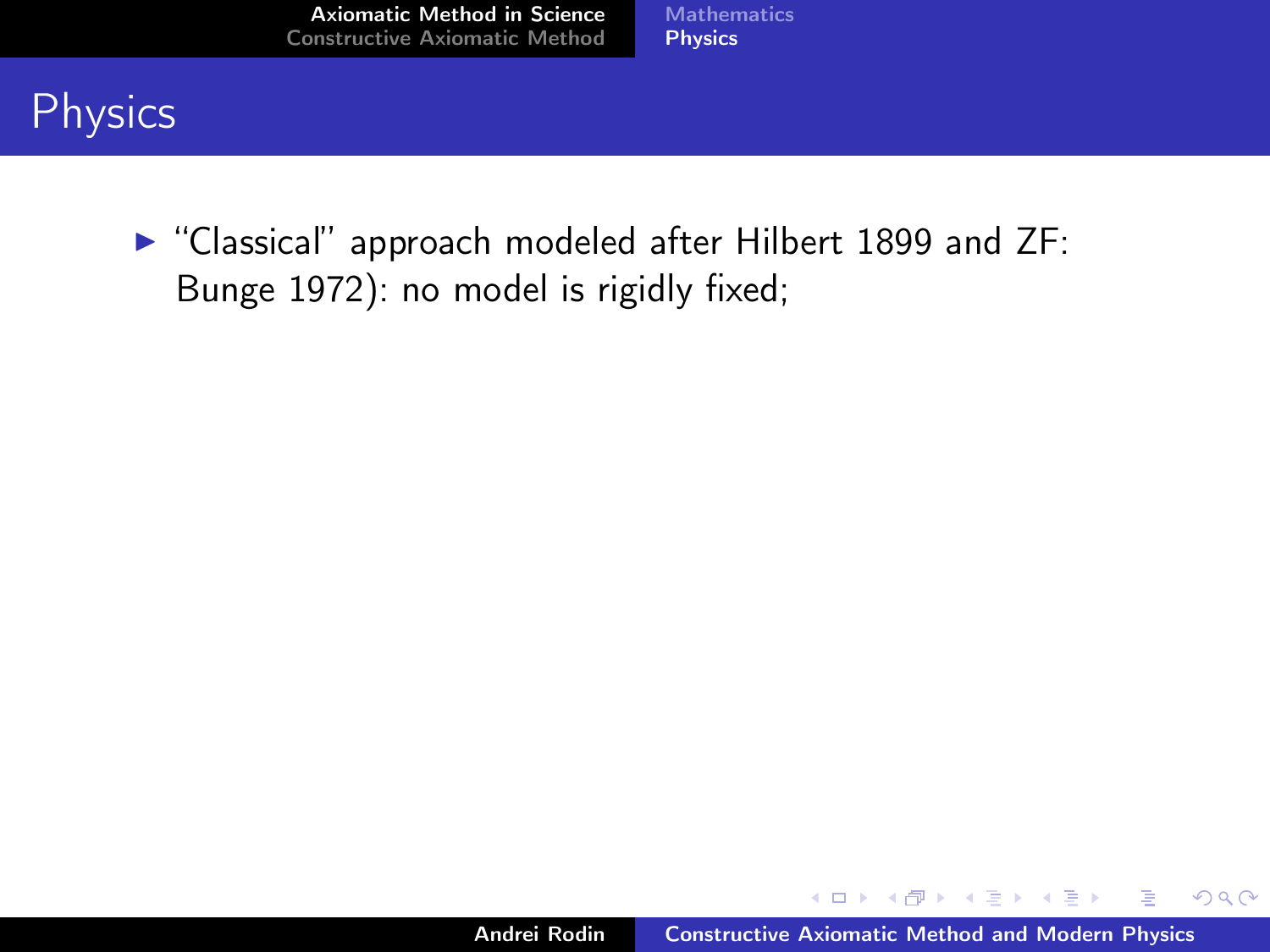**[Mathematics](#page-5-0) [Physics](#page-15-0)** 

## **Physics**

- $\triangleright$  "Classical" approach modeled after Hilbert 1899 and ZF: Bunge 1972): no model is rigidly fixed;
- $\triangleright$  Semantic approach: Suppes (1960-2002), Sneed 1971, Balzer&Moulines&Sneed 1987: Bourbaki's "semantic" aka "non-statement" view on theories extended to Physics and other sciences;

The idea: a physical (and any other scientific) theory is not a system of propositions ordered by the relation of logical inference; it is rather a particular class of models (i.e., "structures")

イロメ イ押 トラ ミトラ オチャ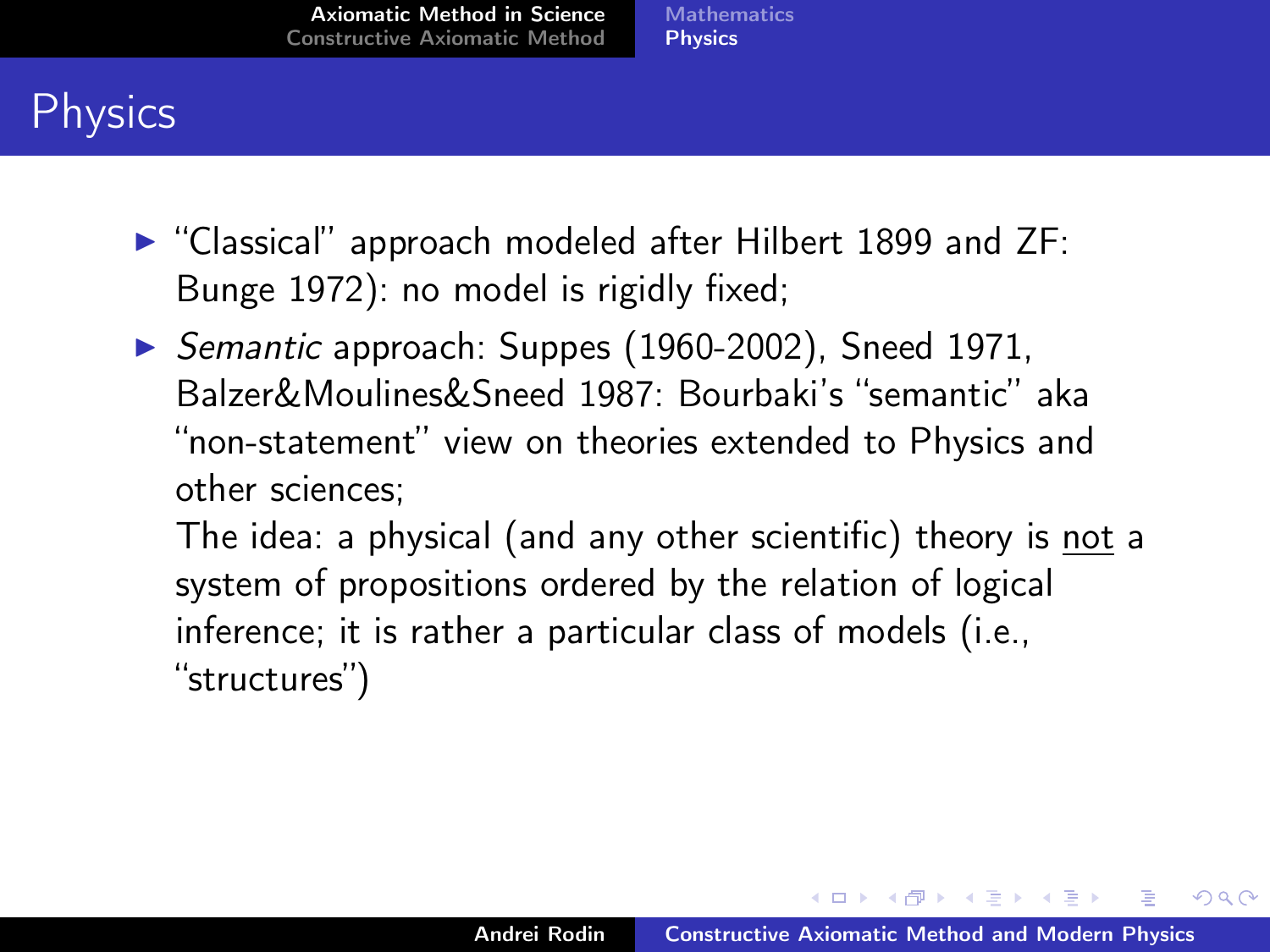## **Physics**

- $\triangleright$  "Classical" approach modeled after Hilbert 1899 and ZF: Bunge 1972): no model is rigidly fixed;
- ▶ Semantic approach: Suppes (1960-2002), Sneed 1971, Balzer&Moulines&Sneed 1987: Bourbaki's "semantic" aka "non-statement" view on theories extended to Physics and other sciences;

The idea: a physical (and any other scientific) theory is not a system of propositions ordered by the relation of logical inference; it is rather a particular class of models (i.e., "structures")

 $\blacktriangleright$  "The axiomatization of physicists": von Neumann 1932 Mathematische Grundlagen der Quantenmechanik. Quantum Logic as the logical foundation of Quantum Physics.

<span id="page-15-0"></span>イロメ イ押 トラ ミトラ オチャ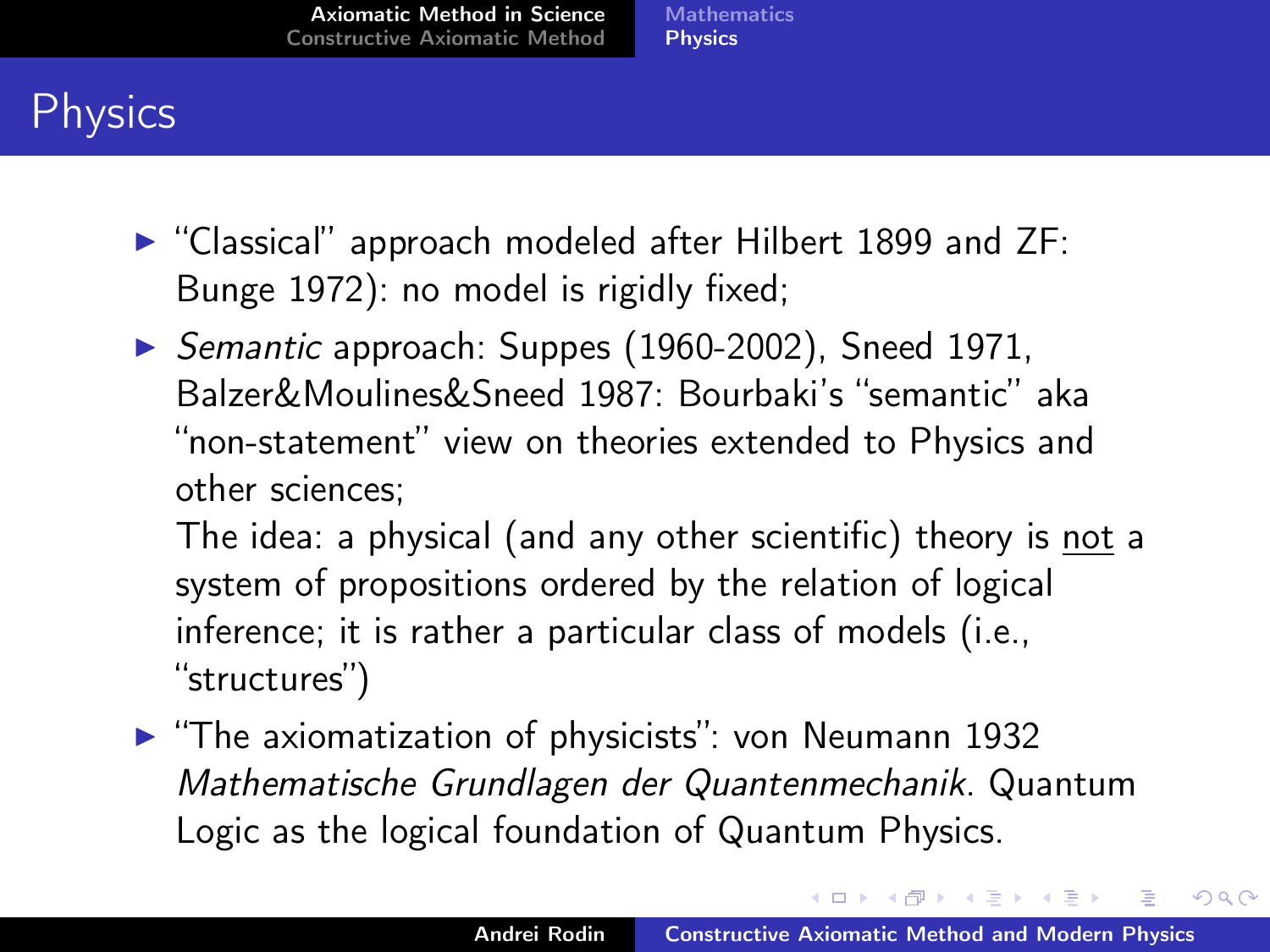**[Mathematics](#page-5-0) [Physics](#page-12-0)** 

### Bunge on v. Neumann

In his epoch-making book, which enriched the mathematical framework of the theory, von Neumann is wrongly supposed to have laid down the axiomatic foundations of quantum mechanics. As a matter of fact his exposition lacks all the characteristics of modern axiomatics: it does not disclose the presuppositions, it does not identify the basic concepts of the theory, it does not list all the initial assumptions (axioms), it fails to propose a consistent physical interpretation of the formalism, and it is ridden with inconsistencies and philosophical naivetés. Yet for some strange reason it passes for a model of physical axiomatics.

イロメ マ母 レマチャ マチャ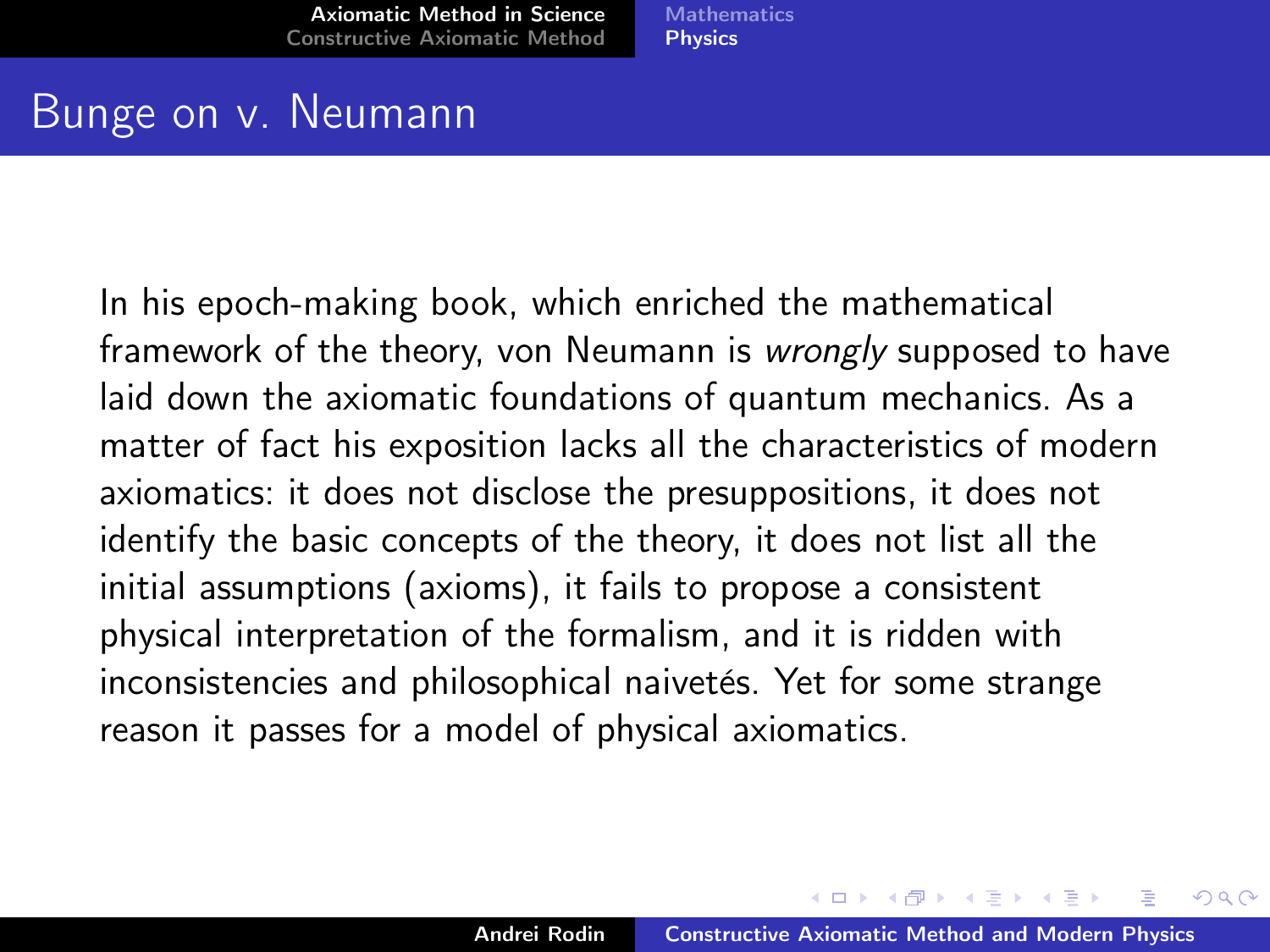#### WHAT IS WRONG?

メロト メ都 トメ 君 トメ 君 トッ

■ 1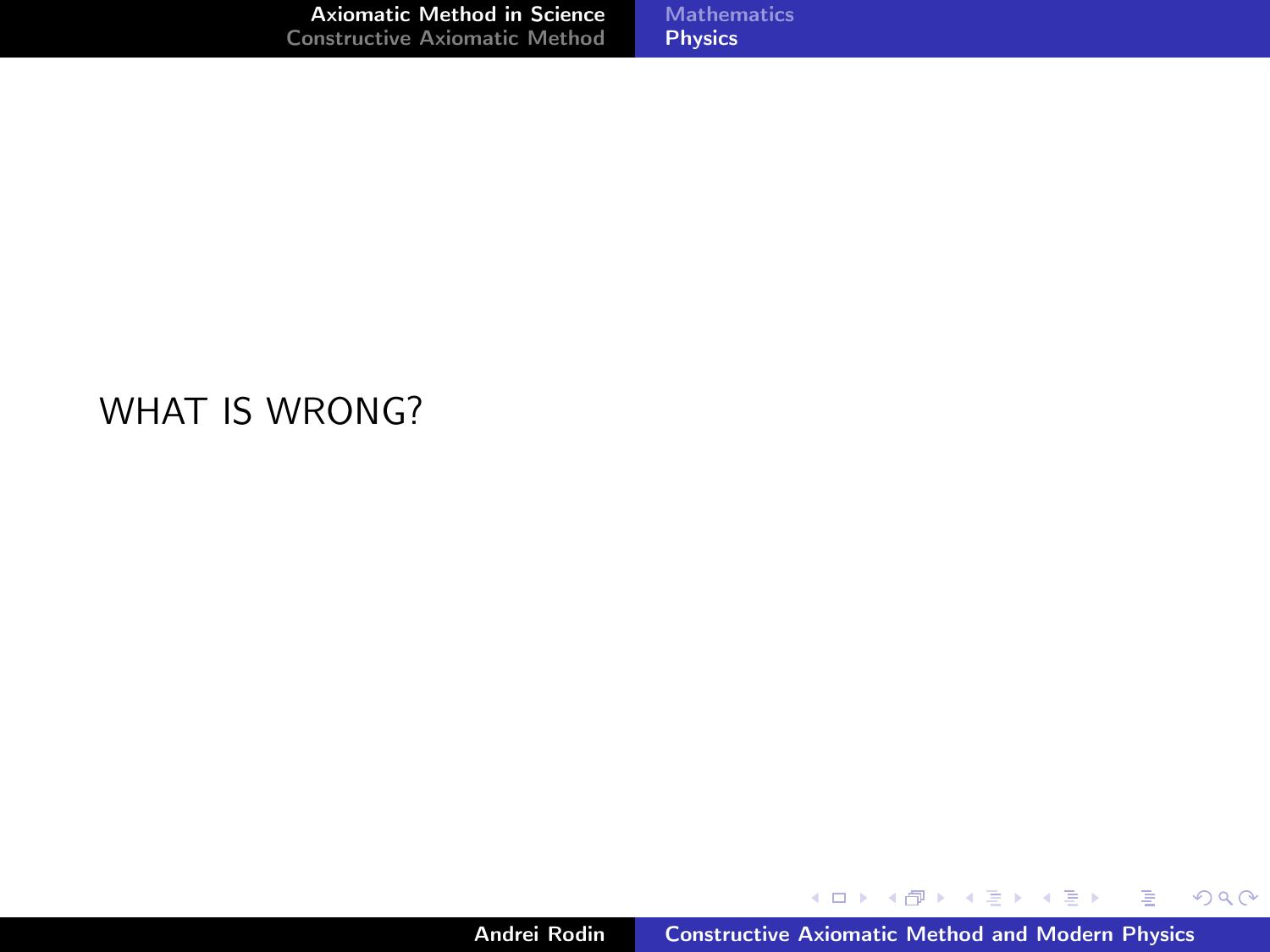## Bunge after Tarski

There is a single theory that starts from scratch: mathematical logic [..] All other theories presuppose at least logic and usually a lot more. More precisely, the least a mathematical or a scientific theory takes for granted is the so-called ordinary (two-valued) predicate calculus enriched with the microtheory of identity. This theory is necessary and sufficient to analyse the concepts, formulas, and reasonings occuring in mathematics and in science - or rather to analyse their form.

マーター マチュラ マチャ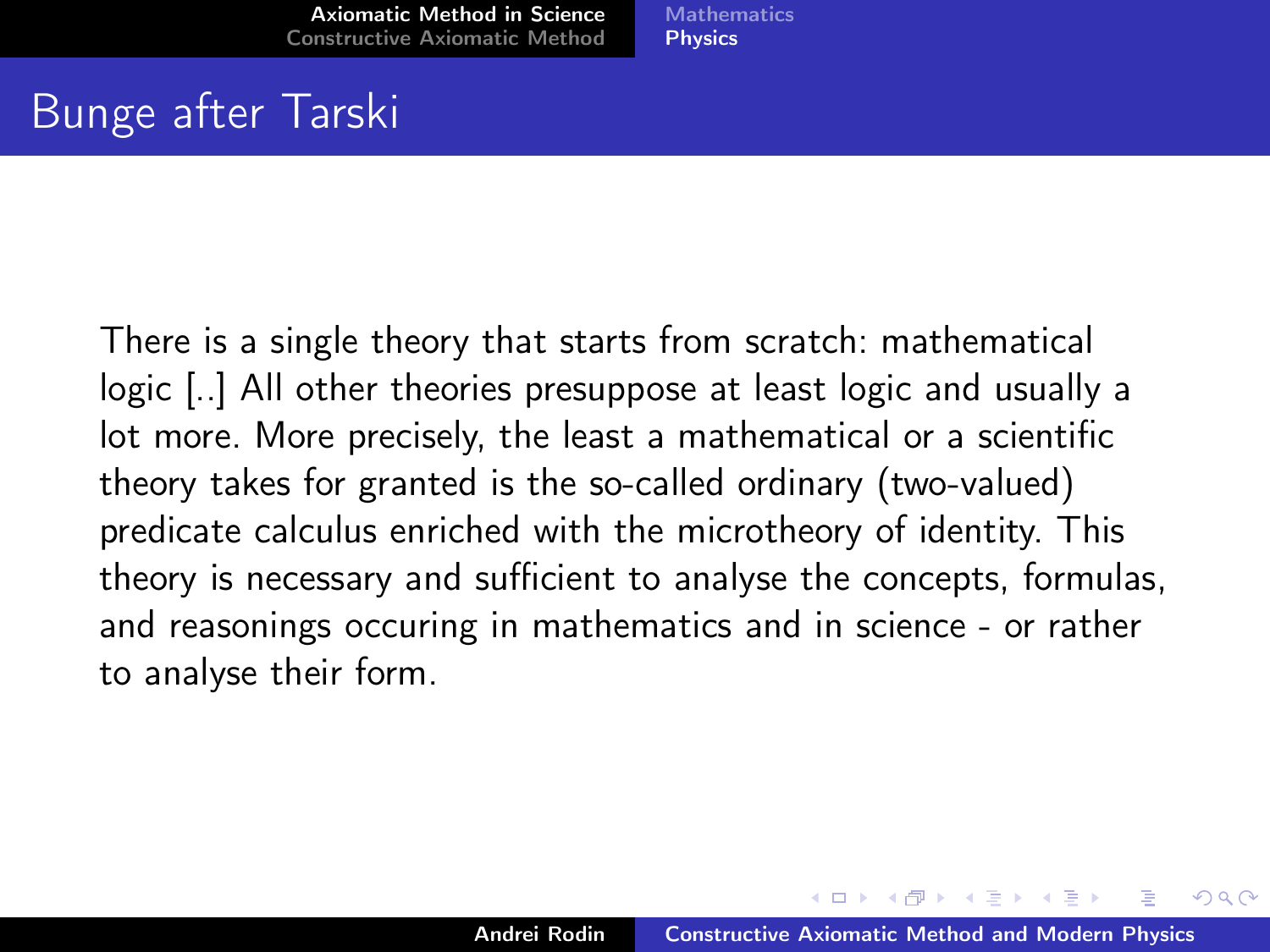Suppes and his followers certainly buy this. Von Neumann does not: recall his idea of *quantum logic*. Debate Putnam vs. Dammit.

 $A \oplus B$  and  $A \oplus B$  and  $A \oplus B$  and

 $298$ 

∍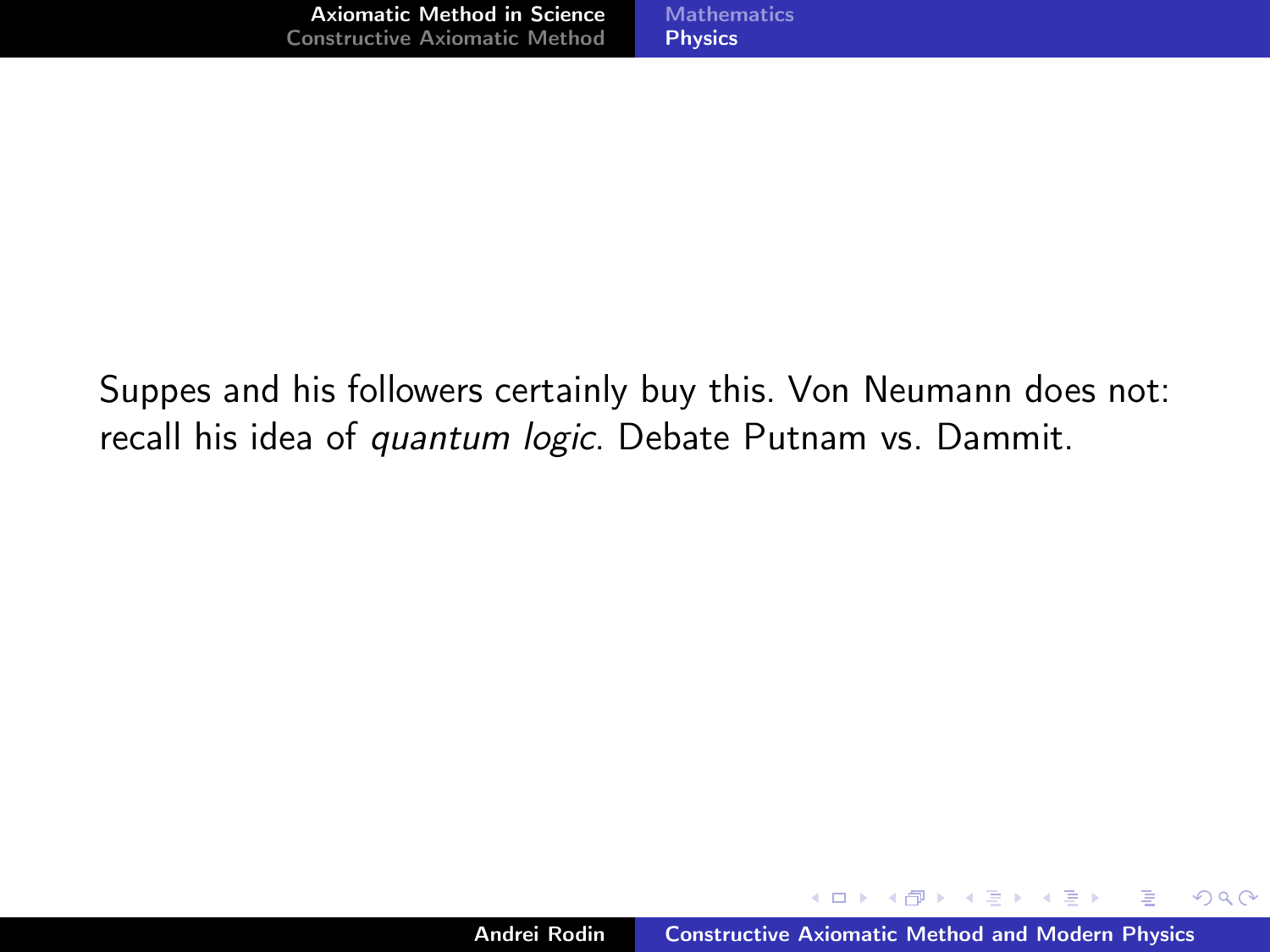## Tarski 1957

"A possible realization in which all valid sentences of a theory  $T$  are satisfied is called a model of  $T$ . "

A usual assumption: only non-logical terms are multiply interpreted while the logical semantics is rigidly fixed. This is the sense in which Logic has a fundamental status in this framework. This feature is absent from the constructive variety of the notion of axiomatic theory, which we are now going to discuss.

 $A \oplus B$  and  $A \oplus B$  and  $A \oplus B$  and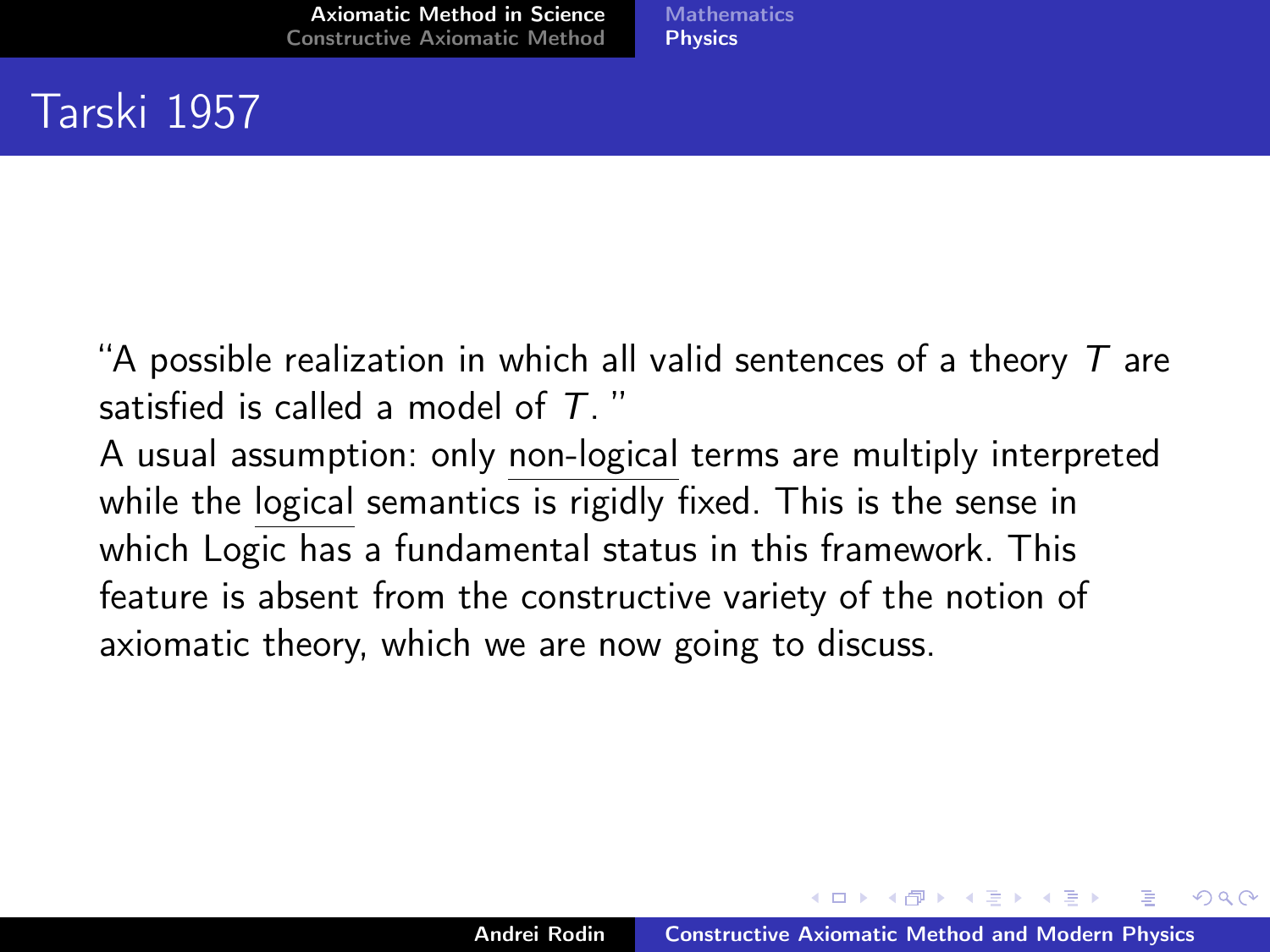### Constructive Axiomatic Method

The received notion of axiomatic theory is that of a set of propositions (fully interpreted or not) provided with a relation of deducibility.

<span id="page-21-0"></span> $4$   $\overline{m}$   $\rightarrow$   $\overline{m}$   $\rightarrow$   $\overline{m}$   $\rightarrow$   $\overline{m}$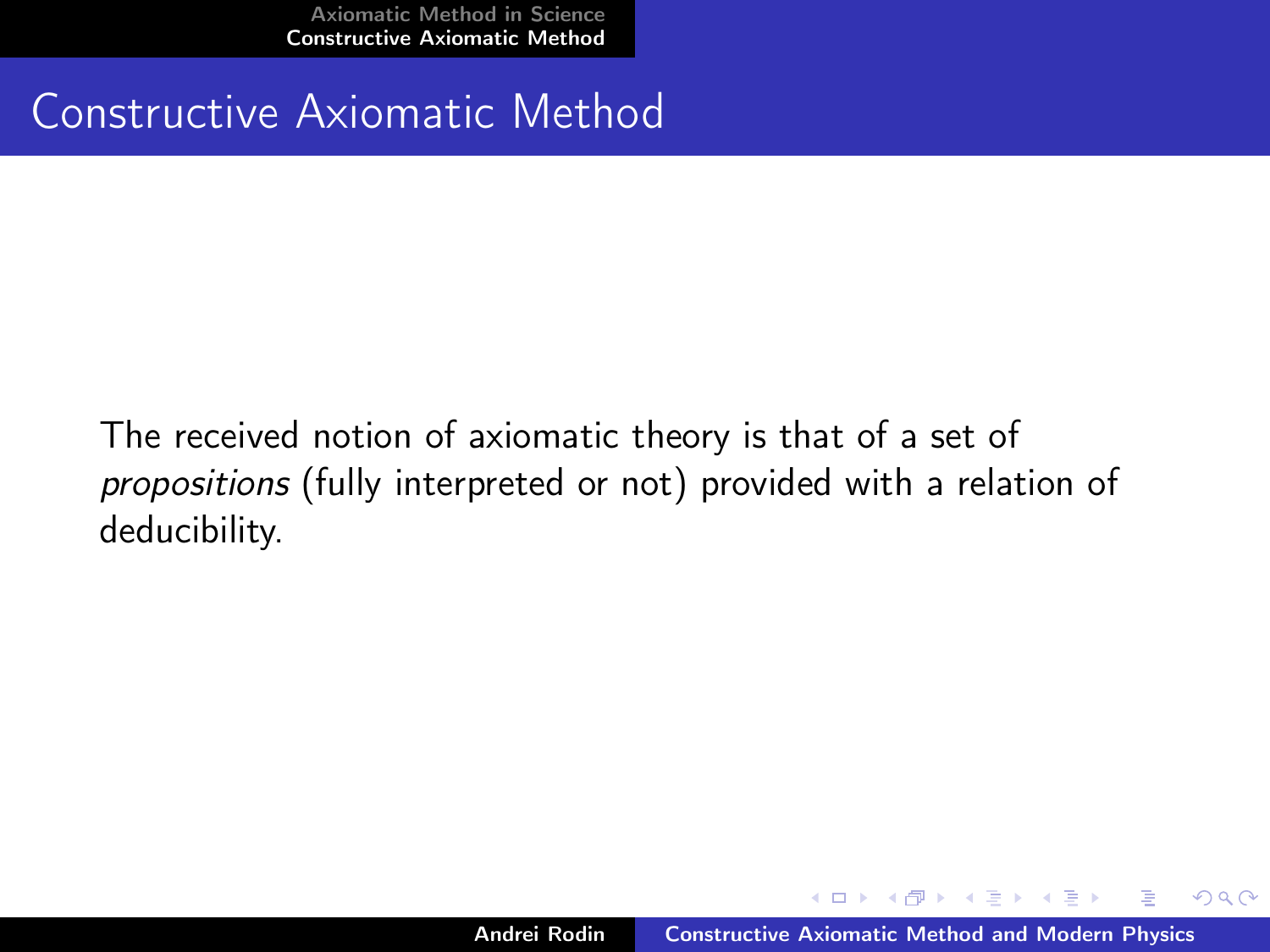$\triangleright$  A constructive theory, generally, is not a set of propositions; it comprises propositions as certain types of objects along with certain other, non-propositional, types of objects.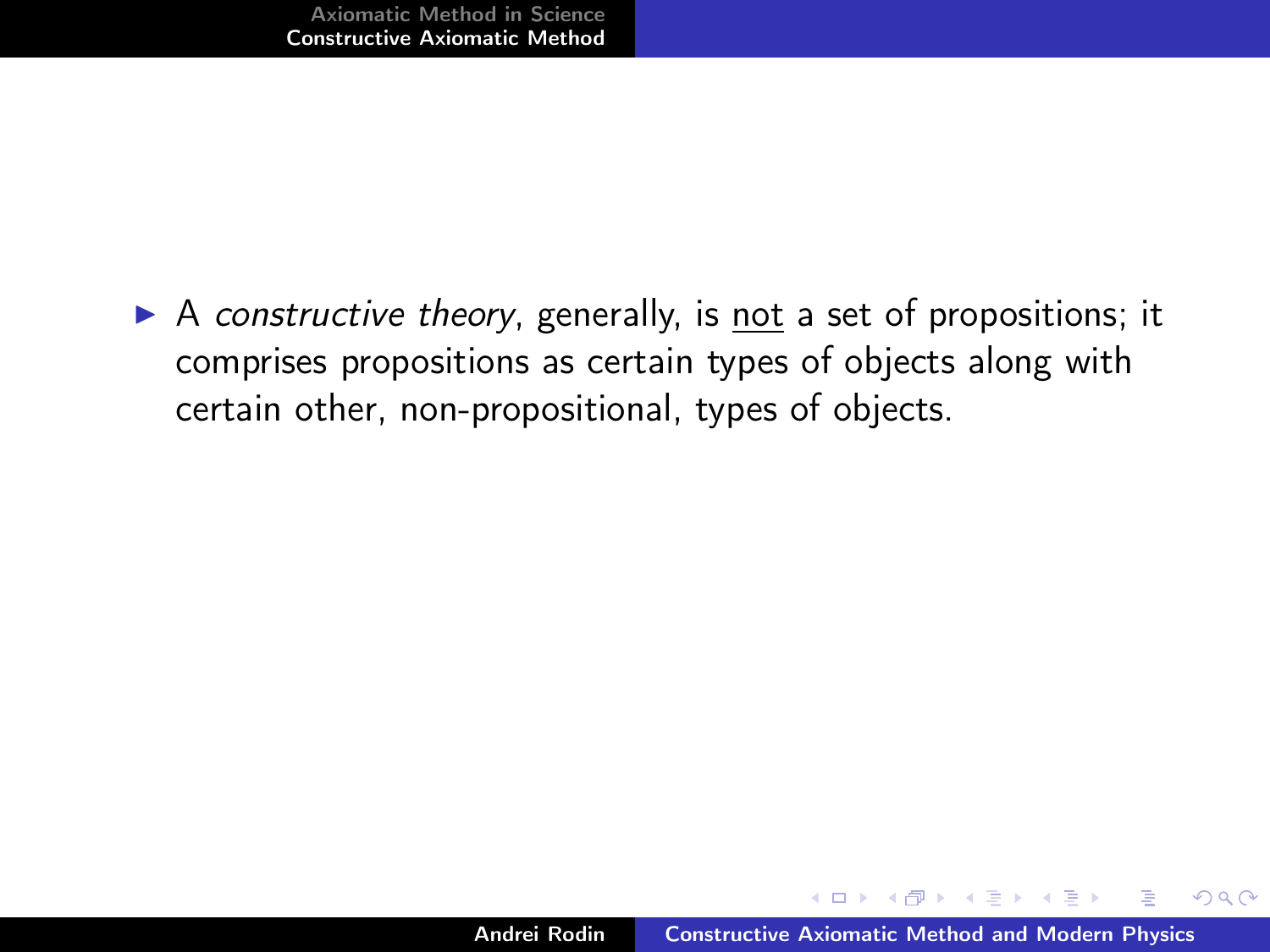- $\triangleright$  A constructive theory, generally, is not a set of propositions; it comprises propositions as certain types of objects along with certain other, non-propositional, types of objects.
- $\triangleright$  Warning: My use of the term "constructive" is less restrictive than usual. However it is not new and found, in particular in Hilbert&Bernays 1934 and Kolmogorov 1932.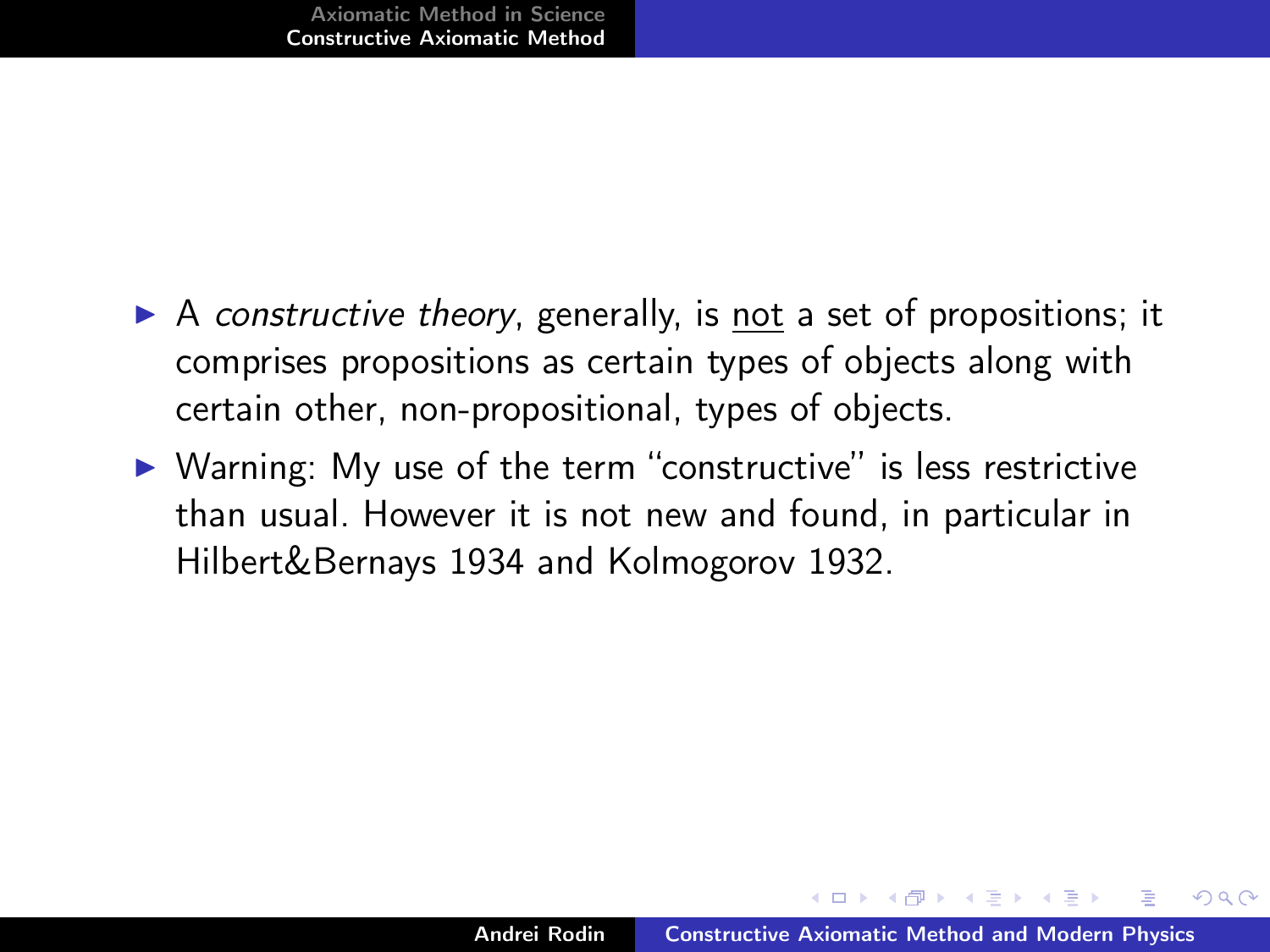## Slogan 1

#### Rules are more fundamental than axioms.

This accords with the standard Hilbert-style axiomatic approach if by rules one means logical rules. The standard approach conceives of logical rules as rules of handling propositions (ex. modus ponens).

 $4.51 \times 1.71 \times 1.71$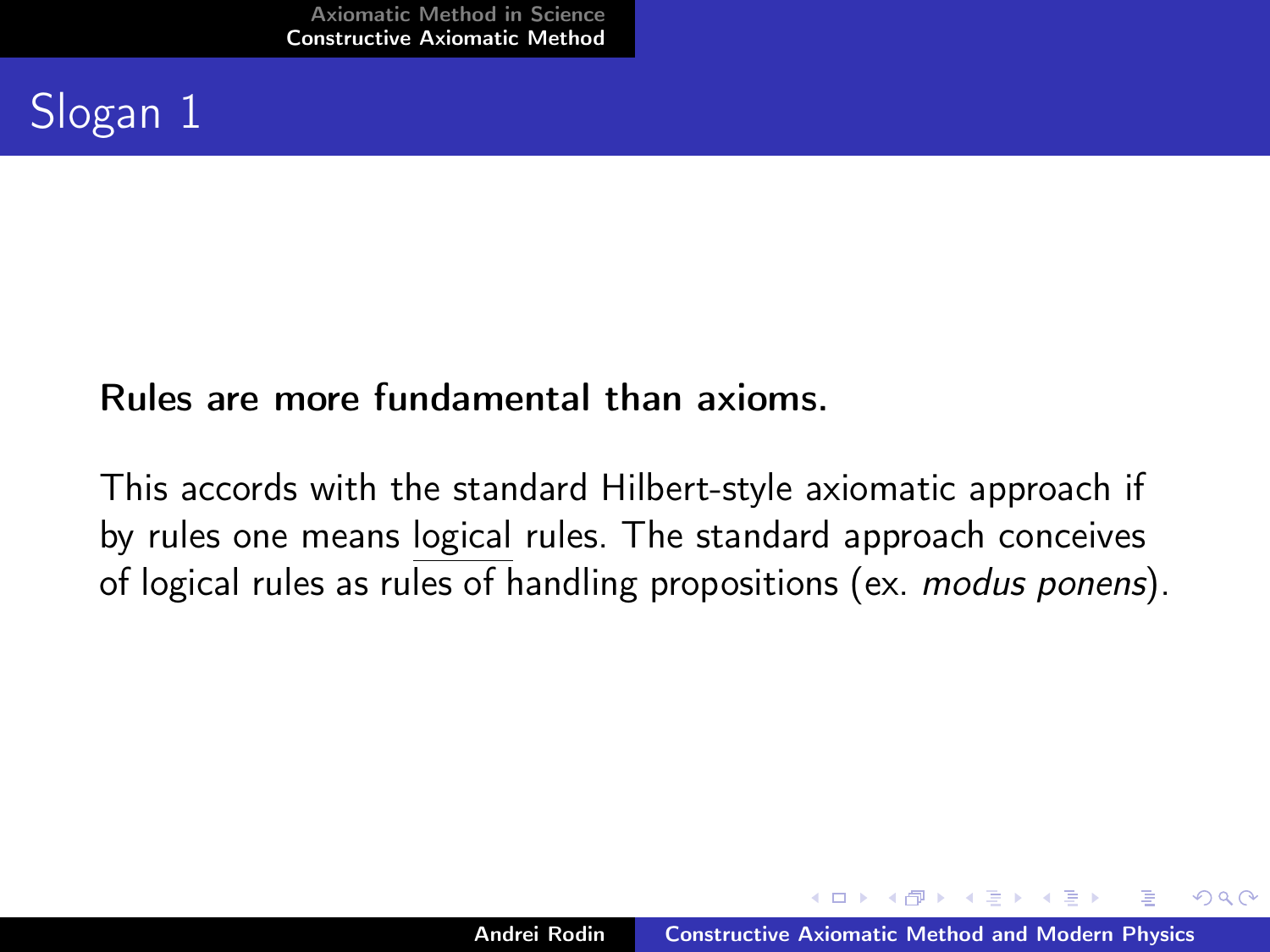## Slogan 2

Rules do not reduce to rules for handling propositions. Other types of theoretical objects should be equally handled according to certain rules.

I leave it open whether or not only rules for handling propositions qualify as *logical*. The standard  $\overline{ax}$  iomatic approach suggests the answer in positive. But one may wish to understand the scope of logic differently following Kant and some other influential philosophers.

 $A \cap B$  is a  $B$  is a  $B$  is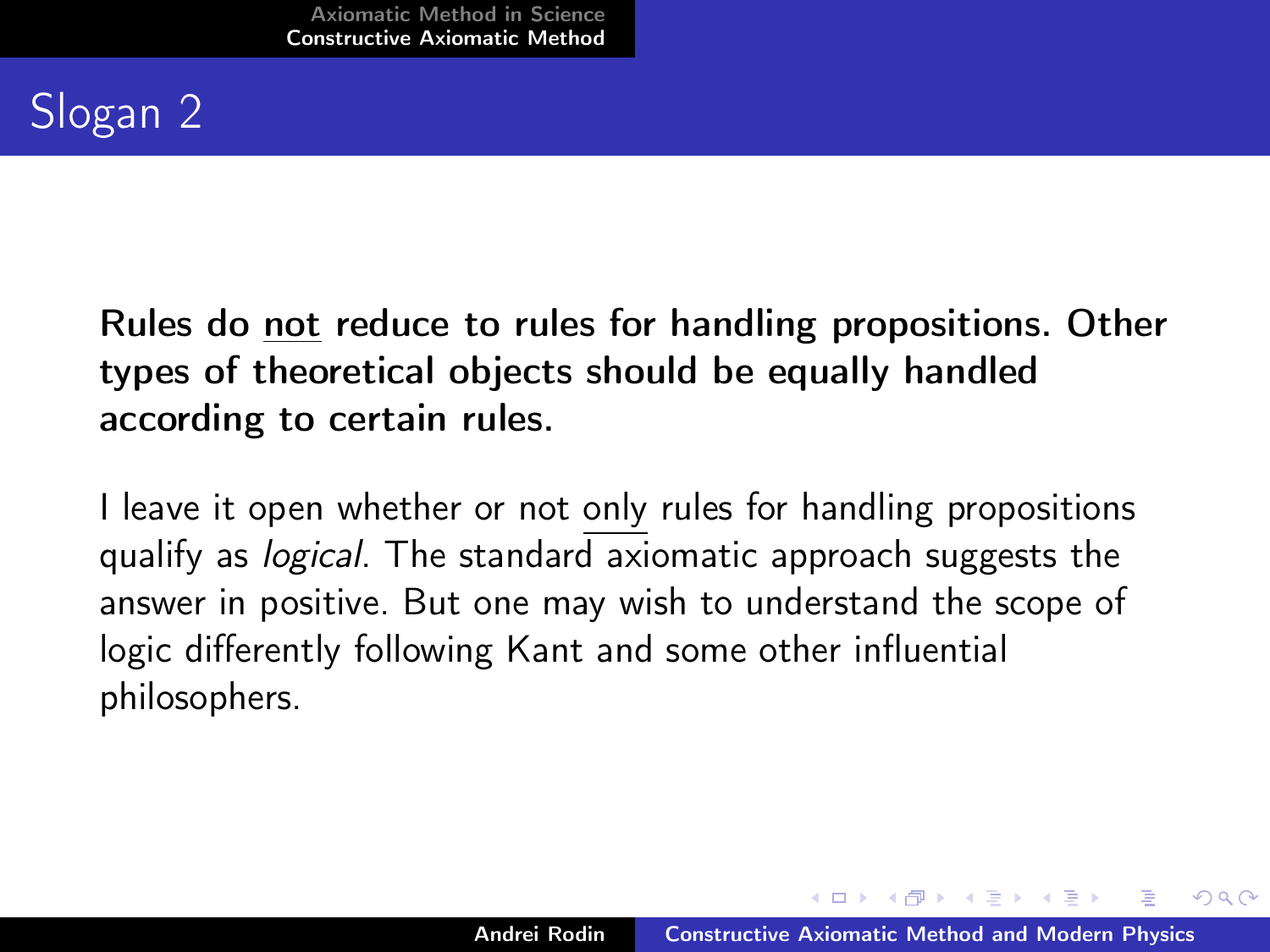## Claim:

The constructive axiomatic method provides a stronger formal support for the long-established practice of model-building in science than does the received method.

メタメ メモメ メモメ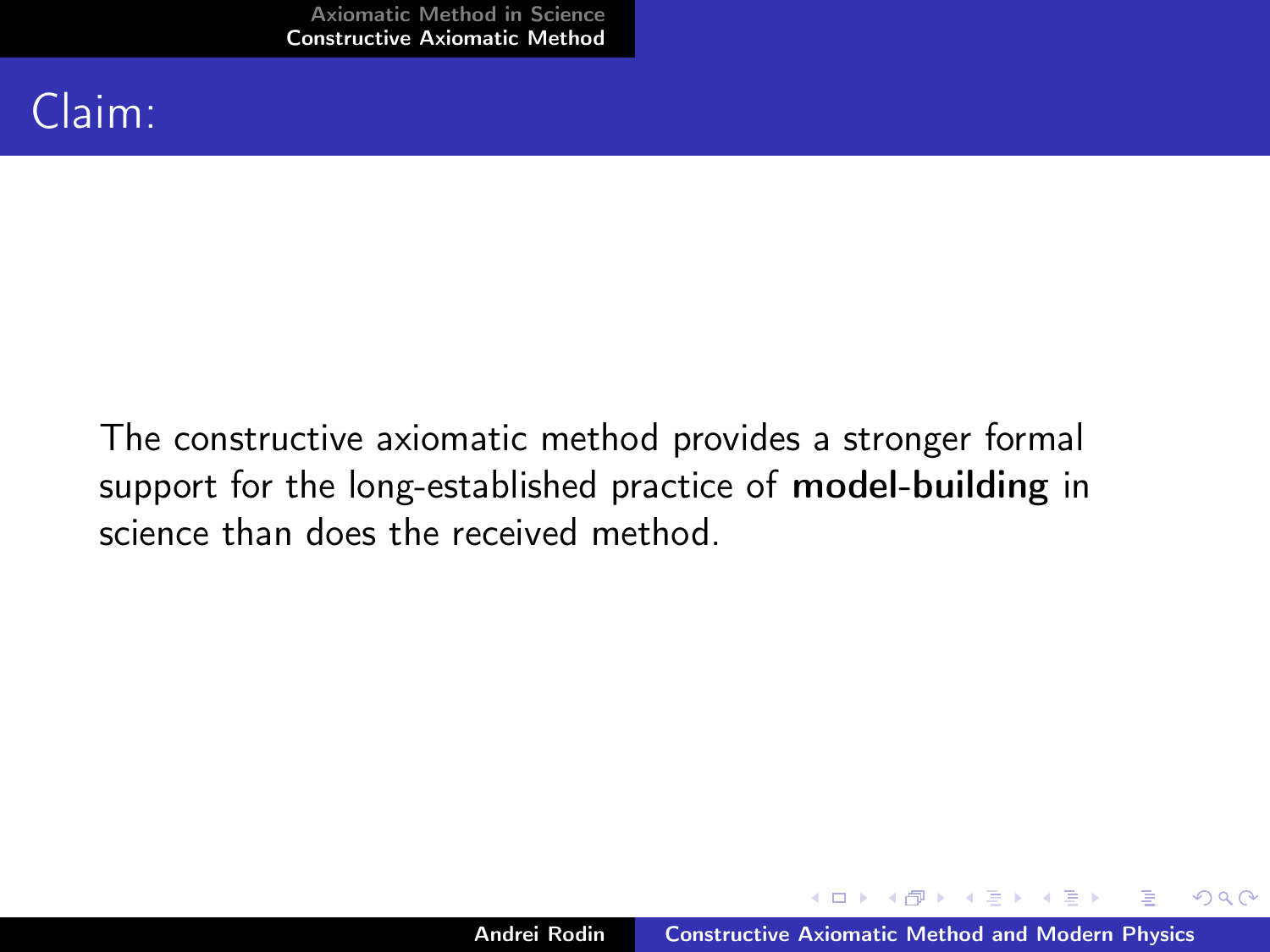### Comments:

メロメ メ御き メミメ メミメン 差し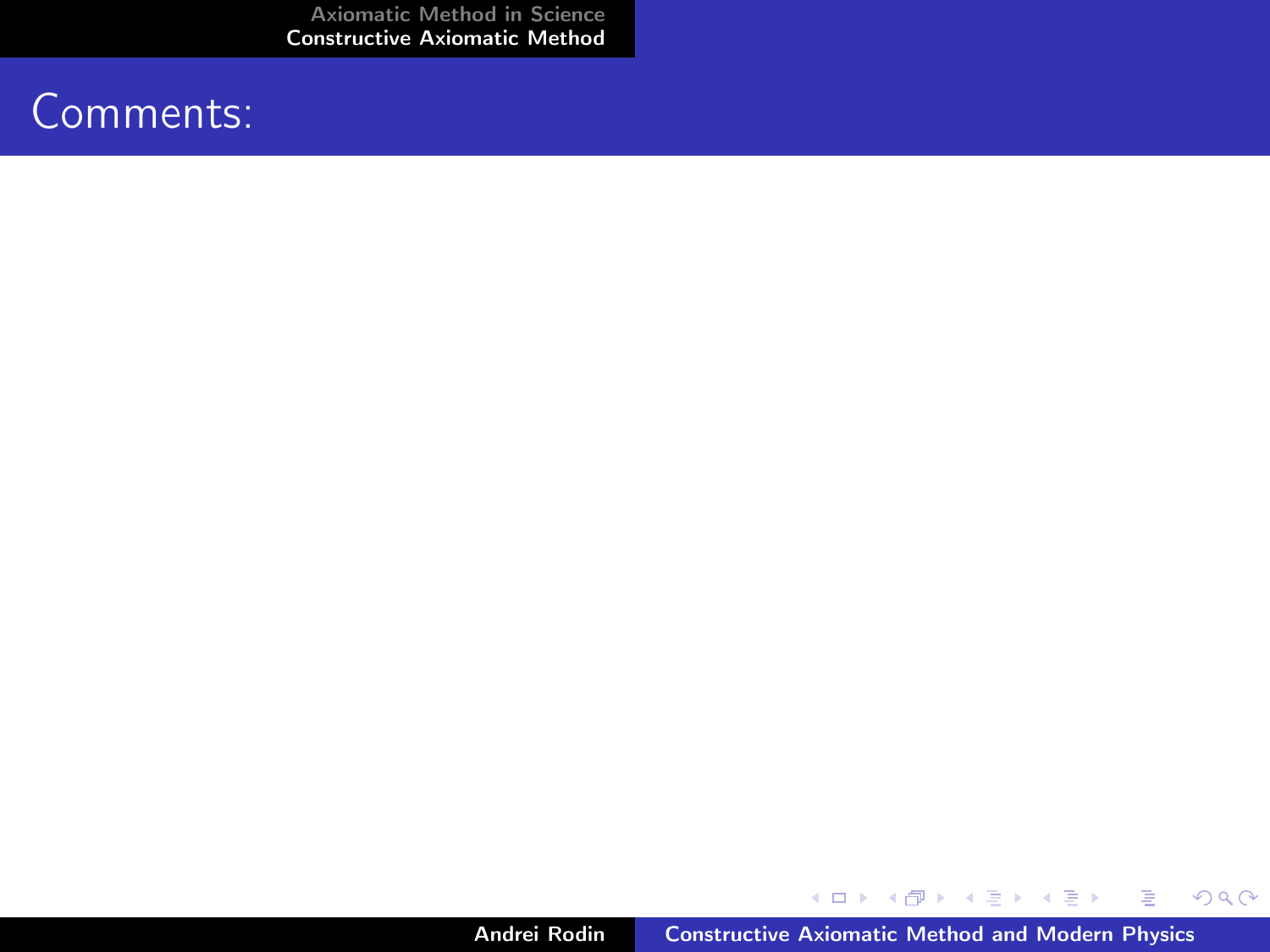## Comments:

 $\triangleright$  The constructive axiomatic method can be seen as a natural development of the semantic (aka non-statement) view on theories.

メタメ メモメ メモメ

 $298$ 

∍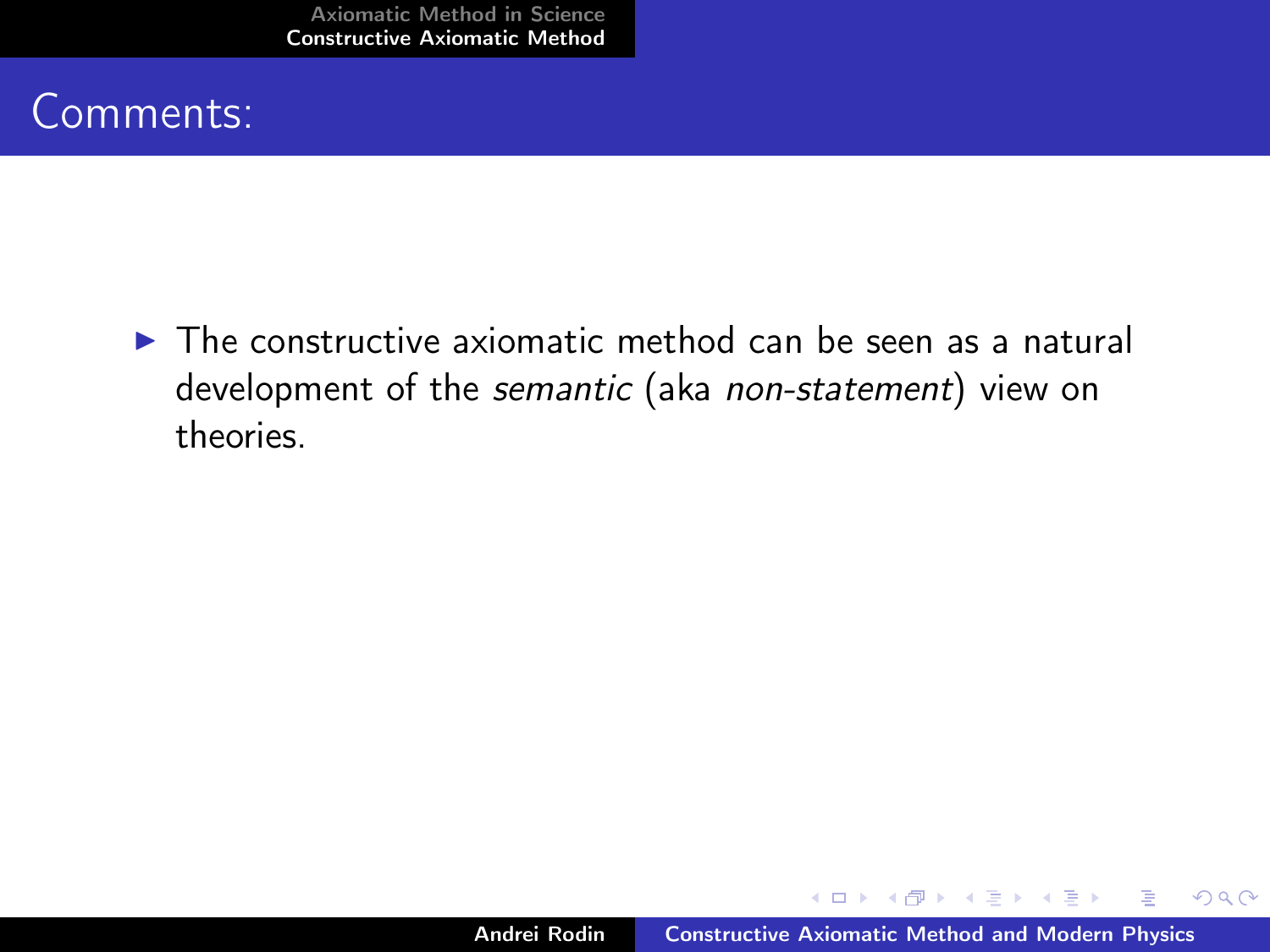## Comments:

- $\triangleright$  The constructive axiomatic method can be seen as a natural development of the semantic (aka non-statement) view on theories.
- $\blacktriangleright$  In today's mathematics the notion of constructive axiomatic theory is best represented by the Homotopy Type Theory (HoTT). However there are older examples of constructive theories (in the relevant sense of "constructive") including the geometric theory of Euclid's Elements.

 $A \oplus B$  and  $A \oplus B$  and  $A \oplus B$  and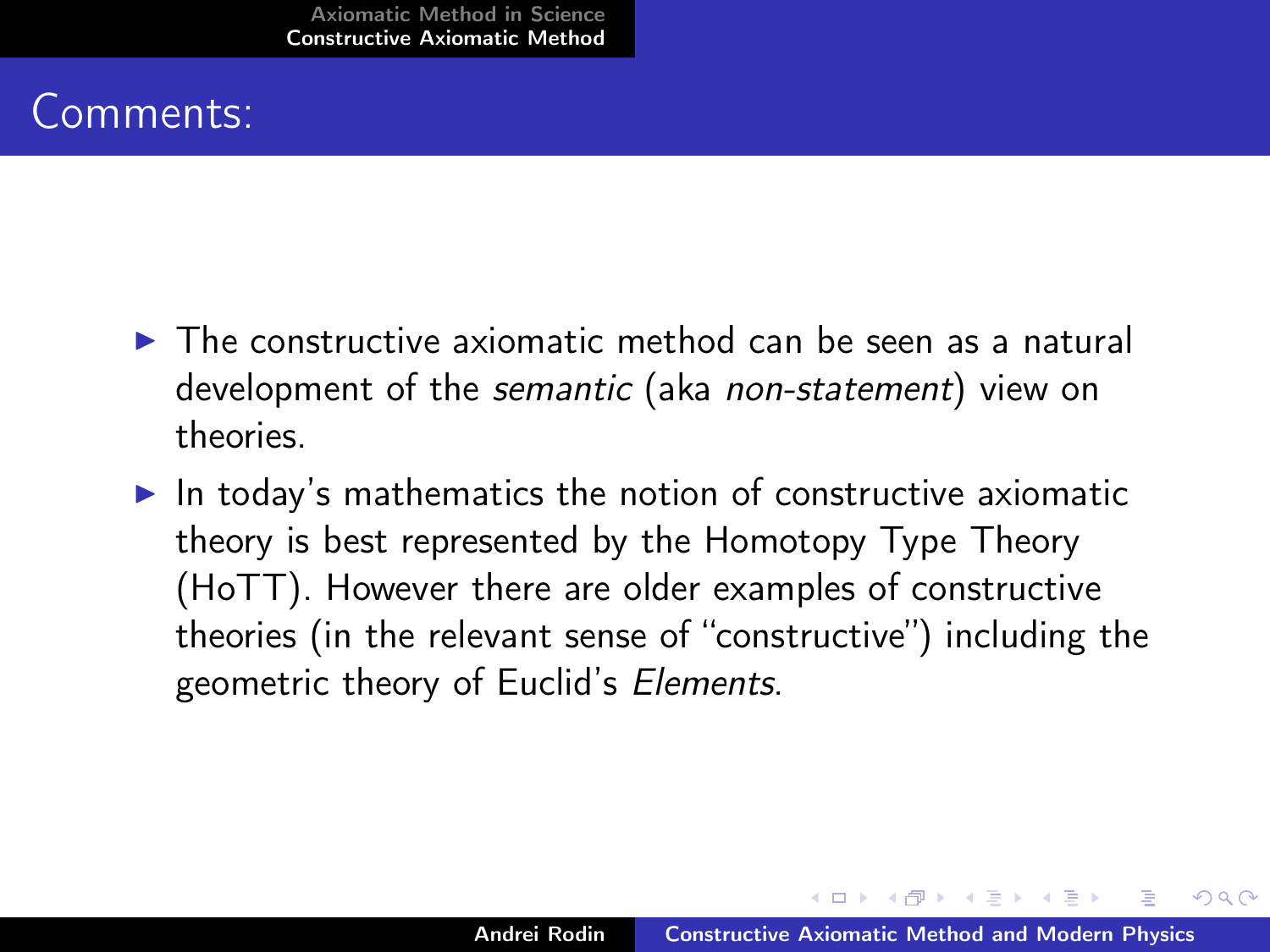## Why the constructive version of the axiomatic method is any better?

Specific models (in the Pure Mathematics and moreover in Physics and other natural sciences) do not come from the air. They do not emerge from an immediate experience, the intuition or the lucky guess. They are built from simple elements according to fixed rules. Think constructions by the ruler and compass in Euclid. Think of a Classical Newtonian model of some given mechanical setup. The standard Hilbert-style axiomatic method has no resources for accounting for this constructive aspect of theories. It uses only rules, which regulate the construction of propositions from simple propositions aka axioms. Only such rules are usually called the rules of logic.

イロメ マタメ マミメ マミメ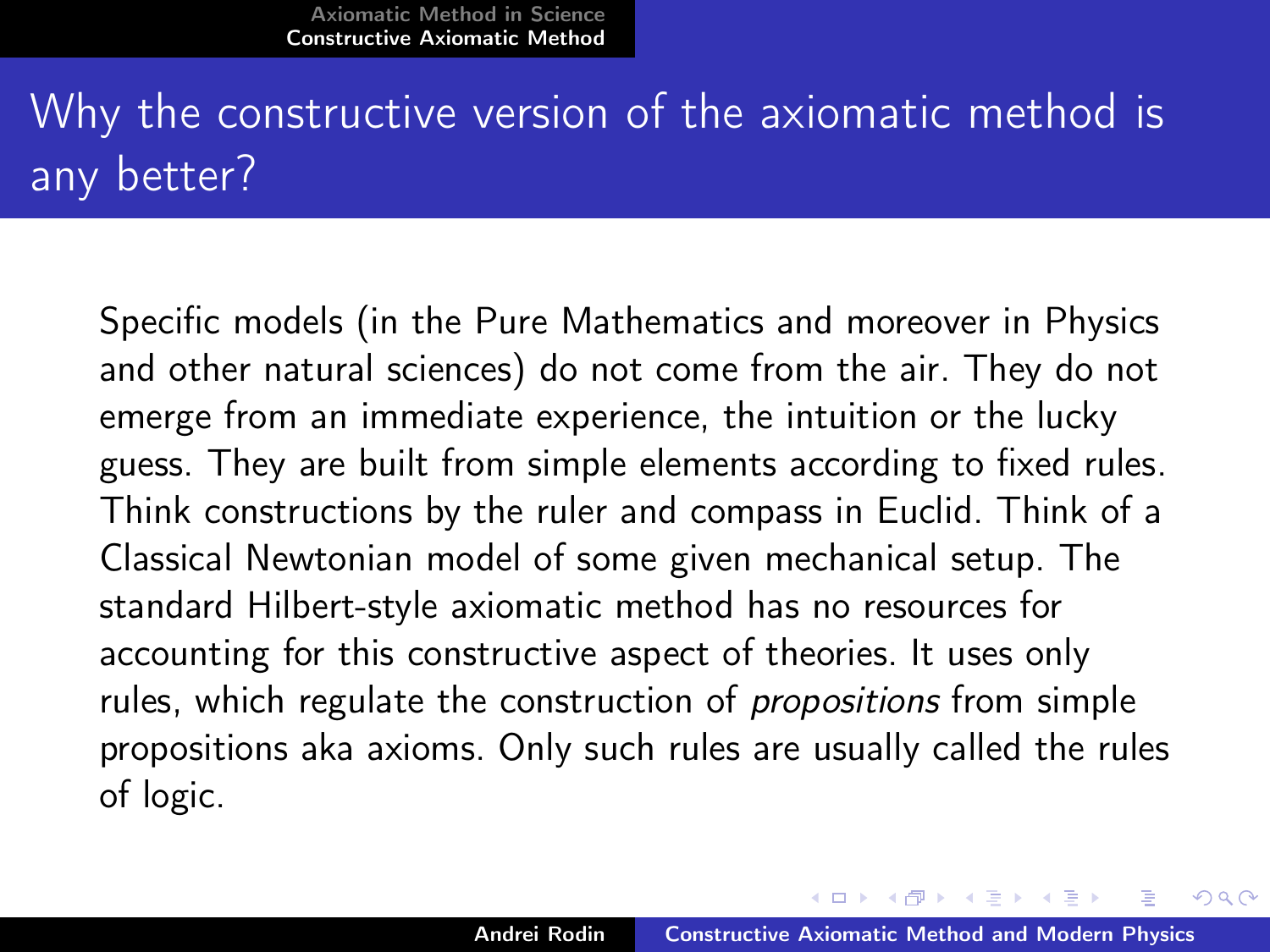Why the constructive version of the axiomatic method is any better?

The constructive method has also rules for non-propositional objects. Moreover it allows for new rules (called derived rules) justified on the basis of other rules.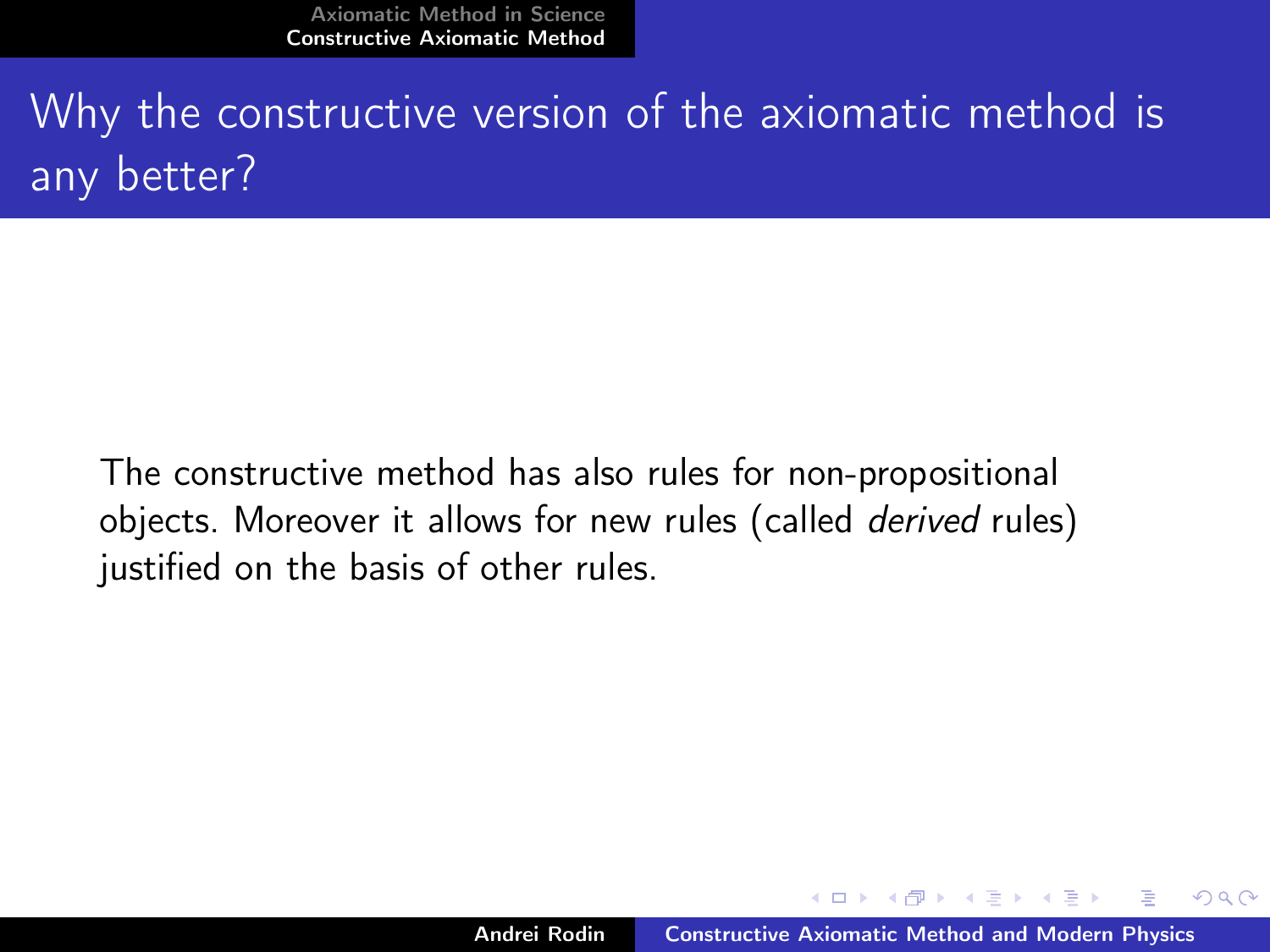In Mathematics the constructive approach is already proved effective: the proof of 4-colors theorem is formalized through Coq (based on MLTT, which is the logical base of HoTT). Given the prominence of model-building in Physics there is a reasonable hope that this method will also work more successfully in Physics.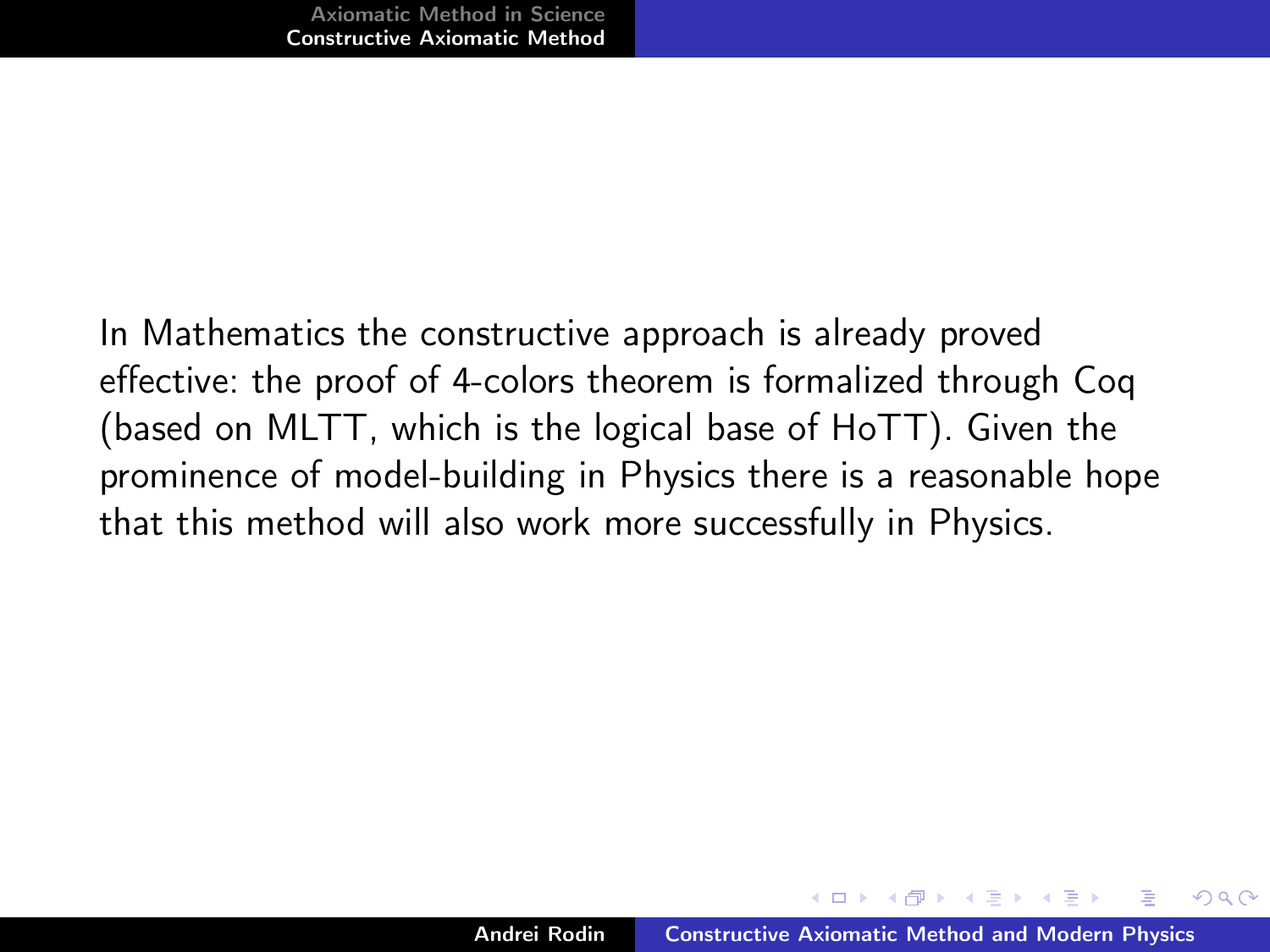## Simply typed lambda calculus

Variable: 
$$
\overline{\Gamma, x : T \vdash x : T}
$$
  
\nProduct:  $\frac{\Gamma \vdash t : T \Gamma \vdash u : U}{\Gamma \vdash \langle t, u \rangle : T \times U}$   
\n $\frac{\Gamma \vdash v : T \times U}{\Gamma \vdash \pi_1 v : T} \frac{\Gamma \vdash v : T \times U}{\Gamma \vdash \pi_2 v : U}$   
\nFunction:  $\frac{\Gamma, x : U \vdash t : T}{\Gamma \vdash \lambda x. t : U \rightarrow T}$   
\n $\frac{\Gamma \vdash t : U \rightarrow T \Gamma \vdash u : U}{\Gamma \vdash tu : U}$ 

K ロ ▶ K 御 ▶ K 君 ▶ K 君 ▶

重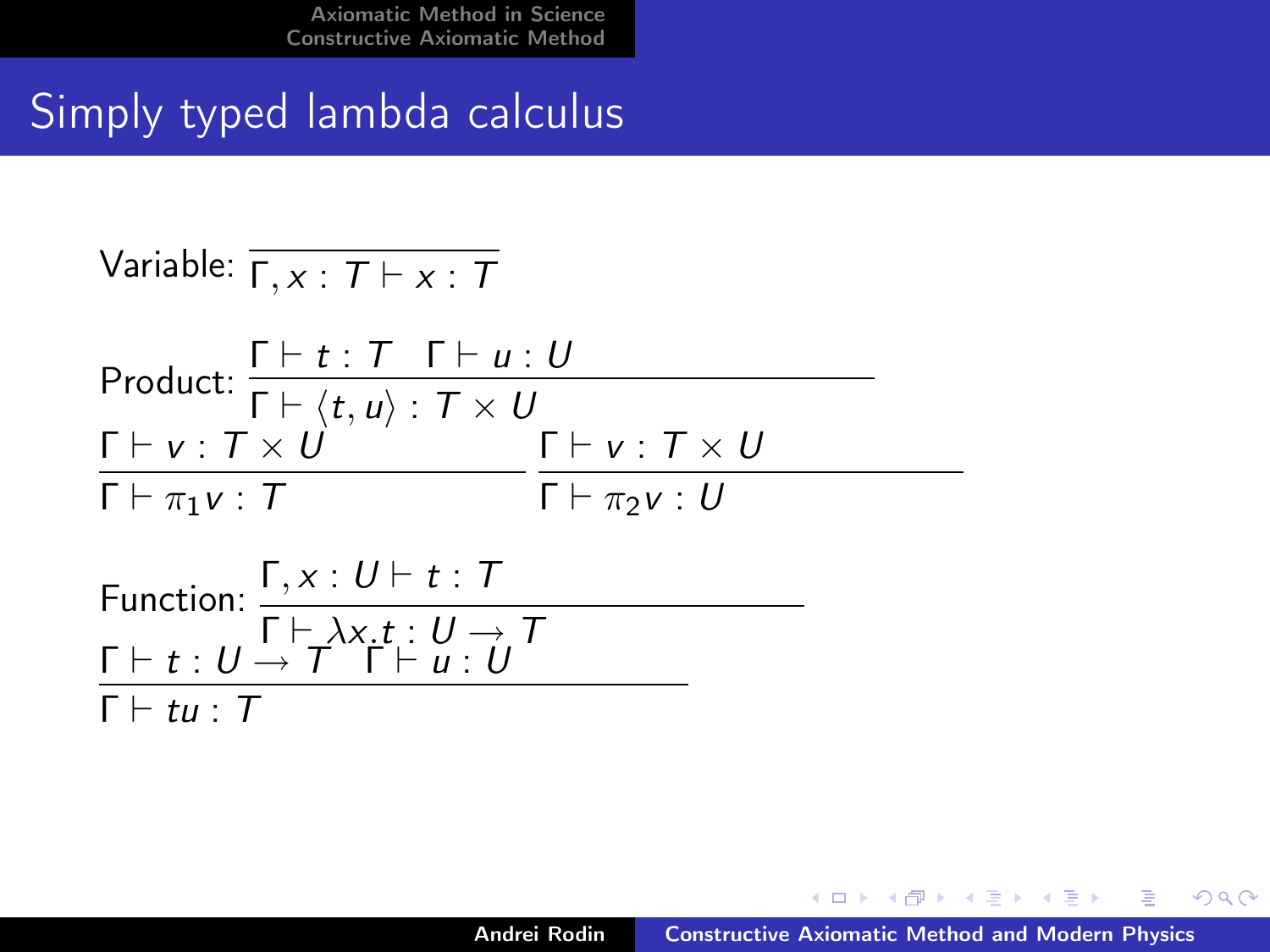## Natural deduction

Identity: 
$$
\overline{\Gamma, A \vdash A}
$$
 (Id)

\nConjunction:  $\frac{\Gamma \vdash A \Gamma \vdash B}{\Gamma \vdash A \& B}$  (& - intro)

\n $\frac{\Gamma \vdash A \& B}{\Gamma \vdash A}$  (& - elim1);  $\frac{\Gamma \vdash A \& B}{\Gamma \vdash B}$  (& - elim2)

\nImplication:  $\frac{\Gamma, A \vdash B}{\Gamma \vdash A \supset B}$  (sup) (2-intro)

\n $\frac{\Gamma \vdash A \supset B \Gamma \vdash A}{\Gamma \vdash B}$  (sup) (2-elim aka modus ponens)

メロト メタト メミト メミト

<span id="page-34-0"></span>目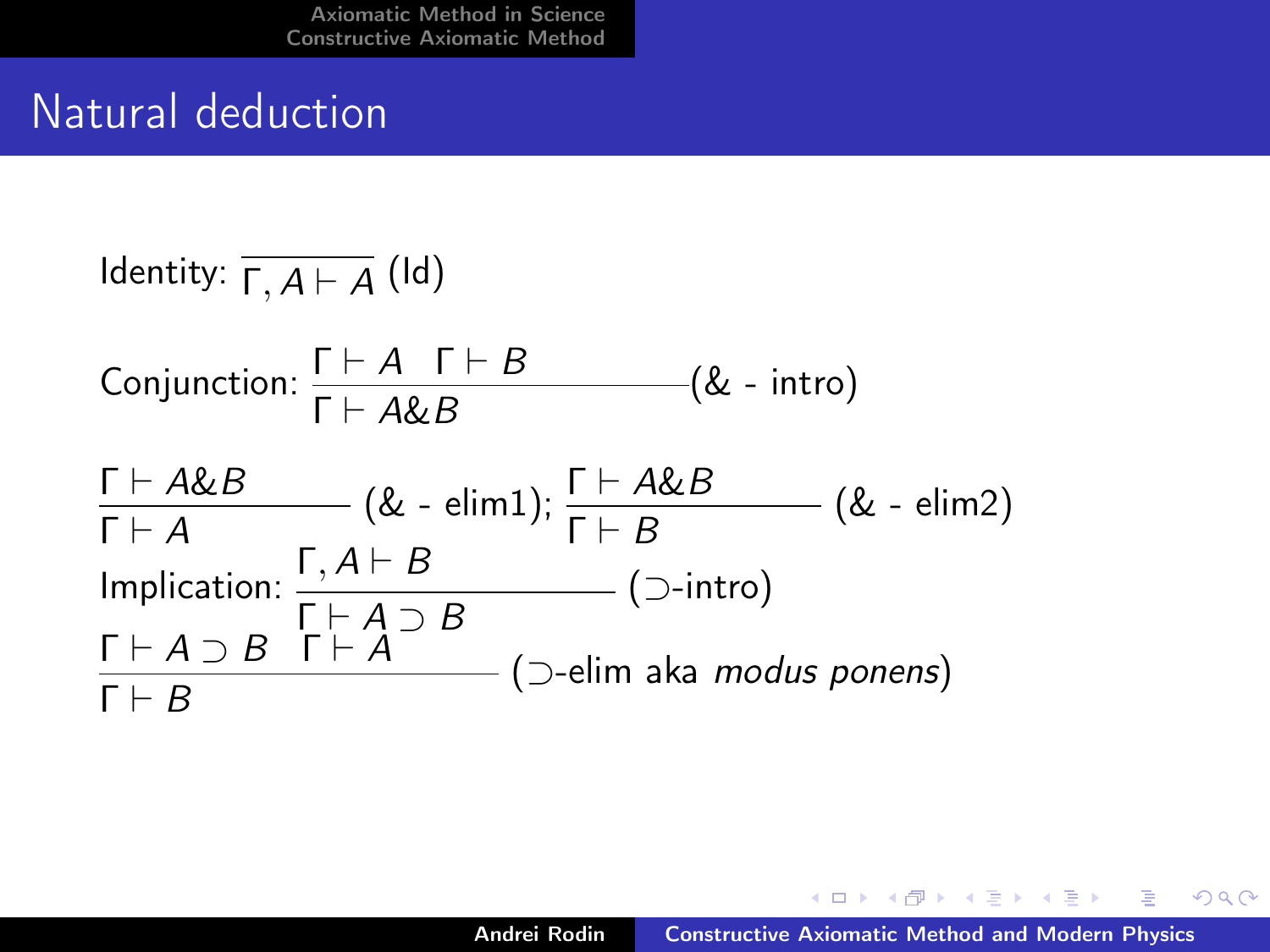Curry-Howard Correspondence

 $\& \equiv \times$ ⊃≡→

Andrei Rodin [Constructive Axiomatic Method and Modern Physics](#page-0-0)

K ロ ▶ K 御 ▶ K 君 ▶ K 君 ▶

重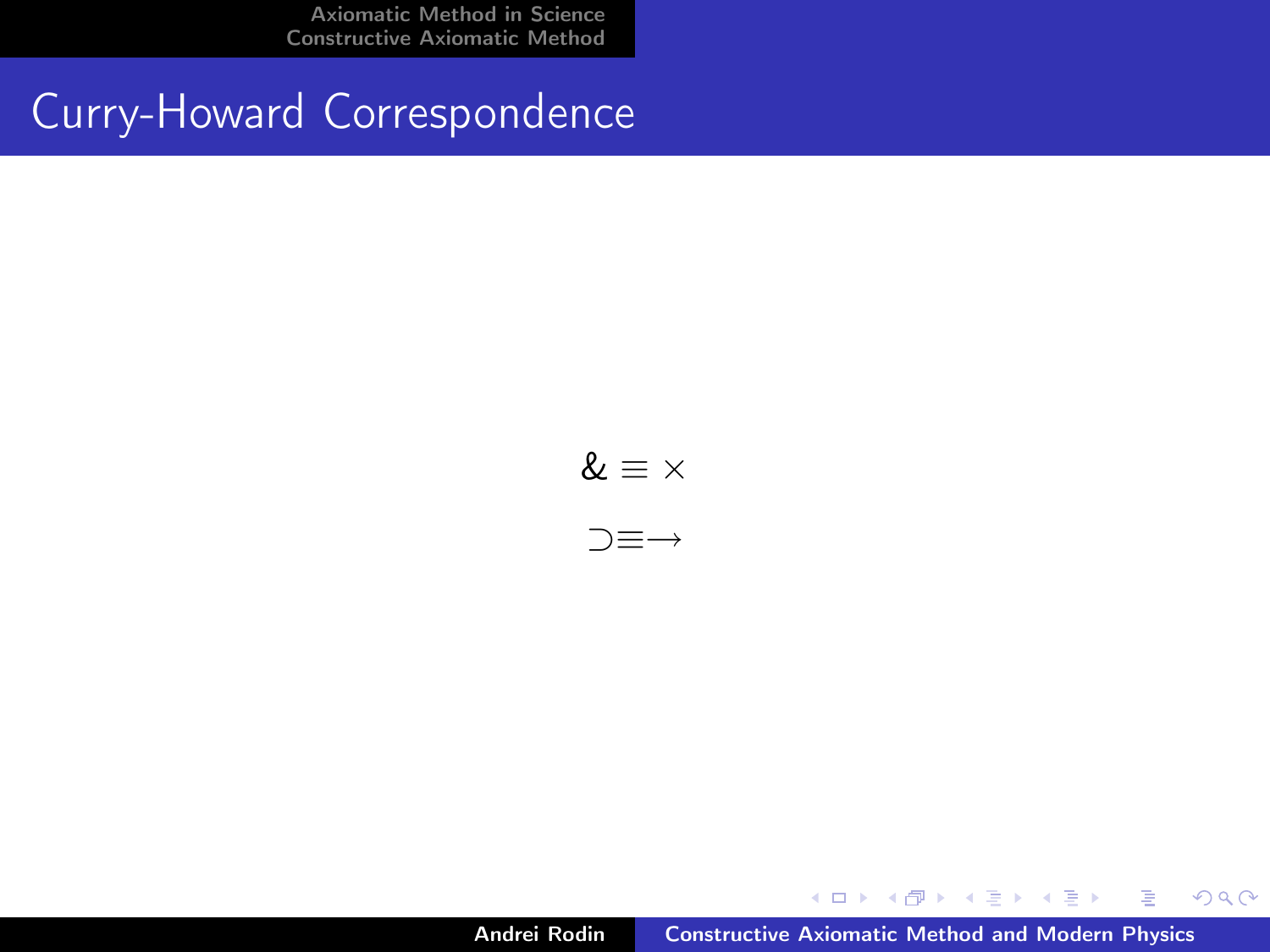Brouwer-Heyting-Kolmogorov (BHK interpretation)

- $\triangleright$  proof of  $A \supset B$  is a procedure that transforms each proof of A into a proof of  $B$ ;
- riangleright proof of A&B is a pair consisting of a proof of A and a proof of B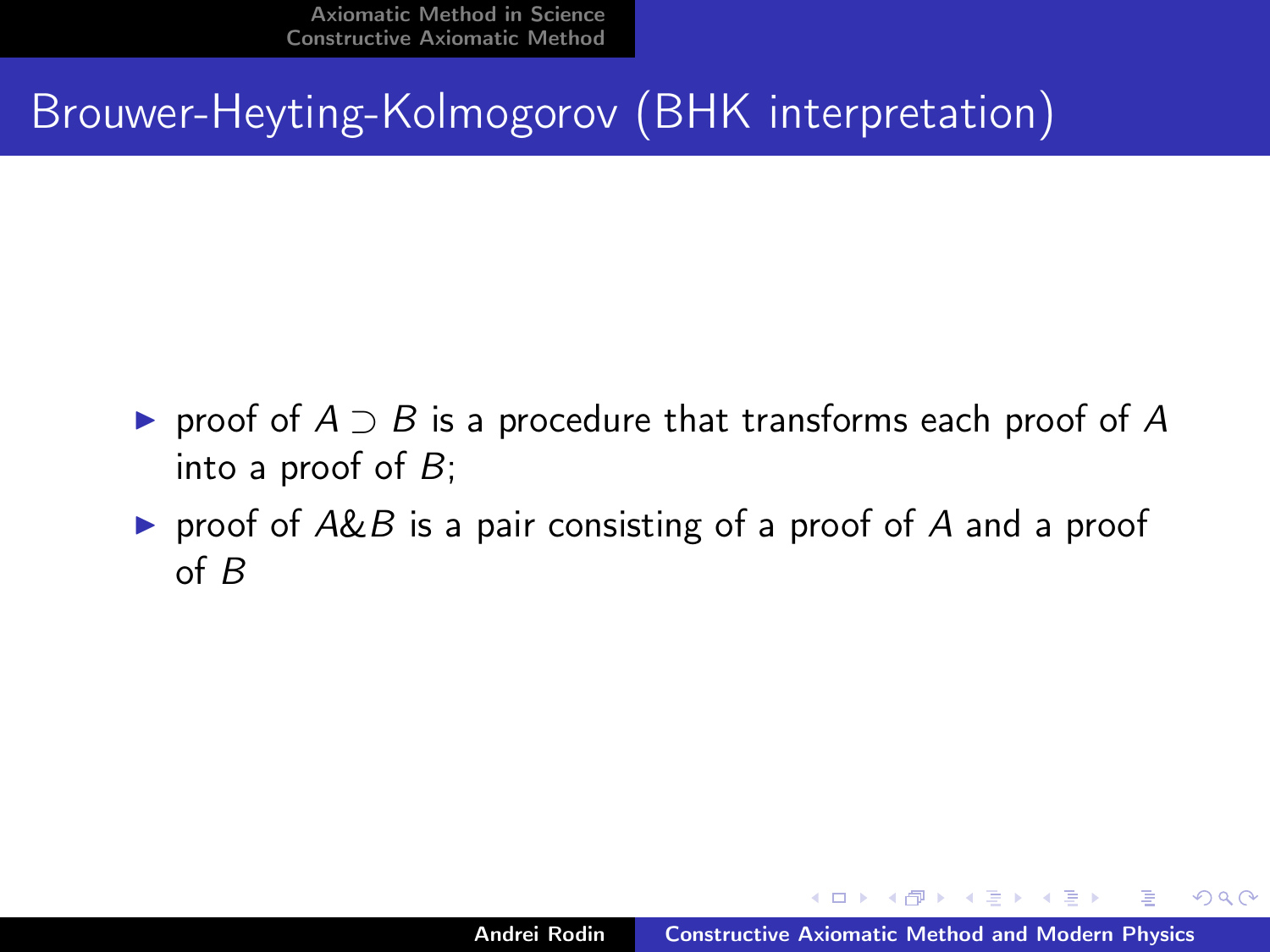## CS rule of thumb

Propositions-as-Types

K ロ ▶ K 御 ▶ K 君 ▶ K 君 ▶

重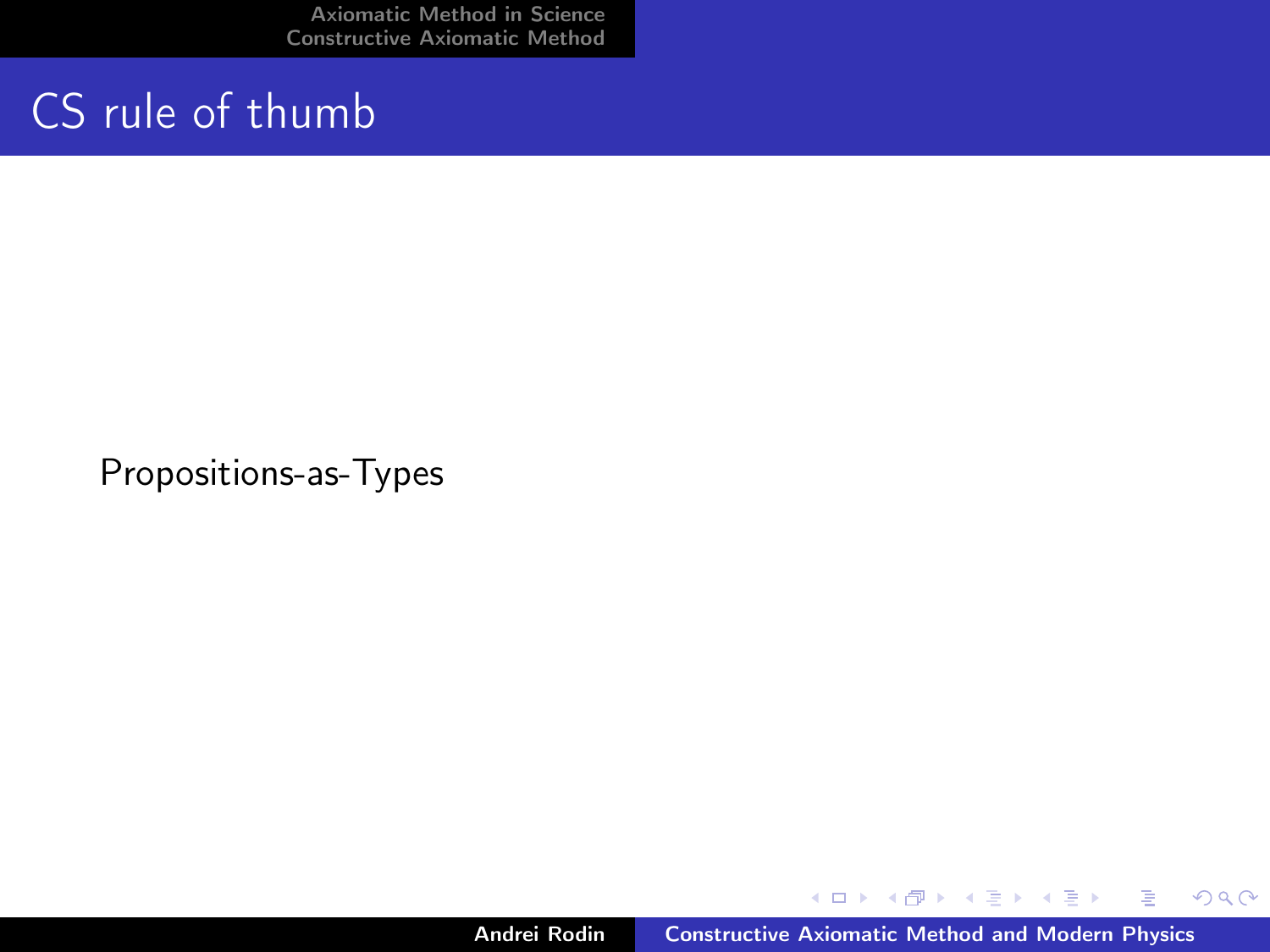## MLTT: two identities

メロメ メ都 メメモメ メモメ

目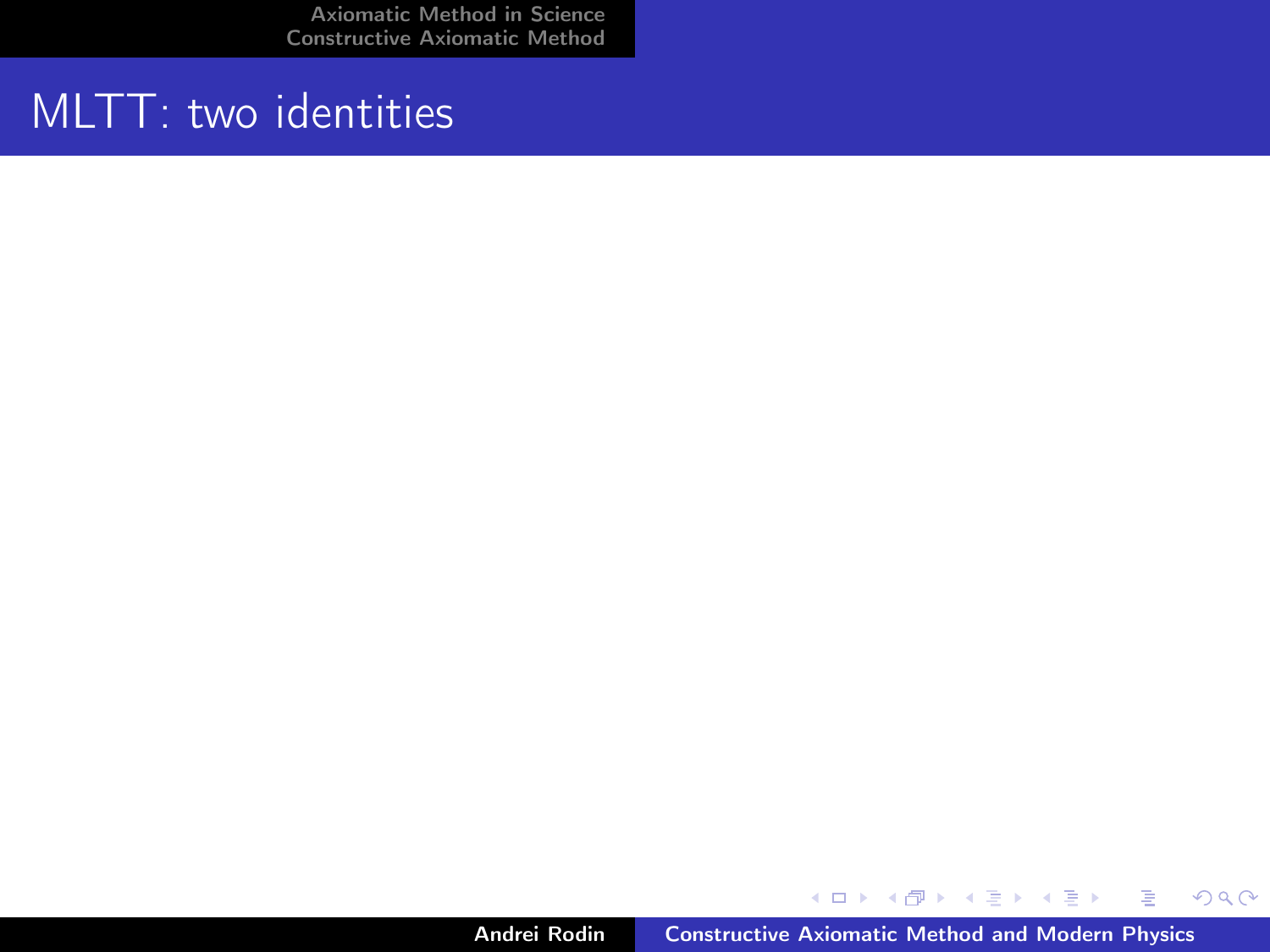## MLTT: two identities

 $\triangleright$  Definitional identity of terms (of the same type) and of types:  $x = y : A; A = B : type$  (substitutivity)

 $4$   $\overline{m}$   $\rightarrow$   $\overline{m}$   $\rightarrow$   $\overline{m}$   $\rightarrow$   $\overline{m}$ 

 $2Q$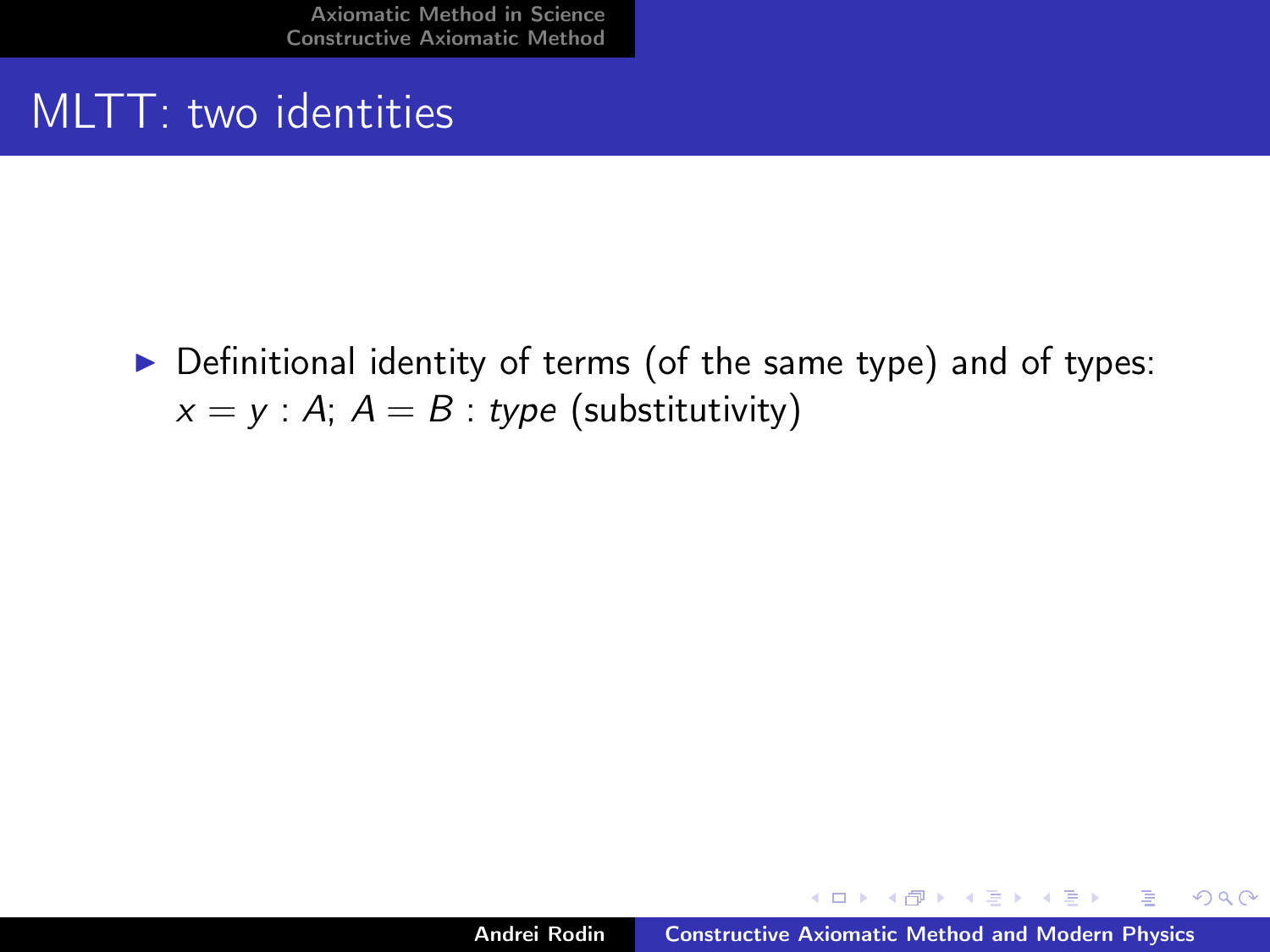## MLTT: two identities

- $\triangleright$  Definitional identity of terms (of the same type) and of types:  $x = y$ : A;  $A = B$ : type (substitutivity)
- **Propositional identity of terms x, y of (definitionally) the same** type A:  $Id_A(x, y)$ : type; Remark: propositional identity is a (dependent) type on its own.

イロメ イ押 トラ ミトラ オチャ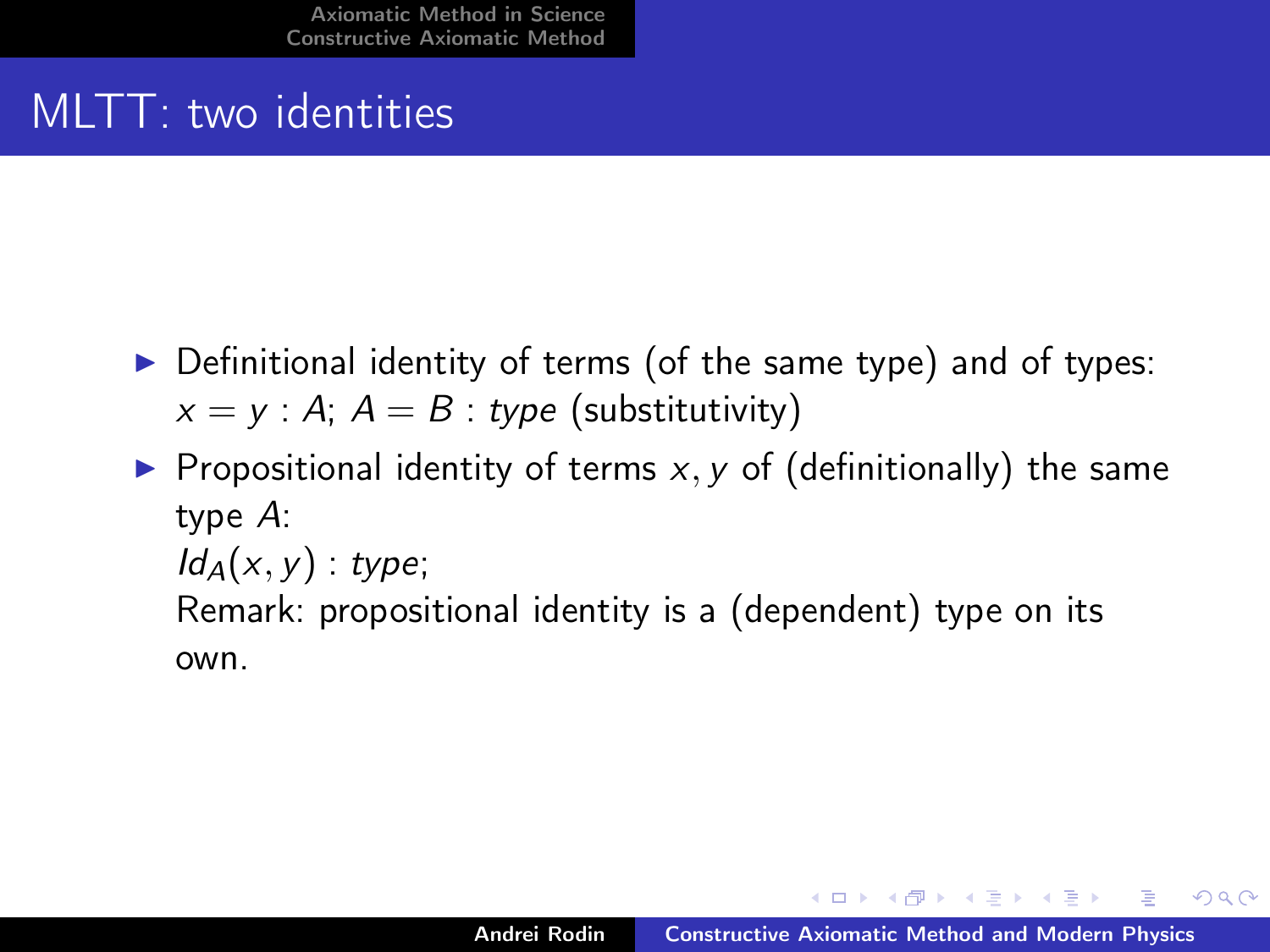## MLTT: extensional versus intensional

 $\triangleright$  Extensionality: Propositional identity implies definitional identity (ex. LCCC)

 $4$   $\overline{m}$   $\rightarrow$   $\overline{m}$   $\rightarrow$   $\overline{m}$   $\rightarrow$   $\overline{m}$ 

 $2Q$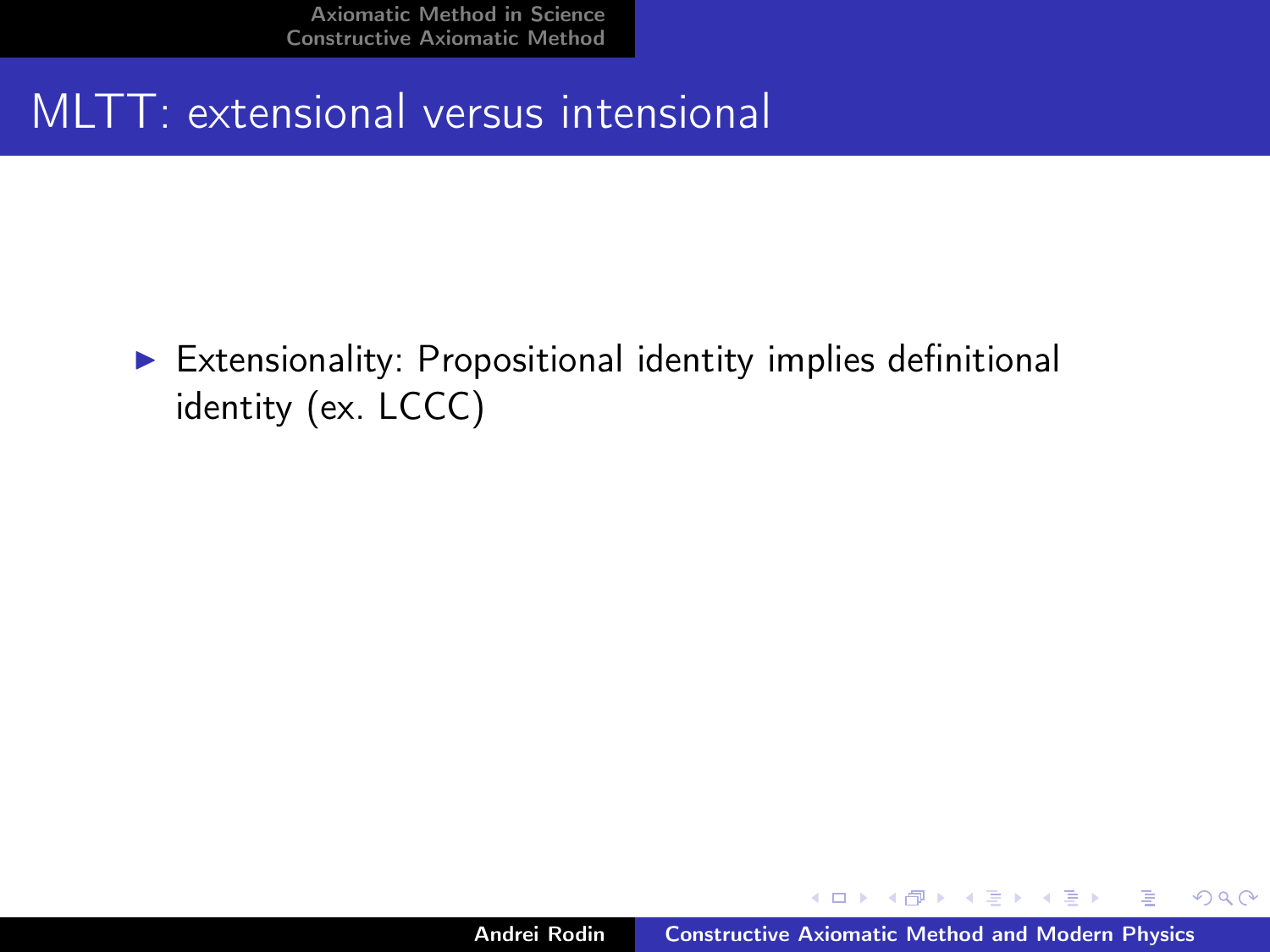## MLTT: extensional versus intensional

- $\triangleright$  Extensionality: Propositional identity implies definitional identity (ex. LCCC)
- ▶ First intensional (albeit 1-extensional) model: Hofmann & Streicher 1994: groupoids instead of sets families groupoids indexed by groupoids instead of families of sets indexed by sets

 $4$   $\overline{m}$   $\rightarrow$   $\overline{m}$   $\rightarrow$   $\overline{m}$   $\rightarrow$   $\overline{m}$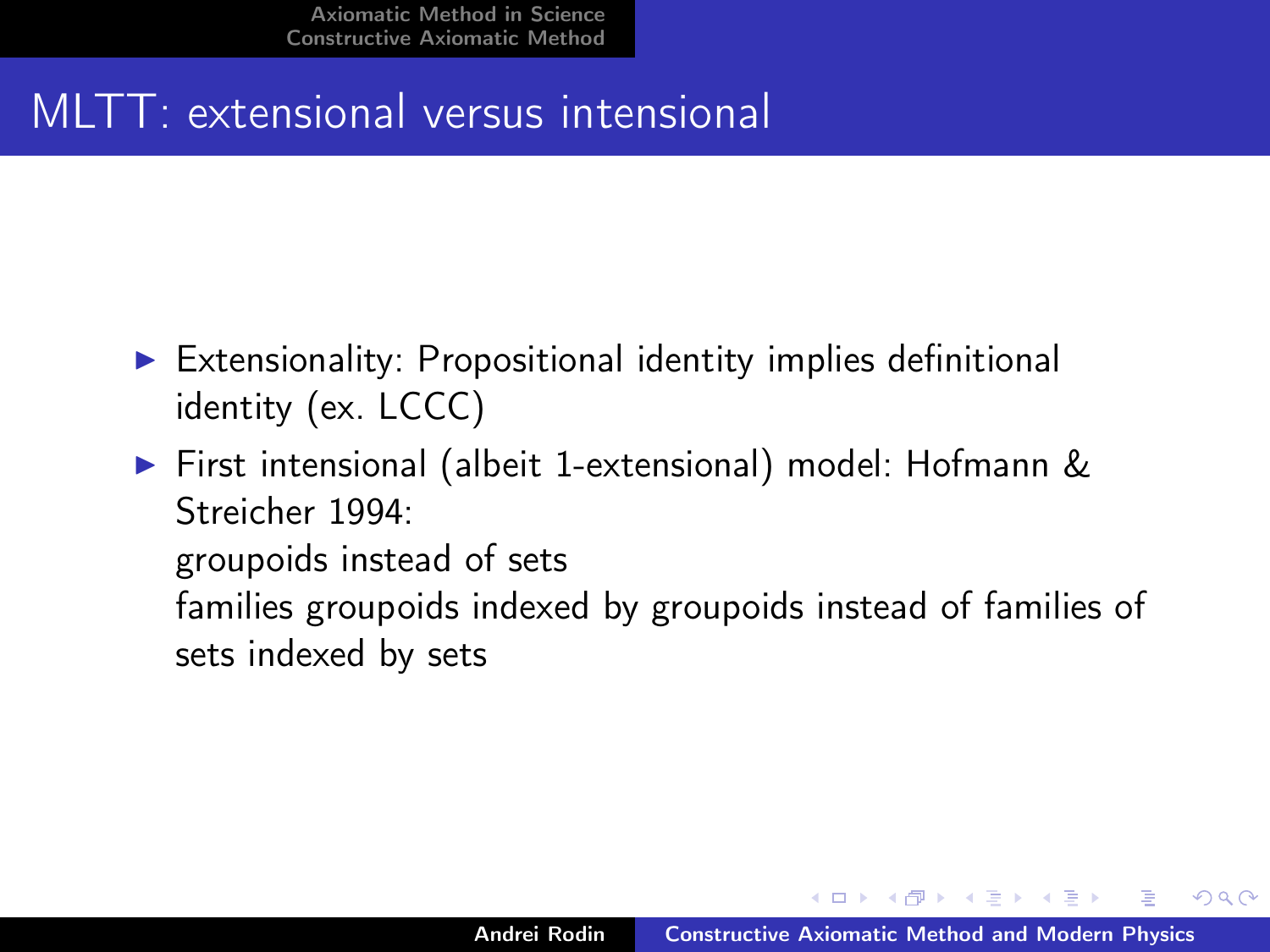Hofmann & Streicher groupoid model

 $\vdash A$  : type - groupoid A  $\vdash x : A$ ) - object x of groupoid A  $Id_A(x, y)$ : type - arrow groupoid  $[I, A]_{x,y}$  of groupoid A (no reason to be trivial unless  $x = y!)$ 

4 旬 ト 4 三 トー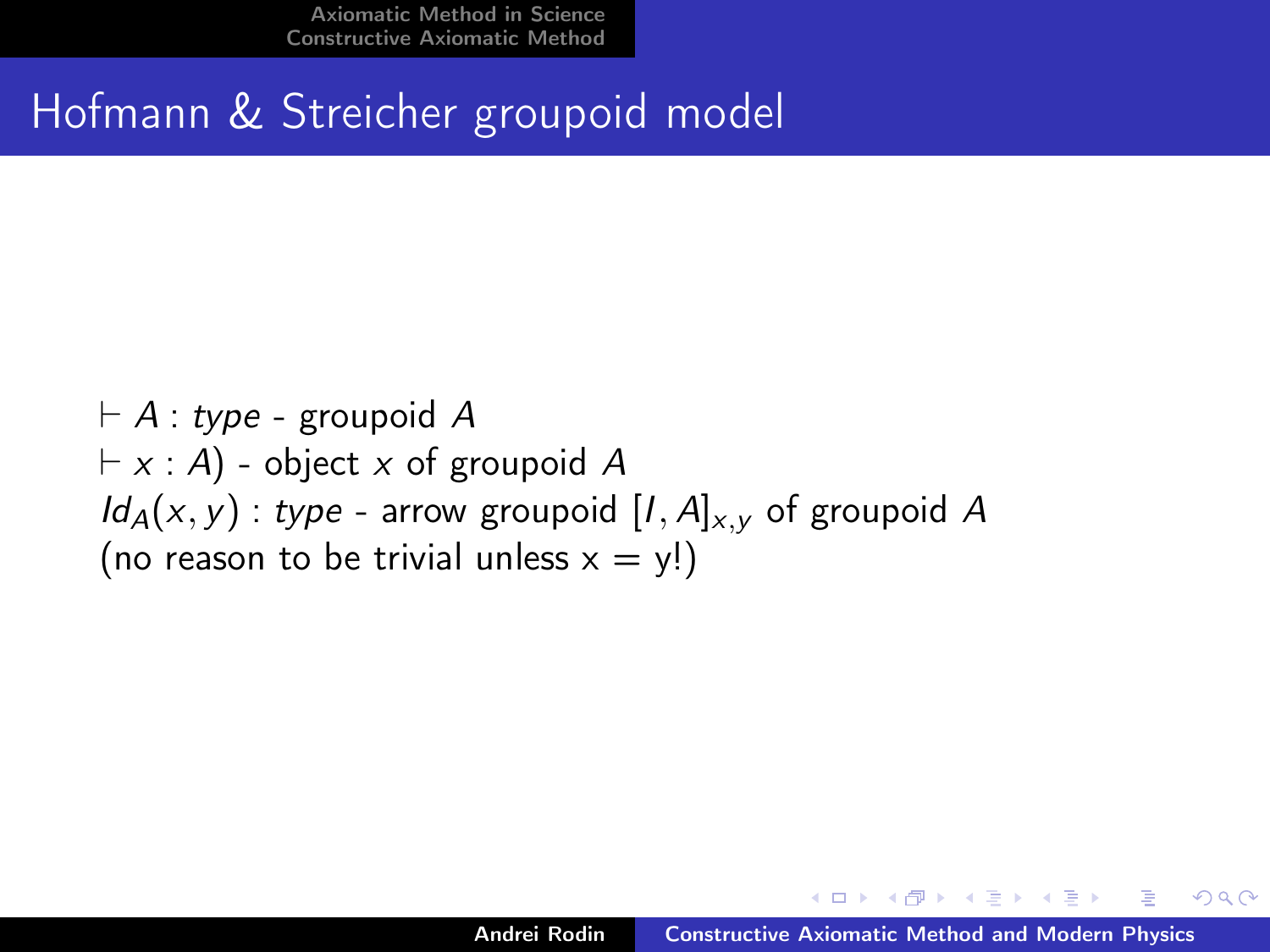## MLTT: Higher Identity Types

- $\blacktriangleright$  x', y' :  $Id_A(x, y)$
- $\blacktriangleright$   $ld_{Id_{A}}(x', y') : type$
- $\blacktriangleright$  and so on

K ロ ▶ K 御 ▶ K 君 ▶ K 君 ▶

 $2Q$ 

目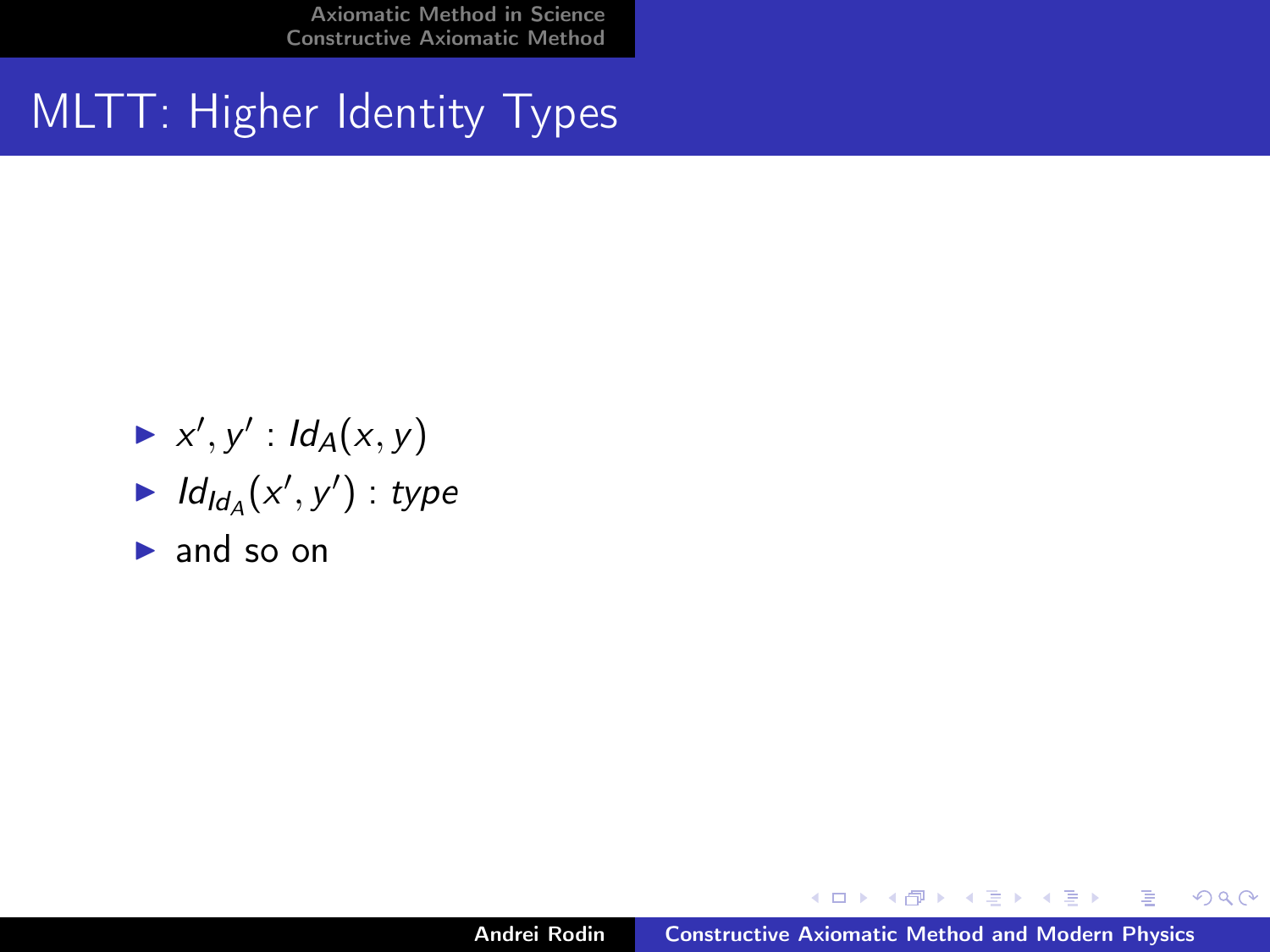## HoTT: the idea

Types in MLTT can be modeled by spaces (up to homotopy equivalence) in Homotopy theory, or equivalently, by higher-dimensional groupoids in category theory.

 $4$   $\overline{m}$   $\rightarrow$   $\overline{m}$   $\rightarrow$   $\overline{m}$   $\rightarrow$   $\overline{m}$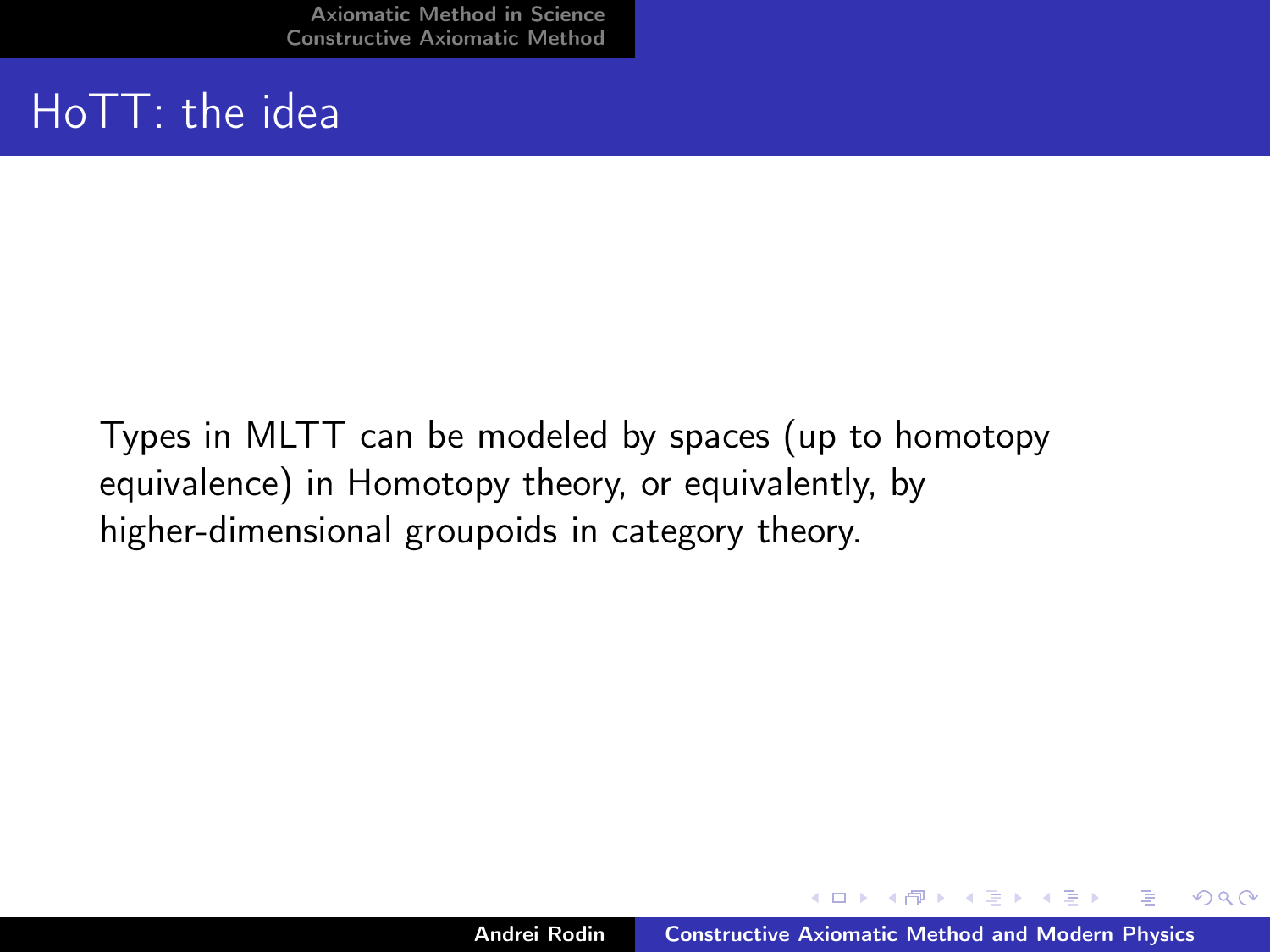## Homotopy model of MLTT

- $\blacktriangleright$  In the groupoid model of MLTT groupoids are fundamental groupoids (i.e., groupoids of paths) of topological spaces .
- $\blacktriangleright$  Higher (homotopical) groupoids model higher identity types. Intensionality all way up (Voevodsky circa 2008).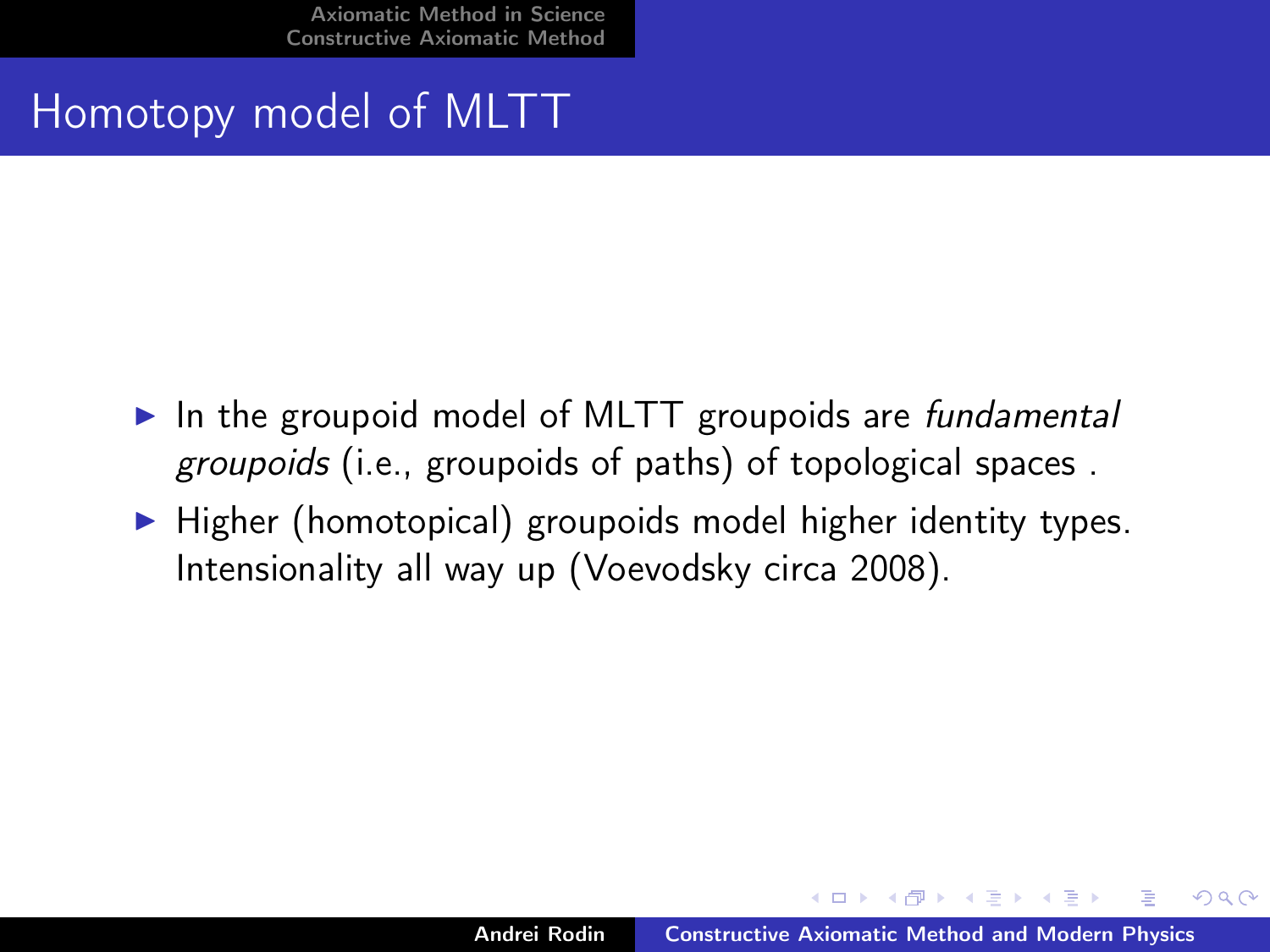Propositions-as-Some-Types !

メロト メタト メミト メミト

重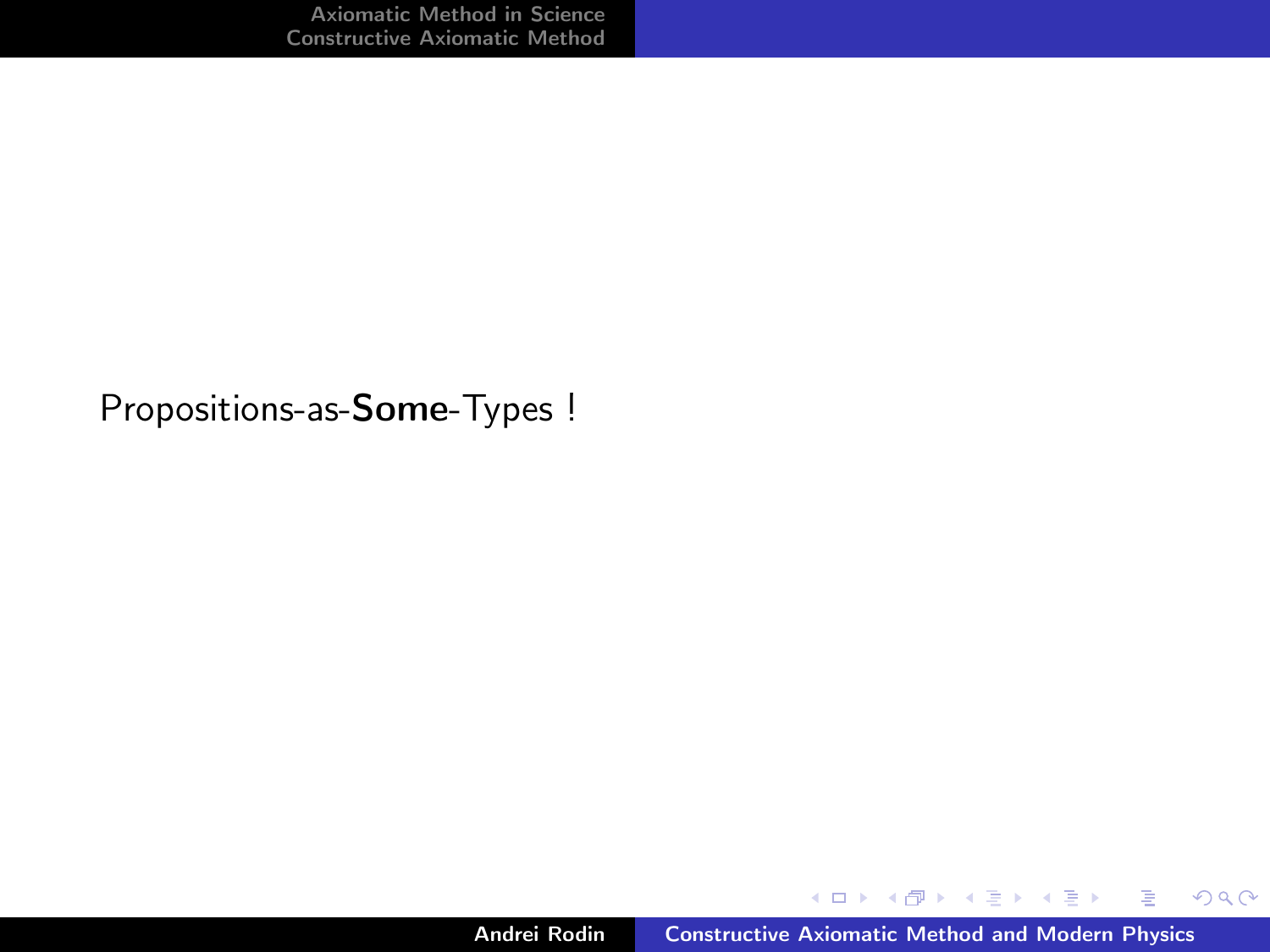Which types are propositions?

### Def.: Type P is a mere proposition if  $x, y$  : P implies  $x = y$ (definitionally).

マーター マーティング

 $2Q$ 

э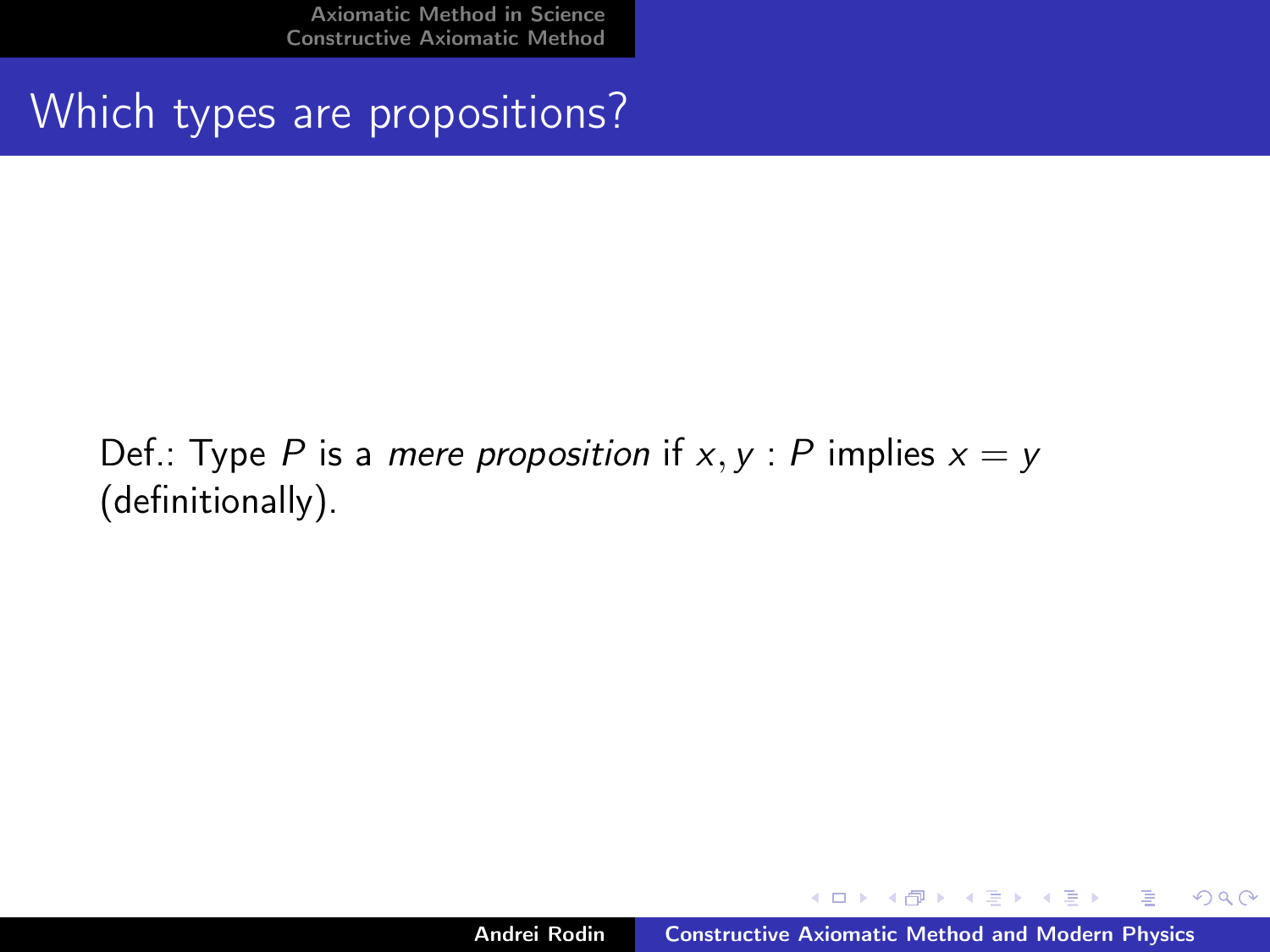## Propositional reduction as truncation

Each type is "made into" a (mere) proposition when one ceases to distinguish between its terms, i.e., truncates its higher-order homotopical structure.

Interpretation: Truncation reduces the higher-order structure to a single element, which is truth-value: for any non-empty type this value is true and for an empty type it is false. The reduced structure is the structure of proofs of the corresponding proposition.

To treat a type as a proposition is to ask whether or not this type is instantiated without asking for more.

イロメ マ母 トラ ミトラ オラメ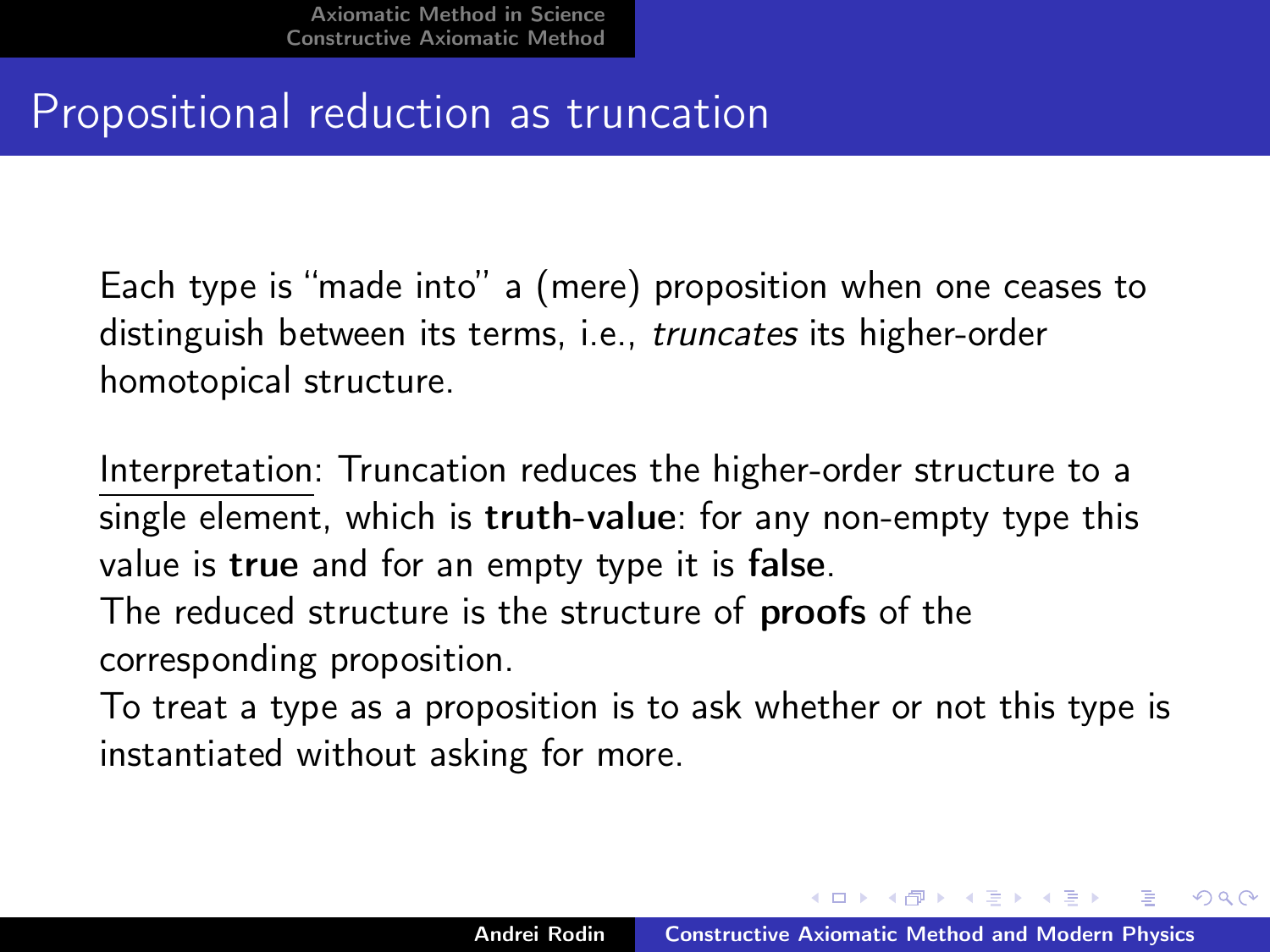- $\triangleright$  Thus in HoTT "merely logical" rules (i.e. rules for handling propositions) are instances of more general formal rules, which equally apply to non-propositional types.
- $\triangleright$  These general rules work as rules of building models of the given theory from certain basic elements which interpret primitive terms  $(=$  basic types) of this given theory.
- $\triangleright$  Thus HoTT qualify as constructive in the above sense (under certain conditions also in a stronger sense of being Turing-computable).

イロメ イ押 トラ ミトラ オチャ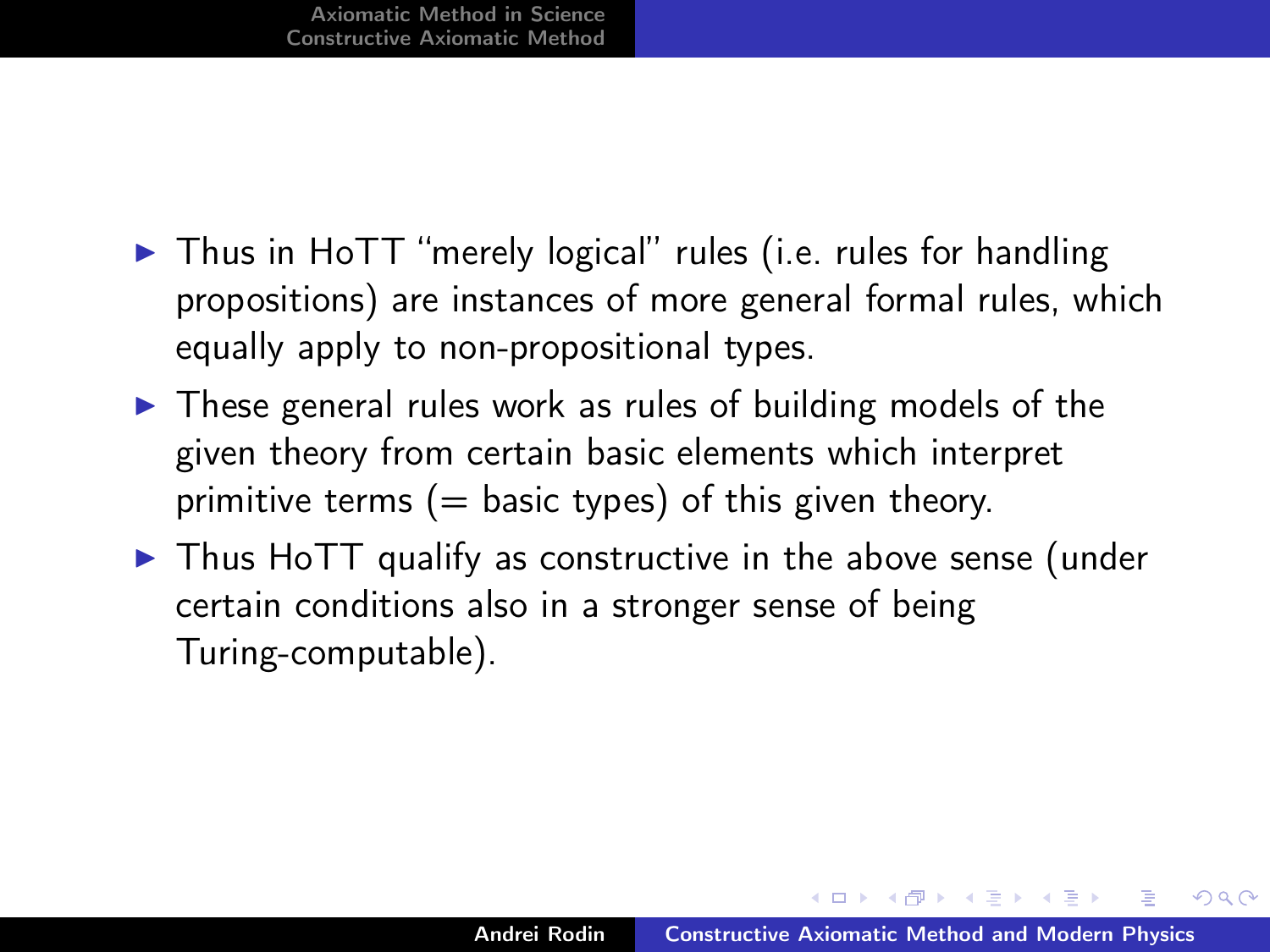## Identity through time



K ロ ▶ K 御 ▶ K 君 ▶ K 君 ▶

重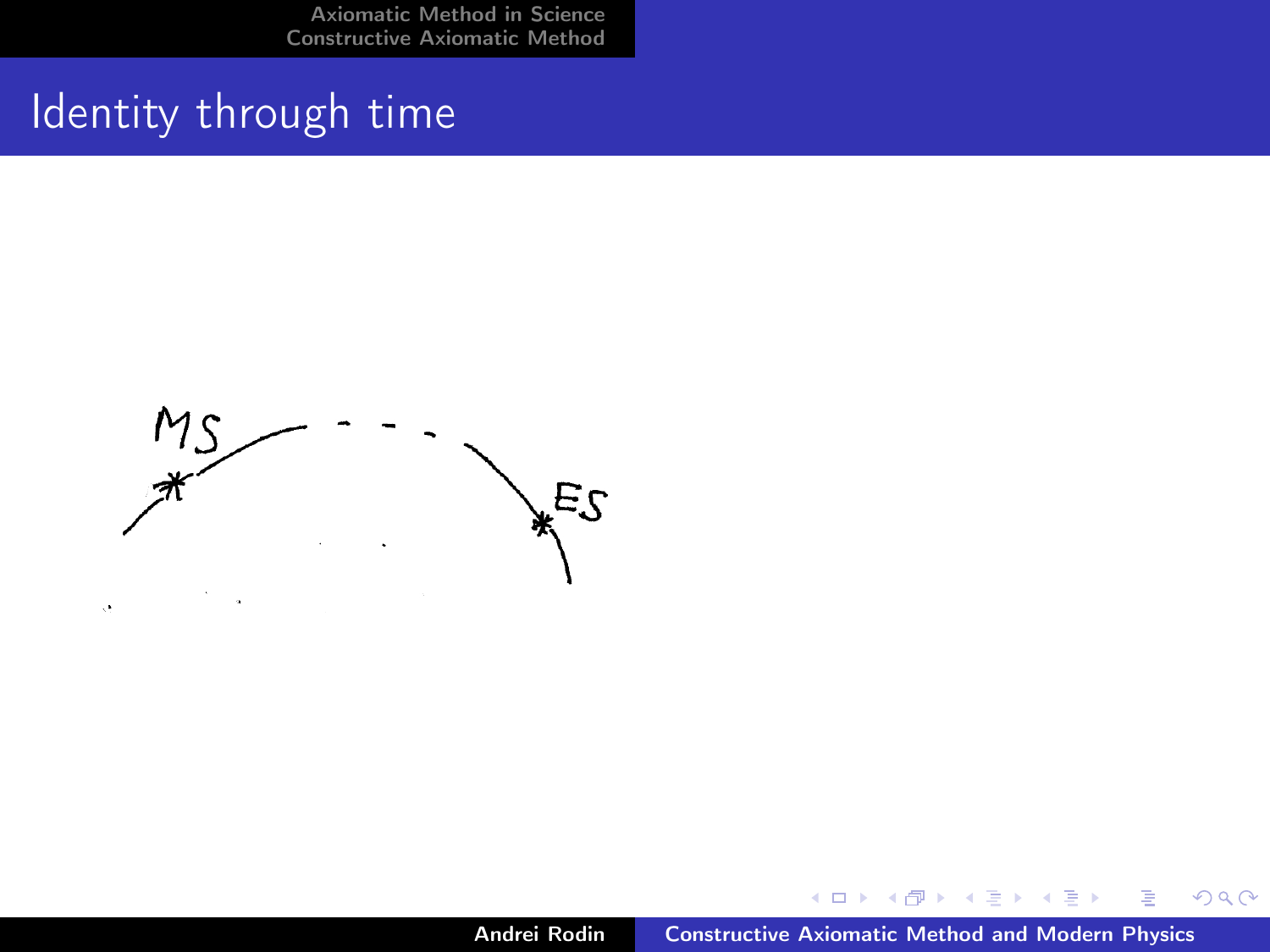## Gravitational lensing



∢ 伊 ▶ → 唐

 $\sim$ 走  $299$ 

重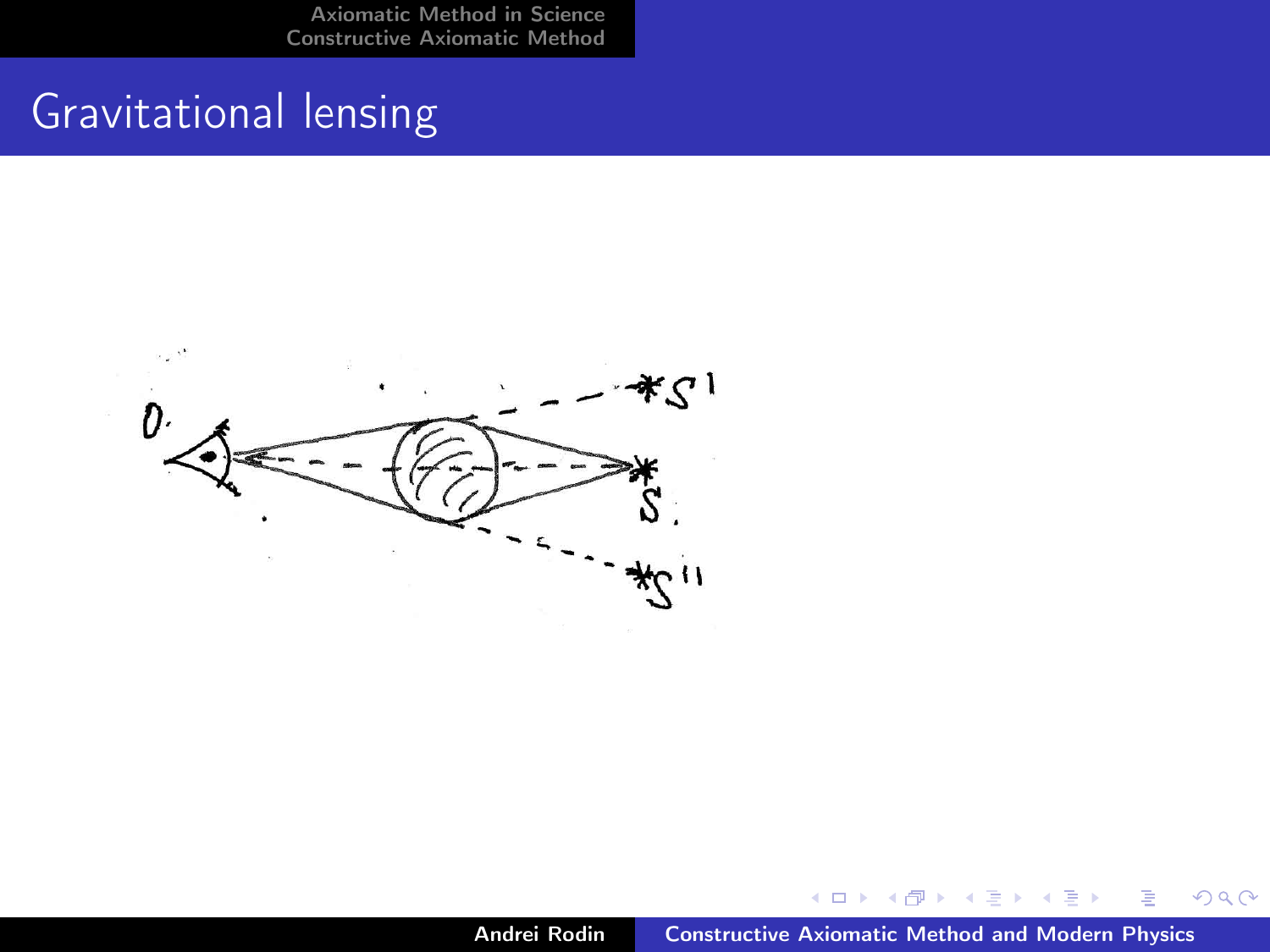## Wormhole lensing



④ → → 重

→ 重

**B** 

 $\sim$ 

重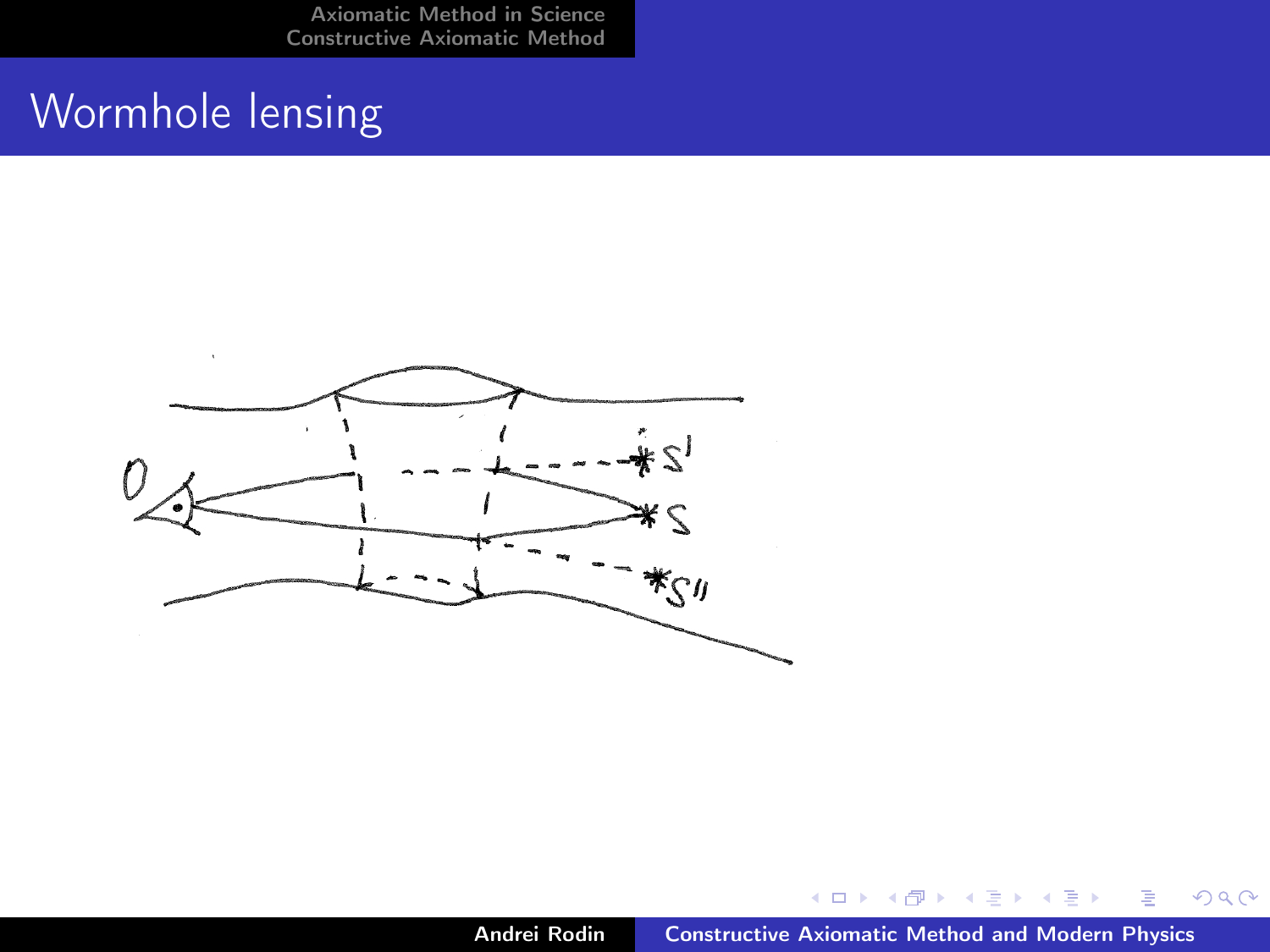### Quantum trajectories

#### truncation: quantum  $\rightarrow$  classical



一句  $\sim$  $\mathcal{A}$  . ÷  $\sim$   $\equiv$ 

É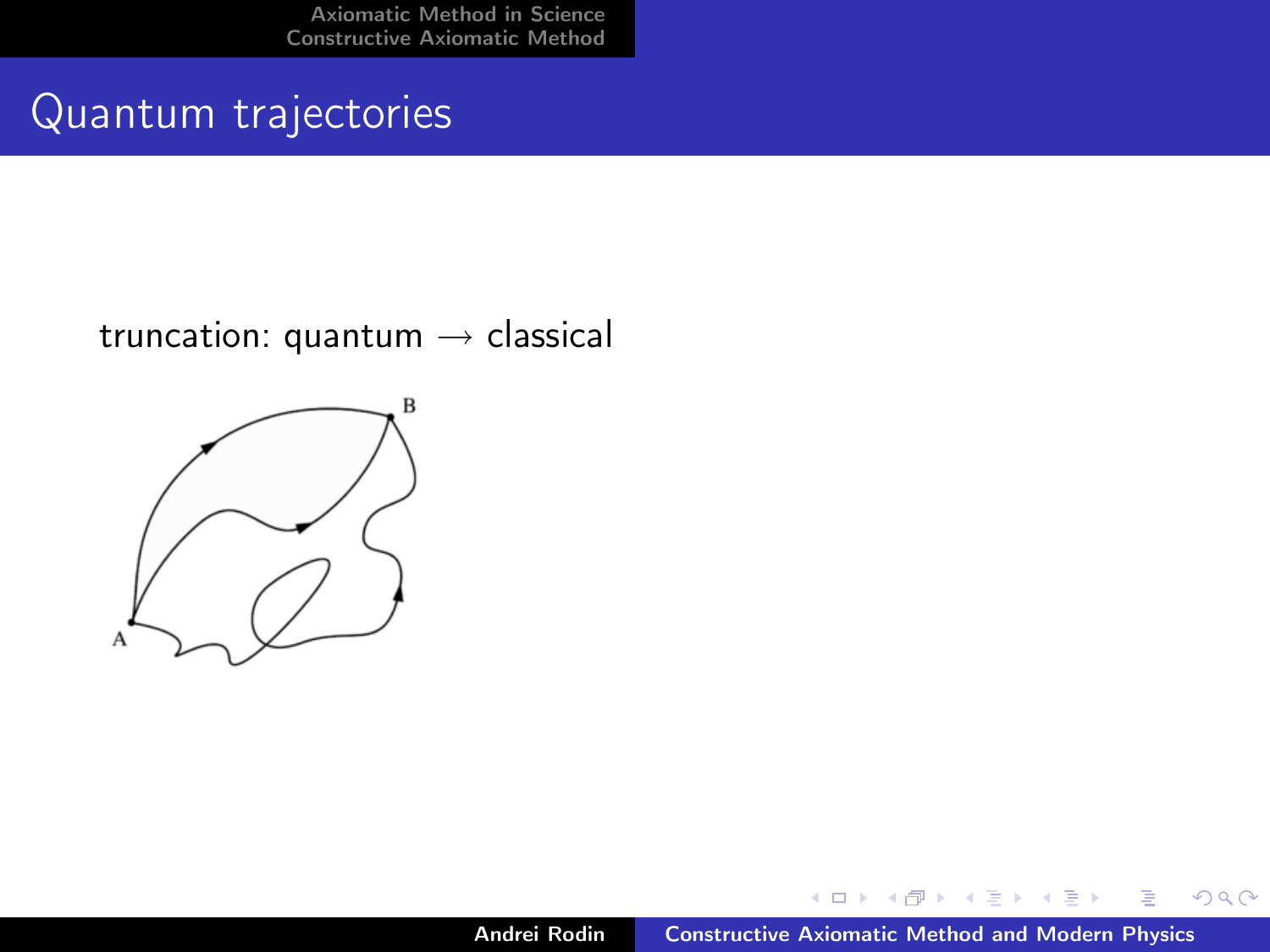### Conclusion

IF HoTT proves to be a full-fledged foundation of mathematics it will also serve as a mathematical foundation for the mathematized Physics. Then it will covert physical theories into constructive axiomatic theories automatically. Unlike Set Theory the Homotopy (Type) Theory has some natural physical interpretations. That makes HoTT a strong candidate to the role of basic "constructor" out of which one may build physical (interpreted) theories. Theories built with HoTT are *computable* ) unless one adds to MLTT new axioms such as Univalence, which may be indeed strongly motivated by logical, geometric and perhaps also specific physical reasons.

イロメ イ御メ イヨメ イヨ